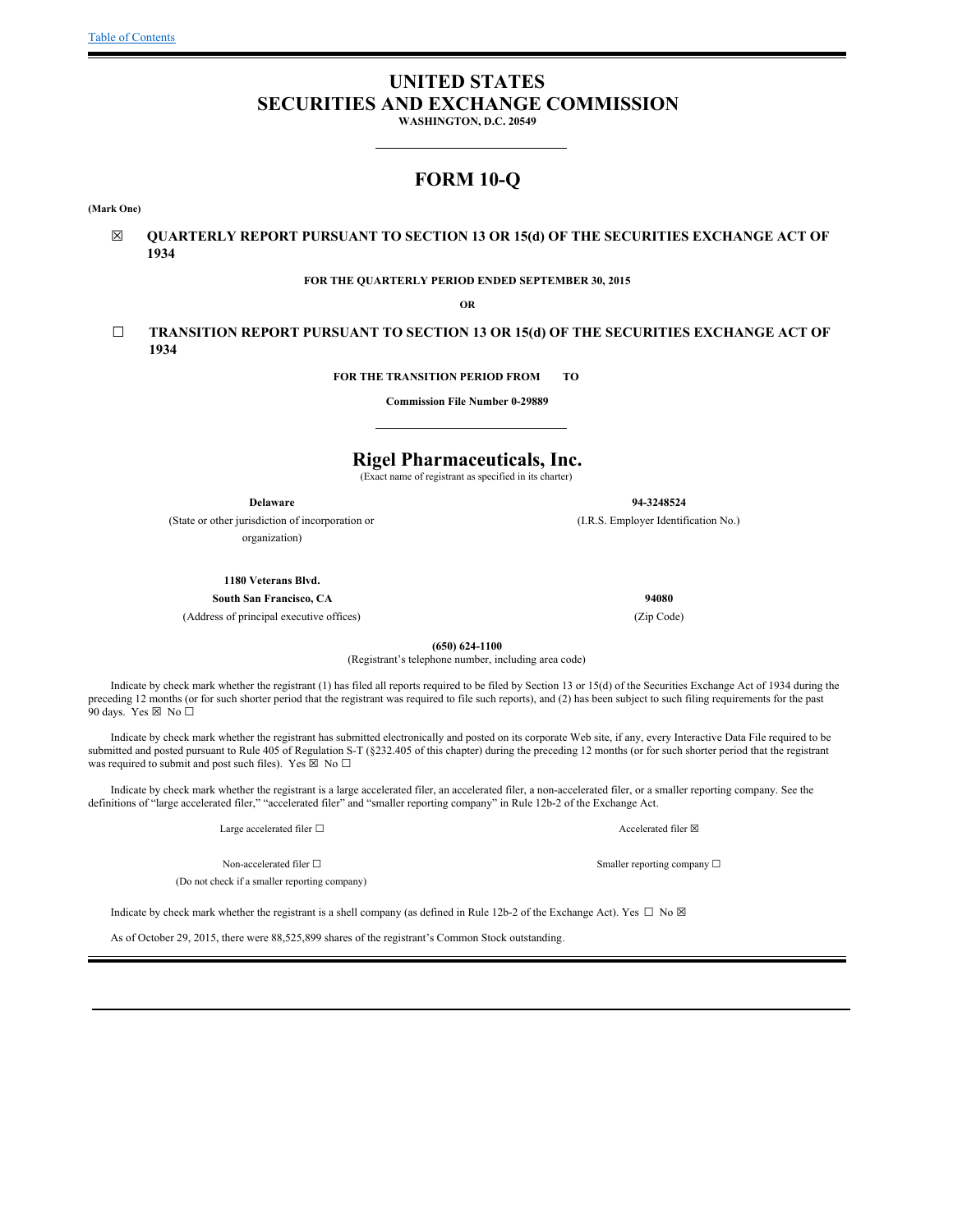## **RIGEL PHARMACEUTICALS, IN C. QUARTERLY REPORT ON FORM 10-Q FOR THE QUARTERLY PERIOD ENDED SEPTEMBER 30, 2015**

# **INDEX**

|                   |                                                                                                           | Page   |
|-------------------|-----------------------------------------------------------------------------------------------------------|--------|
| <b>PART I</b>     | <b>FINANCIAL INFORMATION</b>                                                                              | 3      |
| Item 1.           | <b>Financial Statements</b>                                                                               | 3      |
|                   | Condensed Balance Sheets — September 30, 2015 (Unaudited) and December 31, 2014                           | 3      |
|                   | Condensed Statements of Operations (Unaudited) —three and nine months ended September 30, 2015 and 2014   | 4      |
|                   | Condensed Statements of Comprehensive Loss (Unaudited) —three and nine months ended September 30, 2015    | 5      |
|                   | and 2014<br>Condensed Statements of Cash Flows (Unaudited) —nine months ended September 30, 2015 and 2014 | 6      |
|                   | Notes to Condensed Financial Statements (Unaudited)                                                       | $\tau$ |
| Item 2.           | Management's Discussion and Analysis of Financial Condition and Results of Operations                     | 16     |
| Item 3.           | <b>Quantitative and Qualitative Disclosures About Market Risk</b>                                         | 26     |
| Item 4.           | <b>Controls and Procedures</b>                                                                            | 26     |
| <b>PART II</b>    | <b>OTHER INFORMATION</b>                                                                                  | 26     |
| Item 1.           | <b>Legal Proceedings</b>                                                                                  | 26     |
| Item 1A.          | <b>Risk Factors</b>                                                                                       | 26     |
| Item 6.           | <b>Exhibits</b>                                                                                           | 41     |
| <b>Signatures</b> |                                                                                                           | 42     |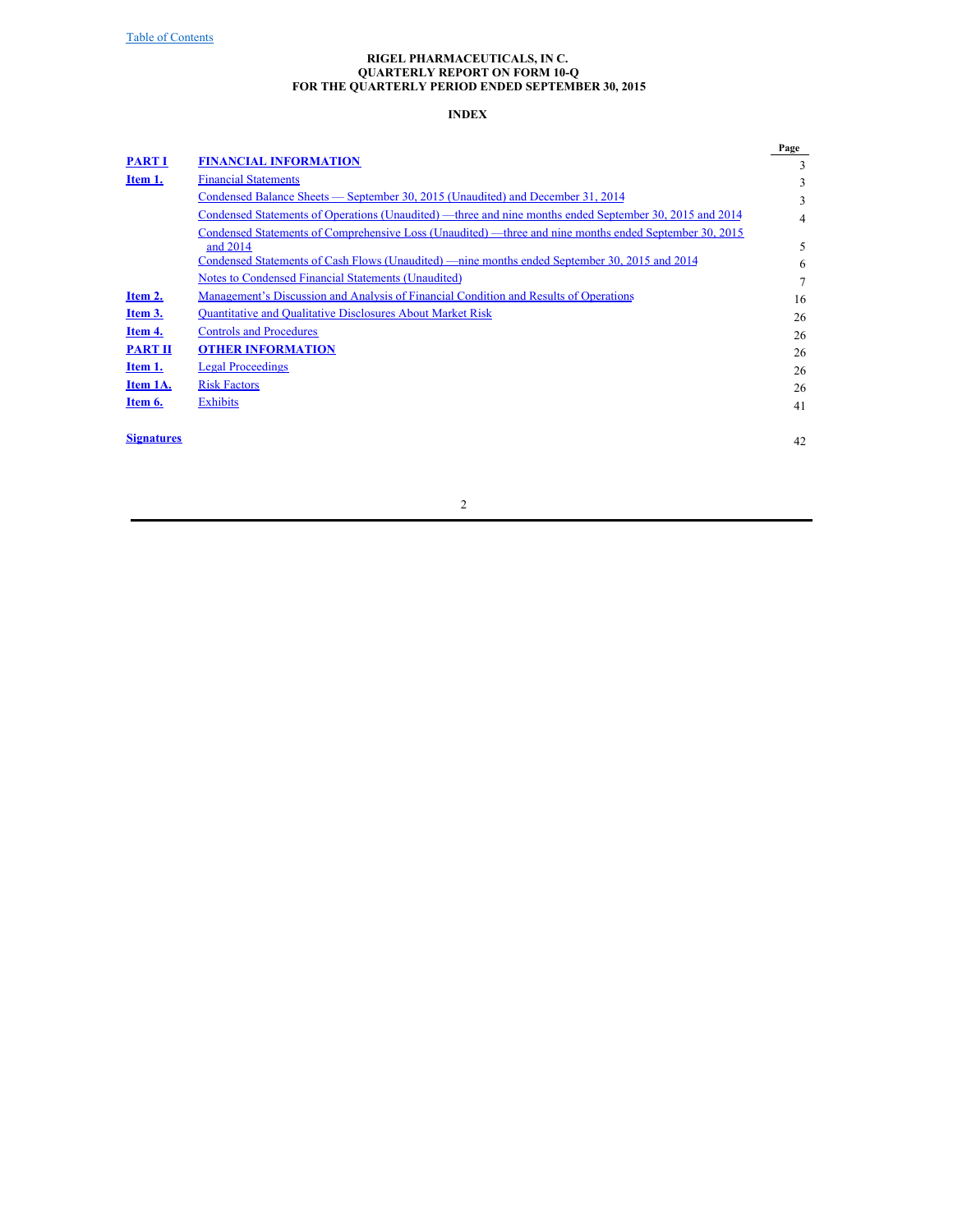# **PART I. FINANCIAL INFORMATIO N**

# **Item 1. Financial Statements**

## <span id="page-2-2"></span><span id="page-2-1"></span><span id="page-2-0"></span>**RIGEL PHARMACEUTICALS, INC. CONDENSED BALANCE SHEET S (In thousands)**

|                                                    | September 30,<br>2015<br>(unaudited) |            |              | December 31, |
|----------------------------------------------------|--------------------------------------|------------|--------------|--------------|
|                                                    |                                      |            |              | 2014(1)      |
| <b>Assets</b>                                      |                                      |            |              |              |
|                                                    |                                      |            |              |              |
| Current assets:<br>Cash and cash equivalents       | S                                    | 38,577     | $\mathbb{S}$ | 15,203       |
| Short-term investments                             |                                      | 95,773     |              | 127,956      |
| Accounts receivable                                |                                      | 163        |              | 5,750        |
| Prepaid and other current assets                   |                                      | 1.667      |              | 1,628        |
| Total current assets                               |                                      | 136,180    |              | 150,537      |
| Property and equipment, net                        |                                      | 1,817      |              | 2,509        |
| Other assets                                       |                                      | 1,173      |              | 1,089        |
|                                                    | \$                                   | 139,170    | \$           | 154,135      |
| Liabilities and stockholders' equity               |                                      |            |              |              |
| Current liabilities:                               |                                      |            |              |              |
| Accounts payable                                   | $\mathbb{S}$                         | 689        | $\mathbf S$  | 1,613        |
| Accrued compensation                               |                                      | 4,361      |              | 2,832        |
| Accrued research and development                   |                                      | 5,199      |              | 3,993        |
| Other accrued liabilities                          |                                      | 1,241      |              | 534          |
| Deferred revenue                                   |                                      | 18,261     |              |              |
| Deferred liability - sublease, current portion     |                                      | 2,953      |              | 2,803        |
| Deferred rent, current portion                     |                                      | 2,134      |              | 2,250        |
| Total current liabilities                          |                                      | 34,838     |              | 14,025       |
|                                                    |                                      |            |              |              |
| Long-term portion of deferred liability - sublease |                                      | 4,231      |              | 6,466        |
| Long-term portion of deferred rent                 |                                      | 3.662      |              | 5,347        |
| Other long-term liabilities                        |                                      | 33         |              | 51           |
|                                                    |                                      |            |              |              |
| Commitments                                        |                                      |            |              |              |
|                                                    |                                      |            |              |              |
| Stockholders' equity:                              |                                      |            |              |              |
| Preferred stock                                    |                                      |            |              |              |
| Common stock                                       |                                      | 89         |              | 88           |
| Additional paid-in capital                         |                                      | 1,075,251  |              | 1,068,347    |
| Accumulated other comprehensive income (loss)      |                                      | 25         |              | (7)          |
| Accumulated deficit                                |                                      | (978, 959) |              | (940, 182)   |
|                                                    |                                      | 96,406     |              | 128,246      |
| Total stockholders' equity                         | $\mathbb{S}$                         | 139,170    | $\mathbf S$  | 154,135      |

(1) The balance sheet at December 31, 2014 has been derived from the audited financial statements included in Rigel's Annual Report on Form 10-K for the year ended December 31, 2014.

See Accompanying Notes.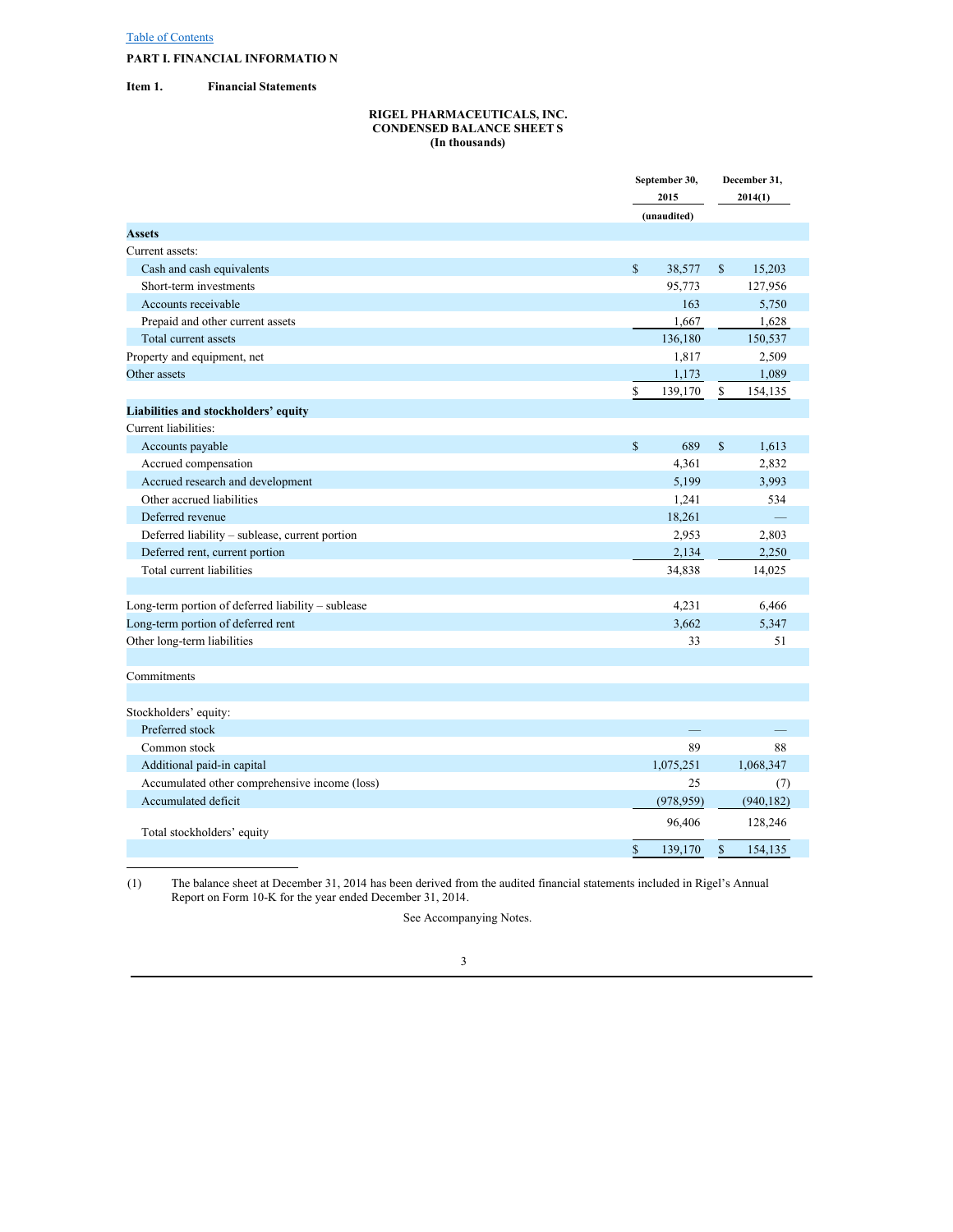## <span id="page-3-0"></span>**RIGEL PHARMACEUTICALS, INC. CONDENSED STATEMENTS OF OPERATION S (In thousands, except per share amounts) (unaudited)**

|                                                                                    | Three Months Ended September 30, |          |              |           |   | Nine Months Ended September 30, |      |           |  |
|------------------------------------------------------------------------------------|----------------------------------|----------|--------------|-----------|---|---------------------------------|------|-----------|--|
|                                                                                    |                                  | 2015     | 2014<br>2015 |           |   |                                 | 2014 |           |  |
| Contract revenues from collaborations                                              | \$                               | 12,996   | \$           |           |   | 20,358                          | S    |           |  |
| Costs and expenses:                                                                |                                  |          |              |           |   |                                 |      |           |  |
| Research and development                                                           |                                  | 15,501   |              | 16,151    |   | 46,262                          |      | 53,083    |  |
| General and administrative                                                         |                                  | 4,276    |              | 4,889     |   | 13,092                          |      | 15,798    |  |
| Total costs and expenses                                                           |                                  | 19,777   |              | 21,040    |   | 59,354                          |      | 68,881    |  |
|                                                                                    |                                  |          |              |           |   |                                 |      |           |  |
| Loss from operations                                                               |                                  | (6, 781) |              | (21,040)  |   | (38,996)                        |      | (68, 881) |  |
| Interest income                                                                    |                                  | 54       |              | 54        |   | 162                             |      | 199       |  |
| Gain on disposal of assets                                                         |                                  | 55       |              | 44        |   | 57                              |      | 46        |  |
| Net loss                                                                           |                                  | (6,672)  |              | (20, 942) | S | (38, 777)                       |      | (68, 636) |  |
|                                                                                    |                                  |          |              |           |   |                                 |      |           |  |
| Net loss per share, basic and diluted                                              |                                  | (0.08)   | S            | (0.24)    |   | (0.44)                          | S    | (0.78)    |  |
|                                                                                    |                                  |          |              |           |   |                                 |      |           |  |
| Weighted average shares used in computing net loss per<br>share, basic and diluted |                                  | 88,506   |              | 87,793    |   | 88,231                          |      | 87,618    |  |

See Accompanying Notes.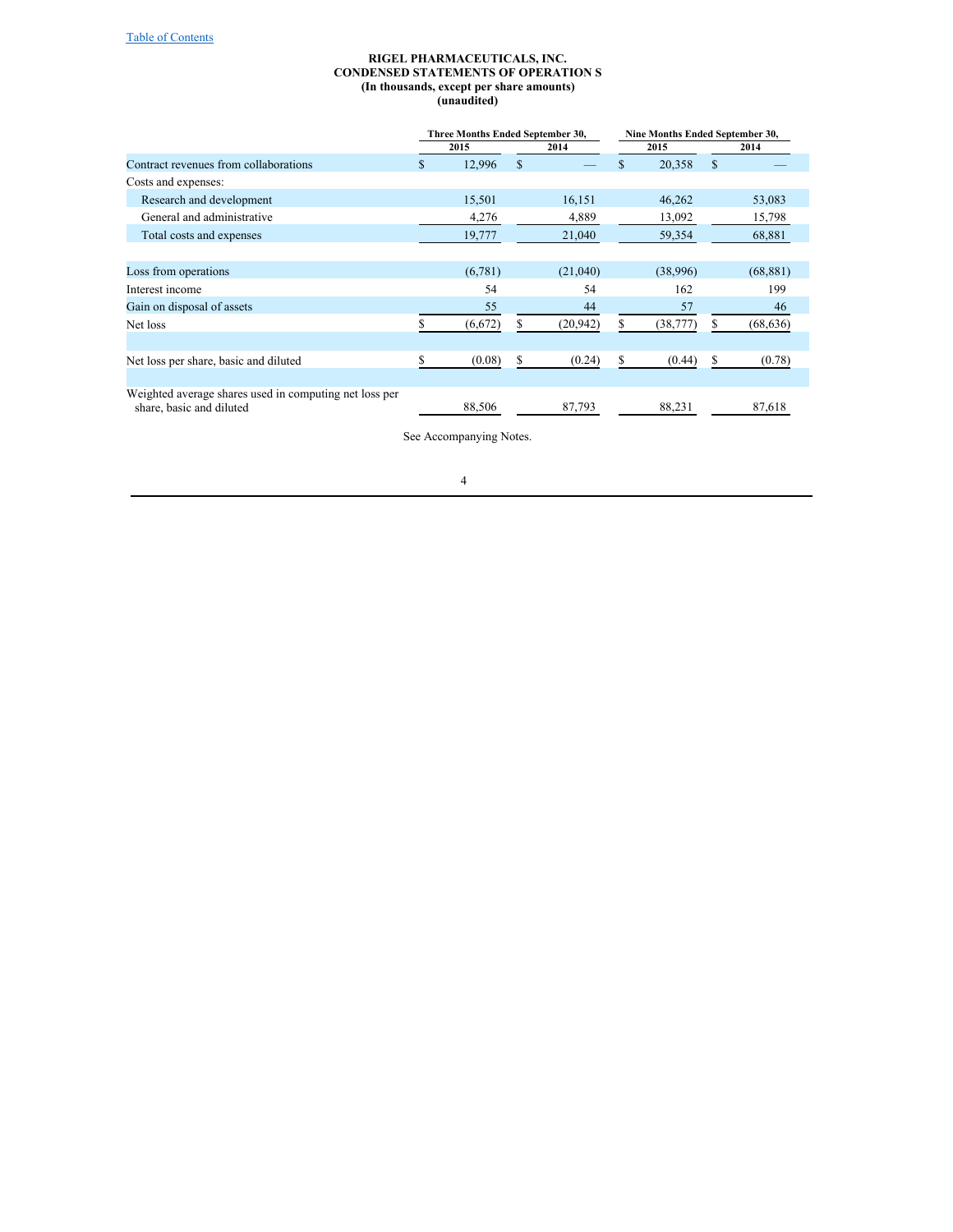## <span id="page-4-0"></span>**RIGEL PHARMACEUTICALS, INC. CONDENSED STATEMENTS OF COMPREHENSIVE LOS S (In thousands) (unaudited)**

|                                                  | Three Months Ended September 30. |                         |          |           |   | Nine Months Ended September 30. |           |  |  |  |      |  |      |
|--------------------------------------------------|----------------------------------|-------------------------|----------|-----------|---|---------------------------------|-----------|--|--|--|------|--|------|
|                                                  |                                  | 2015                    | 2014     |           |   |                                 |           |  |  |  | 2015 |  | 2014 |
| Net loss                                         | \$.                              | (6,672)                 | <b>S</b> | (20, 942) | S | (38, 777)                       | (68, 636) |  |  |  |      |  |      |
| Other comprehensive income (loss):               |                                  |                         |          |           |   |                                 |           |  |  |  |      |  |      |
| Unrealized gain (loss) on short-term investments |                                  | 14                      |          | (26)      |   | 32                              | (31)      |  |  |  |      |  |      |
|                                                  |                                  |                         |          |           |   |                                 |           |  |  |  |      |  |      |
| Comprehensive loss                               |                                  | (6,658)                 |          | (20,968)  | S | (38, 745)                       | (68, 667) |  |  |  |      |  |      |
|                                                  |                                  | See Accompanying Notes. |          |           |   |                                 |           |  |  |  |      |  |      |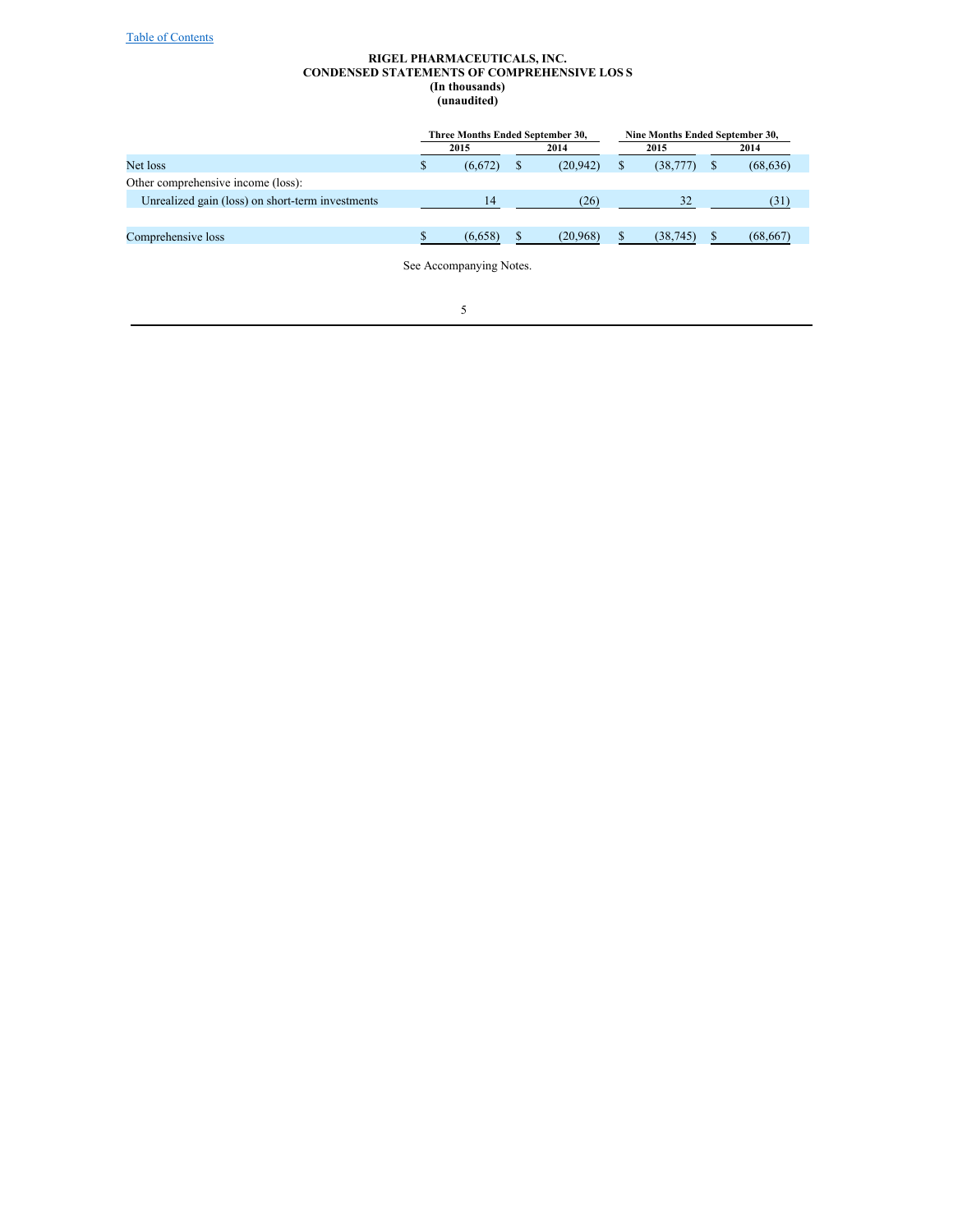## <span id="page-5-0"></span>**RIGEL PHARMACEUTICALS, INC. CONDENSED STATEMENTS OF CASH FLOW S (In thousands) (unaudited)**

|                                                                             | Nine Months Ended September 30, |                        |  |  |
|-----------------------------------------------------------------------------|---------------------------------|------------------------|--|--|
|                                                                             | 2015                            | 2014                   |  |  |
| <b>Operating activities</b>                                                 |                                 |                        |  |  |
| Net loss                                                                    | \$<br>(38, 777)                 | (68, 636)<br>S         |  |  |
| Adjustments to reconcile net loss to net cash used in operating activities: |                                 |                        |  |  |
| Depreciation and amortization                                               | 1,101                           | 1,852                  |  |  |
| Stock-based compensation expense                                            | 5,778                           | 6,576                  |  |  |
| Gain on disposal of assets                                                  | (57)                            | (46)                   |  |  |
| Changes in assets and liabilities:                                          |                                 |                        |  |  |
| Accounts receivable                                                         | 5,587                           | 5,750                  |  |  |
| Prepaid and other current assets                                            | (39)                            | 1,079                  |  |  |
| Other assets                                                                | 52                              | 114                    |  |  |
| Accounts payable                                                            | (924)                           | (2,885)                |  |  |
| Accrued compensation                                                        | 1,529                           | 787                    |  |  |
| Accrued research and development                                            | 1,206                           | 1,438                  |  |  |
| Other accrued liabilities                                                   | 571                             | 134                    |  |  |
| Deferred revenue                                                            | 18,261                          |                        |  |  |
| Deferred rent and other long term liabilities                               | (3,904)                         | (912)                  |  |  |
| Net cash used in operating activities                                       | (9,616)                         | (54, 749)              |  |  |
| <b>Investing activities</b>                                                 |                                 |                        |  |  |
| Purchases of short-term investments                                         | (109, 882)                      | (171, 659)             |  |  |
| Maturities of short-term investments                                        | 142,097                         | 217,891                |  |  |
| Proceeds from disposal of assets                                            | 60                              |                        |  |  |
| Capital expenditures                                                        | (412)                           | (213)                  |  |  |
| Net cash provided by investing activities                                   | 31,863                          | 46,019                 |  |  |
| <b>Financing activities</b>                                                 |                                 |                        |  |  |
| Net proceeds from issuances of common stock                                 | 1,127                           | 690                    |  |  |
| Net cash provided by financing activities                                   | 1,127                           | 690                    |  |  |
| Net increase (decrease) in cash and cash equivalents                        | 23,374                          | (8,040)                |  |  |
| Cash and cash equivalents at beginning of period                            | 15,203                          | 20,854                 |  |  |
| Cash and cash equivalents at end of period                                  | \$<br>38,577                    | $\mathbb{S}$<br>12.814 |  |  |

See Accompanying Notes.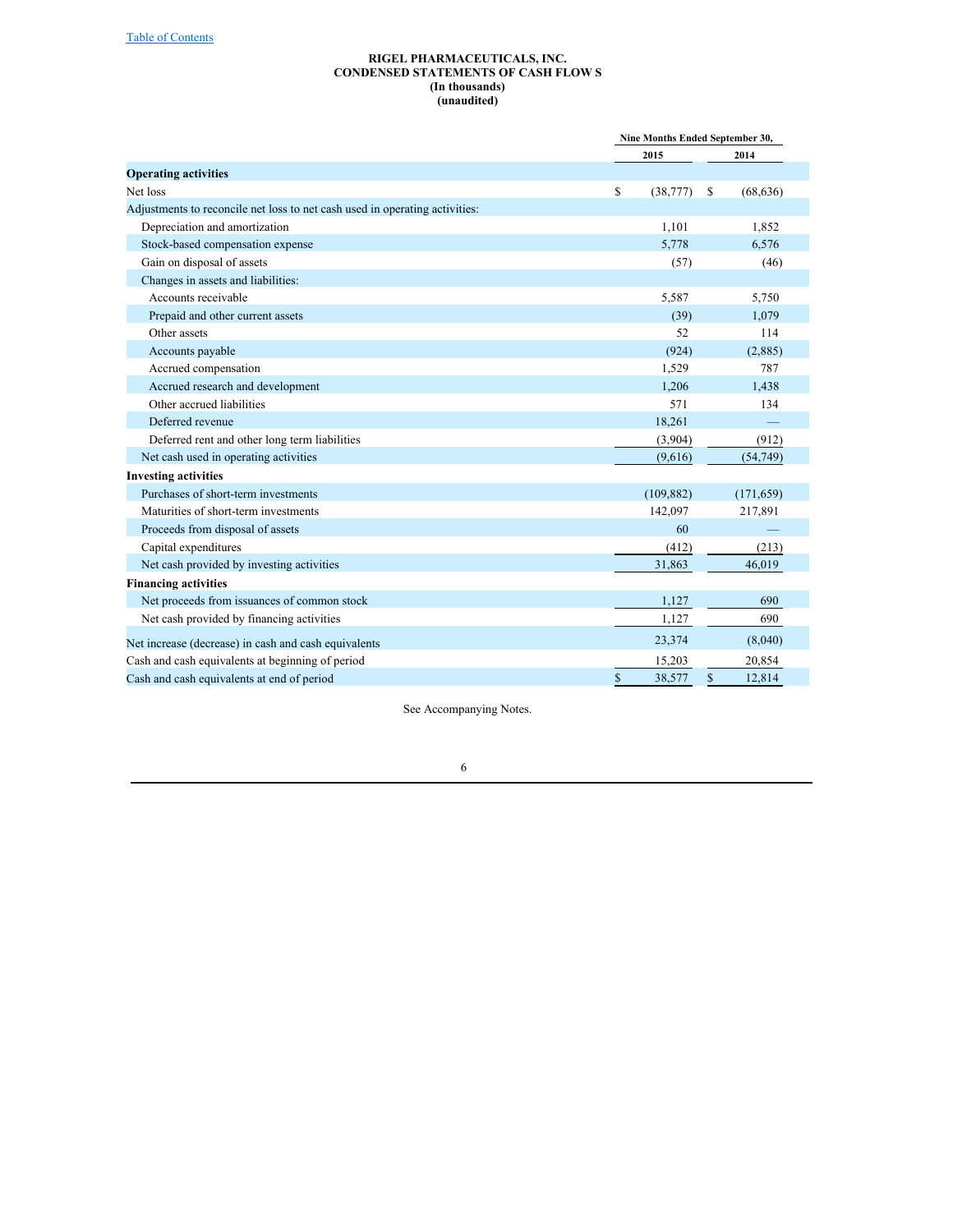## <span id="page-6-0"></span>**Rigel Pharmaceuticals, In c. Notes to Condensed Financial Statements (unaudited)**

In this report, "Rigel," "we," "us" and "our" refer to Rigel Pharmaceuticals, Inc.

## **1. Nature of Operations**

We were incorporated in the state of Delaware on June 14, 1996. We are engaged in the discovery and development of novel, small-molecule drugs for the treatment of inflammatory diseases, autoimmune diseases, and cancers.

## **2. Basis of Presentation**

Our accompanying unaudited condensed financial statements have been prepared in accordance with U.S. generally accepted accounting principles (U.S. GAAP), for interim financial information and pursuant to the instructions to Form 10-Q and Article 10 of Regulation S-X of the Securities Act of 1933, as amended (Securities Act). Accordingly, they do not include all of the information and notes required by U.S. GAAP for complete financial statements. These unaudited condensed financial statements include only normal and recurring adjustments that we believe are necessary to fairly state our financial position and the results of our operations and cash flows. Interim-period results are not necessarily indicative of results of operations or cash flows for a full-year or any subsequent interim period. The balance sheet at December 31, 2014 has been derived from audited financial statements at that date, but does not include all disclosures required by U.S. GAAP for complete financial statements. Because all of the disclosures required by U.S. GAAP for complete financial statements are not included herein, these interim unaudited condensed financial statements and the notes accompanying them should be read in conjunction with our audited financial statements and the notes thereto included in our Annual Report on Form 10-K for the year ended December 31, 2014.

The preparation of financial statements in conformity with U.S. GAAP requires management to make estimates and assumptions that affect the amounts reported in the financial statements and accompanying notes. We base our estimates on historical experience and on various other assumptions that we believe to be reasonable under the circumstances. Actual results could differ from these estimates.

# **3. Recent Accounting Pronouncements**

In August 2014, the Financial Accounting Standards Board (FASB) Accounting Standards Codification (ASC) issued Accounting Standards Update (ASU) No. 2014-15-Disclosure of Uncertainties about an Entity's Ability to Continue as a Going Concern under ASC *Subtopic 205-40, Presentation of Financial Statements—Going Concern*. ASU No. 2014-15 provides guidance about management's responsibility to evaluate whether there is substantial doubt about an entity's ability to continue as a going concern and to provide related footnote disclosures. Management's evaluation should be based on relevant conditions and events that are known and reasonably knowable at the date that the financial statements are issued (or at the date that the financial statements are available to be issued when applicable). Substantial doubt about an entity's ability to continue as a going concern exists when relevant conditions and events, considered in the aggregate, indicate that it is probable that the entity will be unable to meet its obligations as they become due within one year after the date that the financial statements are issued (or available to be issued). ASU No. 2014-15 is effective for the annual period ending after December 15, 2016 and early adoption is permitted. We will continue to evaluate the guidance under ASU No. 2014-15 and present the required disclosures within our financial statements at the time of adoption. We believe that the adoption ofASU No. 2014-15 will have no material effect on our financial statements.

In May 2014, the FASB issued ASU No. 2014-09—*Revenue from Contracts with Customers*, which supersedes the revenue recognition requirements under ASC Topic 605, *Revenue Recognition*, and most industry-specific guidance under the ASC. The core principle of the ASU No. 2014-09 is that an entity should recognize revenue when it transfers promised goods or services to customers in an amount that reflects the consideration to which the entity expects to be entitled in exchange for those goods or services. ASU 2014-09 defines a five step process to achieve this core principle and, in doing so, it is possible more judgment and estimates may be required within the revenue recognition process than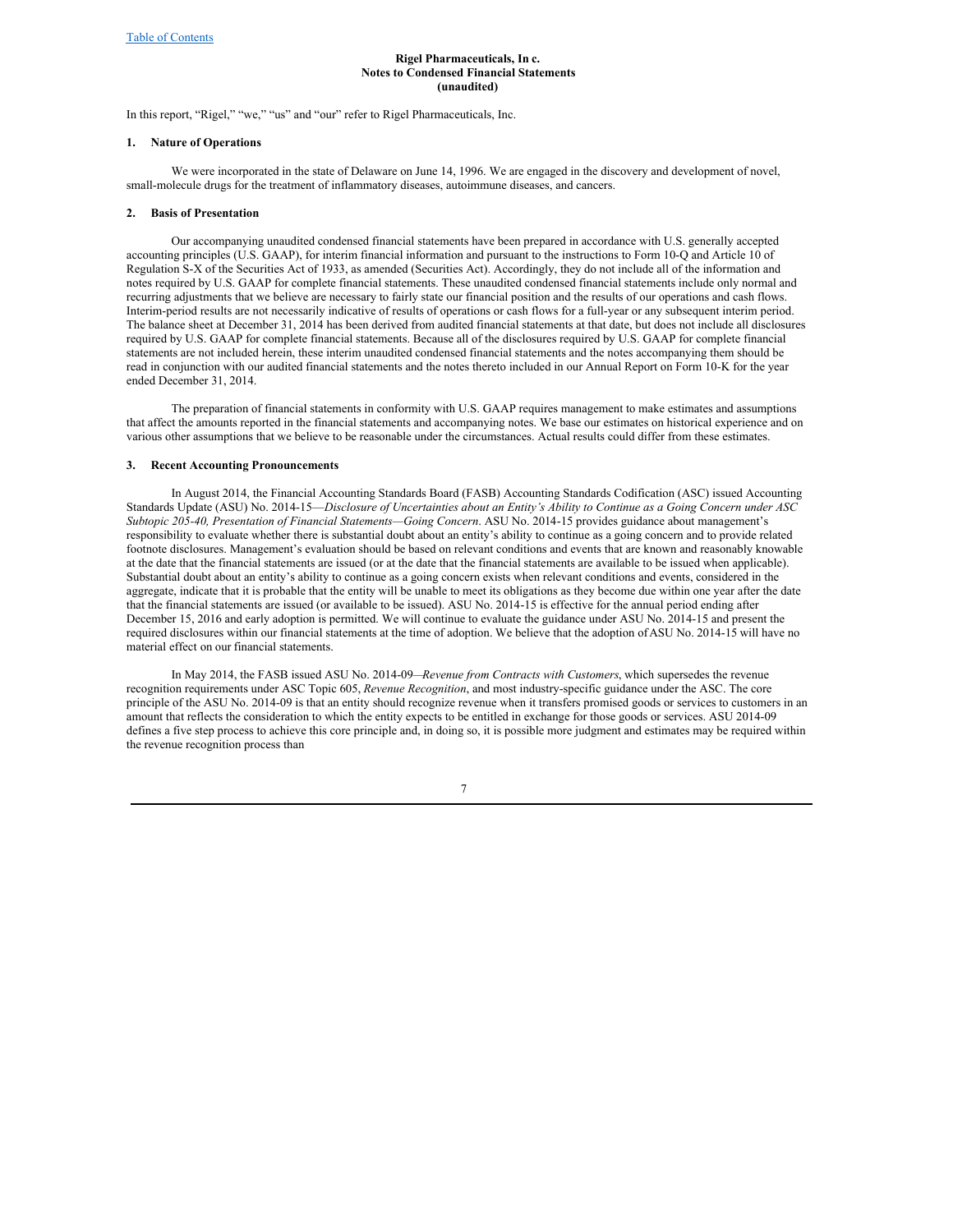required under existing U.S. GAAP including identifying performance obligations in the contract, estimating the amount of variable consideration to include in the transaction price and allocating the transaction price to each separate performance obligation. ASU No. 2014- 09 also requires additional disclosures to enable users of financial statements to understand the nature, amount, timing and uncertainty of revenue and cash flows arising from customer contracts. ASU No. 2014-09 allows for either full retrospective or modified retrospective adoption, and we have not yet determined which approach we will apply. In July 2015, the FASB deferred by one year the effective date of ASU No. 2014-09 with the new effective date beginning after December 15, 2017, and the interim periods within that year and will allow early adoption for all entities as of the original effective date for public business entities, which was annual reporting periods beginning after December 15, 2016. We are currently evaluating the potential impact of the adoption of ASU No. 2014-09 on our financial statements and cannot estimate the impact of adoption at this time.

## **4. Stock Award Plans**

We have three stock option plans, our 2011 Equity Incentive Plan (2011 Plan), 2000 Equity Incentive Plan (2000 Plan) and 2000 Non-Employee Directors' Stock Option Plan (Directors' Plan), that provide for granting to our officers, directors and all other employees and consultants options to purchase shares of our common stock. We also have our Employee Stock Purchase Plan (Purchase Plan), pursuant to which eligible employees can purchase shares of our common stock at a price per share equal to the lesser of85% of the fair market value on the first day of the offering period or 85% of the fair market value on the purchase date. The fair value of each option award is estimated on the date of grant using the Black-Scholes option pricing model which considered our stock price, as well as assumptions regarding a number of complex and subjective variables. These variables include, but are not limited to, volatility, expected term, risk-free interest rate and dividends. We estimate volatility over the expected term of the option using historical share price performance. For expected term, we take into consideration our historical data of options exercised, cancelled and expired. The risk-free rate is based on the U.S. Treasury constant maturity rate. We have not paid and do not expect to pay dividends in the foreseeable future. In order to calculate stock-based compensation expense, we also estimate the forfeiture rate using our historical experience with options that cancel before they vest. We review our forfeiture rates each quarter and make any necessary changes to our estimates. We use the straight-line attribution method over the requisite employee service period for the entire award in recognizing stock-based compensation expense. We granted certain performance-based stock options to purchase shares of our common stock which will vest upon the achievement of certain corporate performance-based milestones. We determined the fair values of these performance-based stock options using Black-Scholes option pricing model at the date of grant. For the portion of the performance-based stock options of which the performance condition is considered probable of achievement, we recognized stock-based compensation expense on the related estimated fair value of such options on a straightline basis from the date of grant up to the date when we expect the performance condition will be probably achieved. For the performance conditions that are not considered probable of achievement at the grant date or upon quarterly re-evaluation, prior to the event actually occurring, we will recognize the related stock-based compensation expense when the event occurs or when we can determine that the performance condition is probable of achievement. In those cases, we will recognize the change in estimate at the time we determine the condition is probable of achievement (by recognizing stock-based compensation expense as cumulative catch-up as if we had estimated at the grant date that the performance condition will be achieved) and recognize the remaining compensation cost up to the date when we expect the performance condition will be probably achieved, if any.

#### **5. Net Loss Per Share**

Basic net loss per share is computed by dividing net loss by the weighted-average number of shares of common stock outstanding during the period. Diluted net loss per share is computed by dividing net loss by the weighted-average number of shares of common stock outstanding during the period and the number of additional shares of common stock that would have been outstanding if potentially dilutive securities had been issued. Potentially dilutive securities include a warrant to purchase our common shares and stock options and shares issuable under our stock award plans. The dilutive effect of these potentially dilutive securities is reflected in diluted earnings per share by application of the treasury stock method. Under the treasury stock method, an increase in the fair market value of our common stock can result in a greater dilutive effect from potentially dilutive securities.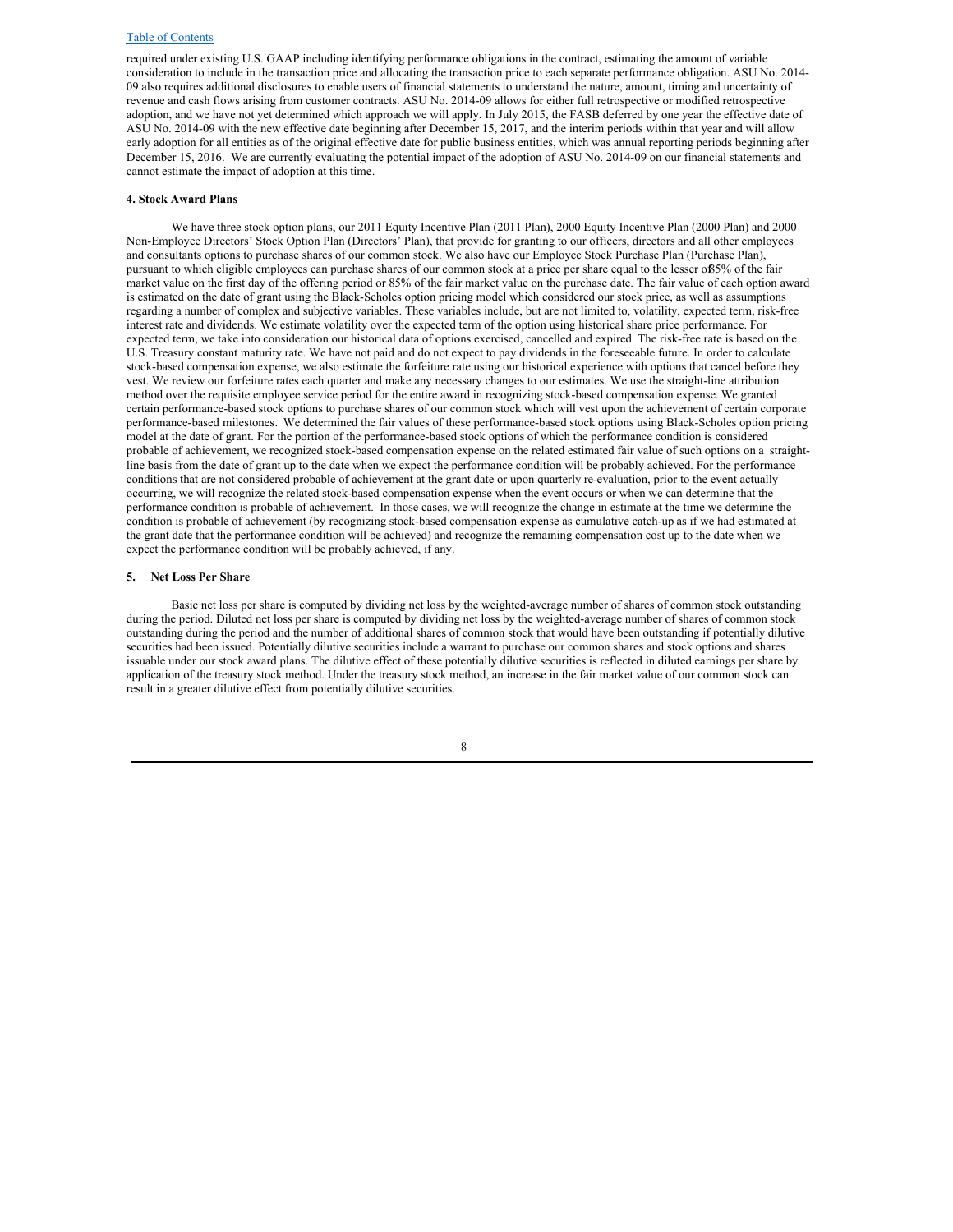We had securities which could potentially dilute basic loss per share, but were excluded from the computation of diluted net loss per share, as their effect would have been antidilutive. These securities consist of the following (in thousands):

|                                  | <b>Three Months Ended</b> |        | <b>Nine Months Ended</b> |        |  |
|----------------------------------|---------------------------|--------|--------------------------|--------|--|
|                                  | September 30,             |        | September 30,            |        |  |
|                                  | 2015                      | 2014   | 2015                     | 2014   |  |
| Outstanding stock options        | 19,711                    | 17,336 | 19,711                   | 17,336 |  |
| Warrant to purchase common stock | 200                       | 200    | 200                      | 200    |  |
| Purchase Plan                    | 78                        | 103    | 78                       | 103    |  |
|                                  |                           |        |                          |        |  |
|                                  | 19.989                    | 17.639 | 19.989                   | 17.639 |  |

## **6. Stock-based Compensation**

Total stock-based compensation expense related to all of our share-based payments that we recognized for the three and nine months ended September 30, 2015 and 2014 were as follows (in thousands):

|                                        |  | <b>Three Months Ended</b> |  |     |  | <b>Nine Months Ended</b> |  |                            |  |      |  |      |
|----------------------------------------|--|---------------------------|--|-----|--|--------------------------|--|----------------------------|--|------|--|------|
|                                        |  | September 30,             |  |     |  | September 30,            |  |                            |  |      |  |      |
|                                        |  | 2015                      |  |     |  | 2014                     |  |                            |  | 2015 |  | 2014 |
| Research and development               |  | 966                       |  |     |  |                          |  | \$ 1,151 \$ 3,182 \$ 3,654 |  |      |  |      |
| General and administrative             |  | 849                       |  | 929 |  | 2.596                    |  | 2.922                      |  |      |  |      |
| Total stock-based compensation expense |  | 1.815                     |  |     |  | 2,080 \$ 5,778           |  | 6,576                      |  |      |  |      |

The fair value of each option award is estimated on the date of grant using the Black-Scholes option pricing model. We have segregated option awards into the following three homogenous groups for the purposes of determining fair values of options: officers and directors, all other employees, and consultants.

We determined weighted-average valuation assumptions separately for each of these groups as follows:

- · Volatility—We estimated volatility using our historical share price performance over the expected life of the option. We also considered other factors, such as implied volatility, our current clinical trials and other company activities that may affect the volatility of our stock in the future. We determined that at this time historical volatility is more indicative of our expected future stock performance than implied volatility.
- Expected term—For options granted to consultants, we use the contractual term of the option, which is generallyten years, for the initial valuation of the option and the remaining contractual term of the option for the succeeding periods. We analyzed various historical data to determine the applicable expected term for each of the other option groups. This data included: (1) for exercised options, the term of the options from option grant date to exercise date; (2) for cancelled options, the term of the options from option grant date to cancellation date, excluding non-vested option forfeitures; and (3) for options that remained outstanding at the balance sheet date, the term of the options from option grant date to the end of the reporting period and the estimated remaining term of the options. The consideration and calculation of the above data gave us reasonable estimates of the expected term for each employee group. We also considered the vesting schedules of the options granted and factors surrounding exercise behavior of the option groups, our current market price and company activity that may affect our market price. In addition, we considered the optionee type (i.e., officers and directors or all other employees) and other factors that may affect the expected term of the option.
- Risk-free interest rate—The risk-free interest rate is based on U.S. Treasury constant maturity rates with similar terms to the expected term of the options for each option group.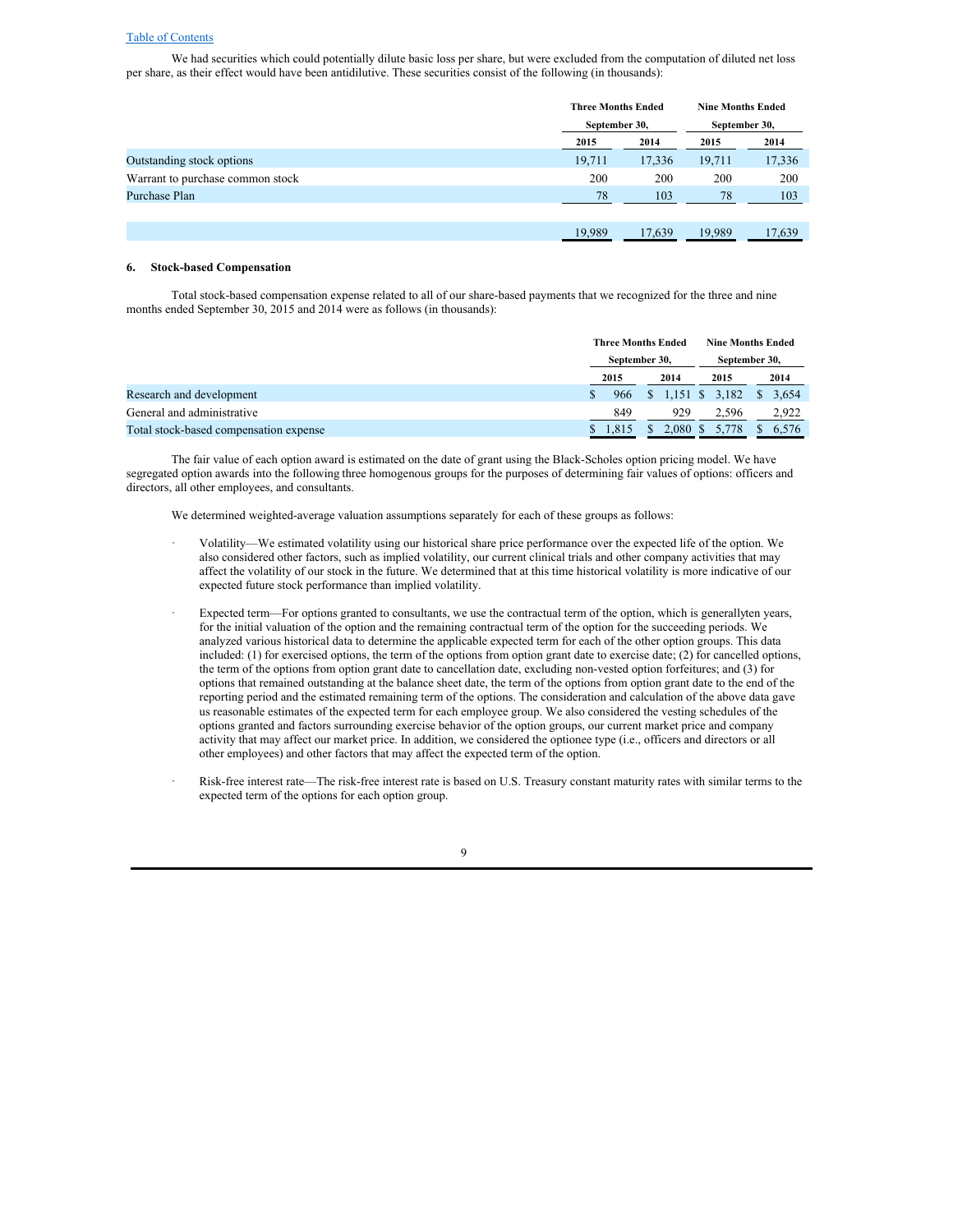Dividend yield—The expected dividend yield is 0% as we have not paid and do not expect to pay dividends in the future.

Pursuant to FASB ASC 718, we are required to estimate the amount of expected forfeitures when calculating compensation costs. We estimated the forfeiture rate using our historical experience with non-vested options. We adjust our stock-based compensation expense as actual forfeitures occur, review our estimated forfeiture rates each quarter and make changes to our estimate as appropriate.

The following table summarizes the weighted-average assumptions relating to options granted pursuant to our equity incentive plans for the three and nine months ended September 30, 2015 and 2014:

|                          | <b>Three Months Ended</b> |         | <b>Nine Months Ended</b> |         |  |  |
|--------------------------|---------------------------|---------|--------------------------|---------|--|--|
|                          | September 30,             |         | September 30,            |         |  |  |
|                          | 2015                      | 2014    | 2015                     | 2014    |  |  |
| Risk-free interest rate  | $1.9\%$                   | $2.2\%$ | $1.8\%$                  | $2.2\%$ |  |  |
| Expected term (in years) | 6.0                       | 6.0     | 6.5                      | 6.6     |  |  |
| Dividend yield           | $0.0\%$                   | $0.0\%$ | $0.0\%$                  | $0.0\%$ |  |  |
| Expected volatility      | 59.6 %                    | 67.1 %  | 65.0 %                   | 74.9 %  |  |  |

The exercise price of stock options is at the market price of our common stock on the date immediately preceding the date of grant. Options become exercisable at varying dates and generally expire 10 years from the date of grant.We granted options to purchase 3,811,920 shares of common stock during the nine months ended September 30, 2015, with a grant-date weighted-average fair value of \$1.40 per share. Of the 3,811,920 common stock options granted,1,175,000 shares were related to performance-based stock option awards which will vest upon the achievement of a corporate performance-based milestone.

We granted options to purchase 3,424,510 shares of common stock during the nine months ended September 30, 2014, with a grant-date weighted-average fair value of \$2.34 per share. Of the 3,424,510 common stock options granted,950,000 shares were related to performance-based stock option awards, of which only 700,000 shares remain outstanding as of September 30, 2015. These remaining shares will vest upon the achievement of certain corporate performance-based milestones. As of September 30,2015, there was approximately \$5.7 million of total unrecognized stock-based compensation cost, net of estimated forfeitures, related toall unvested options granted under our equity incentive plans.

At September 30, 2015, there were4,660,635 shares of common stock available for future grant under our equity incentive plans and 195,364 options to purchase shares were exercised during the nine months ended September 30, 2015.

### *Employee Stock Purchase Plan*

The fair value of awards granted under our Purchase Plan is estimated on the date of grantusing the Black-Scholes option pricing model, which uses weighted- average assumptions. Our Purchase Plan provides for a twenty-four month offering period comprised of four six-month purchase periods with a look-back option. A look-back option is a provision in our Purchase Plan under which eligible employees can purchase shares of our common stock at a price per share equal to the lesser of 85% of the fair market value on the first day of the offering period or 85% of the fair market value on the purchase date.Our Purchase Plan also includes a feature that provides for a new offering period to begin when the fair market value of our common stock on any purchase date during an offering period falls below the fair market value of our common stock on the first day of such offering period. This feature is called a "reset." Participants are automatically enrolled in the new offering period. We had a "reset" on January 2, 2015 because the fair market value of our stock on December 31, 2014 was lower than the fair market value of our stock on July 1, 2014, the first day of the offering period. We applied modification accounting in accordance with ASC Topic No. 718, *Stock Compensation*, to determine the incremental fair value associated with this Purchase Plan "reset" and will recognize the related stock-based compensation expense according to FASB ASC Subtopic No. 718-50, *Employee Share Purchase Plans*. The total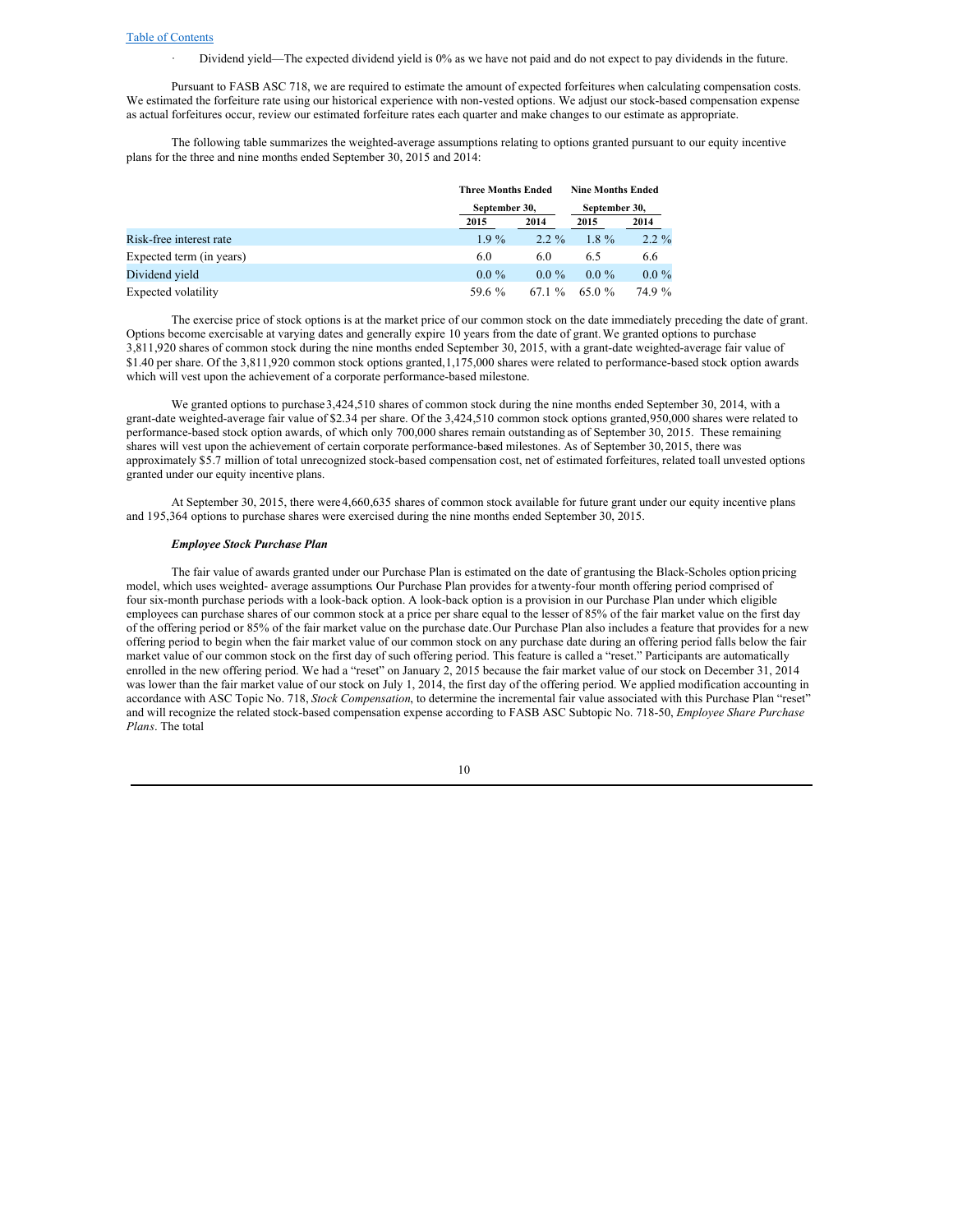incremental fair value for this Purchase Plan "reset" was approximately\$792,000, and is being recognized from January 2, 2015 to December 31, 2016.

As of September 30, 2015, there were approximately3,290,397 shares reserved for future issuance under the Purchase Plan. The following table summarizes the weighted-average assumptions related to our Purchase Plan for the nine months ended September 30, 2015 and 2014. Expected volatilities for our Purchase Plan are based on the historical volatility of our stock. Expected term represents the weighted-average of the purchase periods within the offering period. The risk-free interest rate for periods within the expected term is based on U.S. Treasury constant maturity rates.

|                          | <b>Nine Months Ended</b> |               |  |  |  |
|--------------------------|--------------------------|---------------|--|--|--|
|                          |                          | September 30, |  |  |  |
|                          | 2015                     | 2014          |  |  |  |
| Risk-free interest rate  | $0.6\%$                  | $0.3\%$       |  |  |  |
| Expected term (in years) | 1.5                      | 1.7           |  |  |  |
| Dividend yield           | $0.0\%$                  | $0.0\%$       |  |  |  |
| Expected volatility      | 61.2 %                   | 66.0 $%$      |  |  |  |

#### **7. Research and Development Accruals**

We have various contracts with third parties related to our research and development activities. Costs that are incurred but not billed to us as of the end of the period are accrued. We make estimates of the amounts incurred in each period based on the information available to us and our knowledge of the nature of the contractual activities generating such costs. Clinical trial contract expenses are accrued based on units of activity. Expenses related to other research and development contracts, such as research contracts, toxicology study contracts and manufacturing contracts are estimated to be incurred generally on a straight-line basis over the duration of the contracts. Raw materials and study materials purchased for us by third parties are expensed at the time of purchase.

#### **8. Sponsored Research and License Agreements**

We conduct research and development programs independently and in connection with our corporate collaborators. We are an active participant in our collaboration agreement with Bristol-Myers Squibb Company (BMS) for the discovery, development and commercialization of cancer immunotherapies based on our small molecule TGF beta receptor kinase inhibitors, as discussed below. We do not have ongoing participation obligations under our agreements with Aclaris Therapeutics International Limited (Aclaris) for the development and commercialization of certain janus kinase (JAK) inhibitors for the treatment of alopecia areata and other dermatological conditions, AstraZeneca AB (AZ) for the development and commercialization of R256, an inhaled JAK inhibitor, BerGenBio AS (BerGenBio) for the development and commercialization of an oncology program, and Daiichi Sankyo (Daiichi) to pursue research related to a specific target from a novel class of drug targets called ligases. Under these agreements, which we entered into in the ordinary course of business, we received or may be entitled to receive upfront cash payments, progress dependent contingent payments on events achieved by such partners and royalties on any net sales of products sold by such partners under the agreements. Total future contingent payments to us under all of these current agreements could exceed \$533.6 million if all potential product candidates achieved all of the payment triggering events under all of our current agreements (based on a single product candidate under each agreement). Of this amount, up to\$150.5 million relates to the achievement of development events, up to \$345.6 million relates to the achievement of regulatory events and up to \$37.5 million relates to the achievement of certain commercial or launch events. This estimated future contingent amount does not include any estimated royalties that could be due to us if the partners successfully commercialize any of the licensed products.

In February 2015, we entered into a collaboration agreement with BMS for the discovery, development and commercialization of cancer immunotherapies based on our extensive portfolio of small molecule TGF beta receptor kinase inhibitors. Under the collaboration agreement, BMS will have exclusive rights and will be solely responsible for the clinical development and commercialization of any products. Pursuant to the collaboration agreement with BMS, we received a noncreditable and non-refundable upfront payment of \$30.0 million in March 2015. We are also entitled to receive development and regulatory contingent fees that could exceed \$309.0 million for a successful compound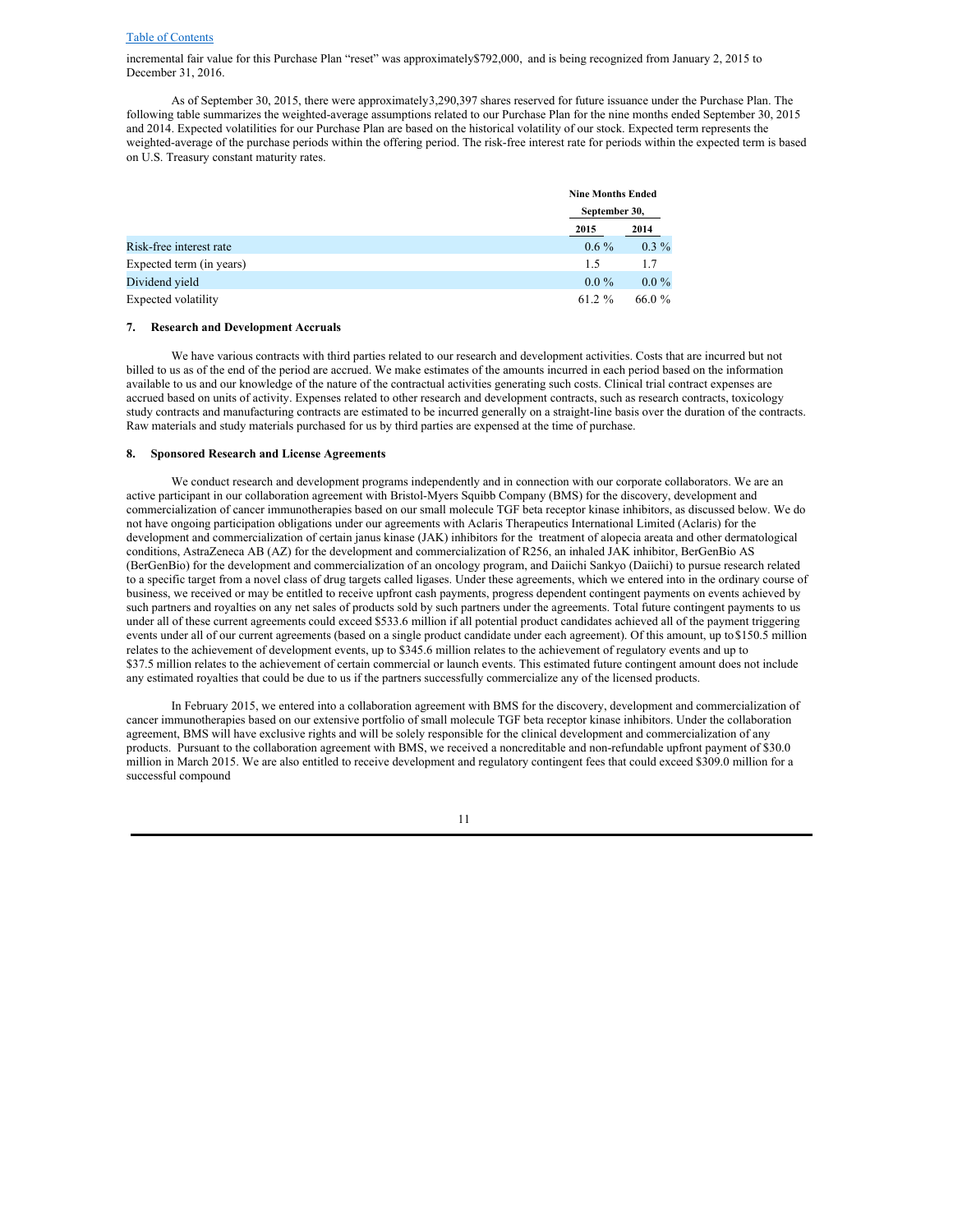approved in certain indications. In addition, we are also eligible to receive tiered royalties on the net sales of any products from the collaboration. BMS shall also reimburse us for agreed upon costs based on a contractual cost per full-time equivalent employee in connection with the performance of research activities during the research term. Under the collaboration agreement, we were obligated to provide the following deliverables: (i) granting of license rights to our program, (ii) participation in the Joint Research Committee, and (iii) performance of research activities. We concluded that these deliverables are a single unit of accounting as the license does not have standalone value apart from the other deliverables. Accordingly, the \$30.0 million upfront payment is being recognized ratably as revenue from the effective date of the agreement through September 2016, the end of the estimated research term. We believe that straight-line recognition of this revenue is appropriate as the research is expected to be performed ratably over the research period. During the three and nine months ended September 30, 2015, we recognized revenue of \$4.8 million and \$11.7 million, respectively, relating to the upfront payment and \$163,000 and \$619,000, respectively, relating to the research activities we performed. As of September 30, 2015, deferred revenue related to the \$30.0 million upfront payment was \$18.3 million.

In August 2015, we entered into a license agreement with Aclaris, pursuant to which Aclaris will have exclusive rights and will assume responsibility for the continued development of certain JAK inhibitor compounds for the treatment of alopecia areata and other dermatological conditions. Under the license agreement, we received a noncreditable and non-refundable upfront payment of\$8.0 million in September 2015. We are also entitled to receive development and regulatory contingent fees that could exceed \$80.0 million for a successful compound approved in certain indications. In addition, we are also eligible to receive tiered royalties on the net sales of any products under the agreement. We concluded that the granting of the license, which has been fully delivered to Aclaris as of September 30, 2015, represents the sole deliverable under this agreement. Accordingly, we have recognized the \$8.0 million payment as revenue during the three and nine months ended September 30, 2015.

## **9. Cash, Cash Equivalents and Short-Term Investments**

Cash, cash equivalents and short-term investments consisted of the following (in thousands):

|                                            |   | September 30, |     | December 31, |
|--------------------------------------------|---|---------------|-----|--------------|
|                                            |   | 2015          |     | 2014         |
| Checking account                           | S | 2.023         | S   | 175          |
| Money market funds                         |   | 24,105        |     | 10,027       |
| U. S. treasury bills                       |   |               |     | 2,010        |
| Government-sponsored enterprise securities |   | 50,260        |     | 45,786       |
| Corporate bonds and commercial paper       |   | 57,962        |     | 85,161       |
|                                            |   | 134,350       |     | 143,159      |
| Reported as:                               |   |               |     |              |
| Cash and cash equivalents                  | S | 38,577        | \$. | 15,203       |
| Short-term investments                     |   | 95,773        |     | 127,956      |
|                                            | S | 134,350       | S   | 143.159      |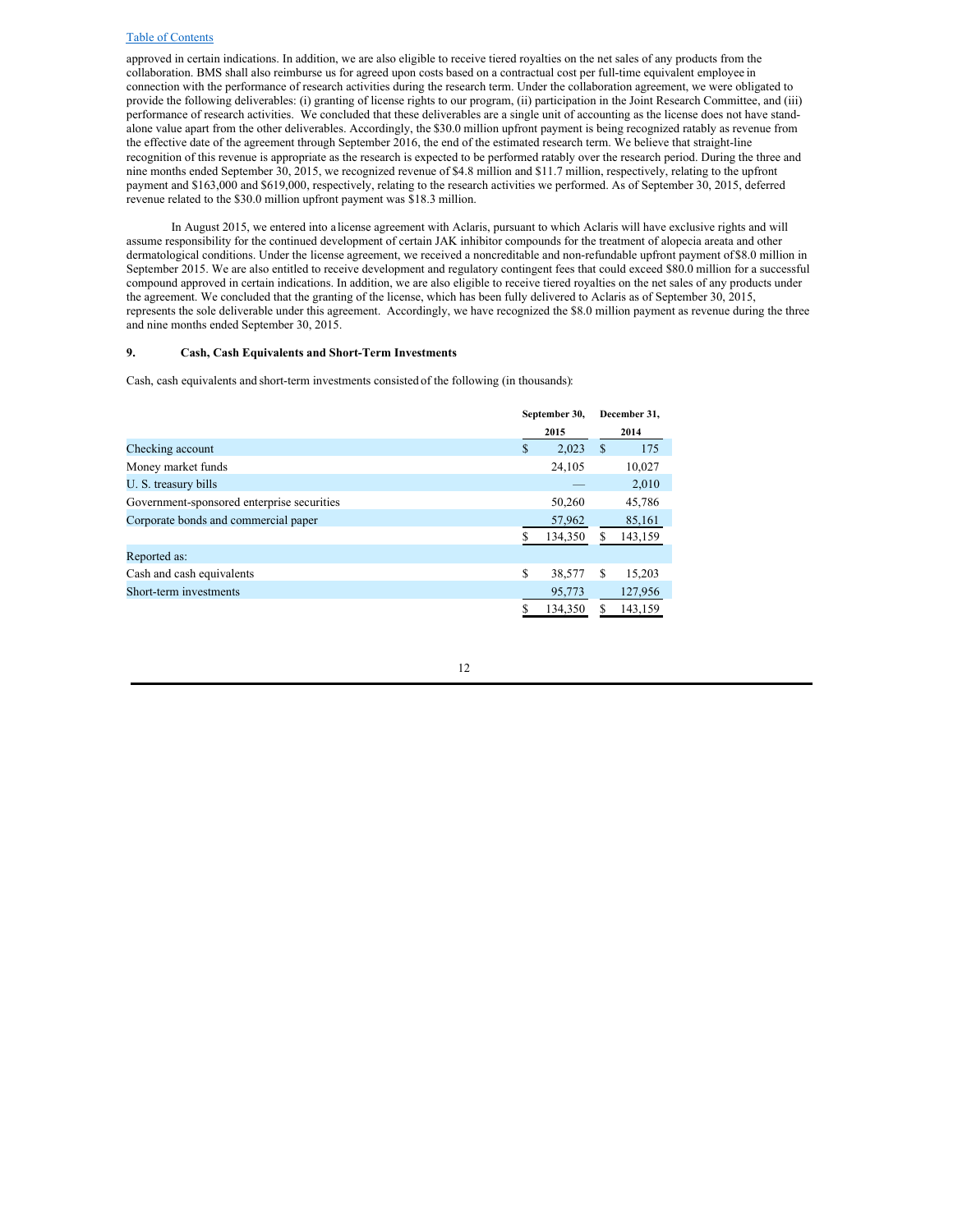Cash equivalents and short-term investments include the following securities with gross unrealized gains and losses (in thousands):

|                                            |    |           |           |              | <b>Gross</b> |    | <b>Gross</b>  |   |                   |  |                   |  |  |  |            |  |            |  |  |
|--------------------------------------------|----|-----------|-----------|--------------|--------------|----|---------------|---|-------------------|--|-------------------|--|--|--|------------|--|------------|--|--|
|                                            |    | Amortized |           |              |              |    |               |   |                   |  |                   |  |  |  | Unrealized |  | Unrealized |  |  |
| September 30, 2015                         |    |           | Cost      |              | Gains        |    |               |   | <b>Losses</b>     |  | <b>Fair Value</b> |  |  |  |            |  |            |  |  |
| Government-sponsored enterprise securities | \$ |           | 50.249    | <sup>S</sup> | 12           |    | S<br>(1)      | S | 50,260            |  |                   |  |  |  |            |  |            |  |  |
| Corporate bonds and commercial paper       |    |           | 57,948    |              | 17           |    | (3)           |   | 57,962            |  |                   |  |  |  |            |  |            |  |  |
| Total                                      |    |           | 108,197   | S            | 29           | \$ | (4)           |   | 108,222           |  |                   |  |  |  |            |  |            |  |  |
|                                            |    |           |           |              |              |    |               |   |                   |  |                   |  |  |  |            |  |            |  |  |
|                                            |    |           |           |              | Gross        |    | Gross         |   |                   |  |                   |  |  |  |            |  |            |  |  |
|                                            |    |           | Amortized |              | Unrealized   |    | Unrealized    |   |                   |  |                   |  |  |  |            |  |            |  |  |
| December 31, 2014                          |    |           | Cost      |              | Gains        |    | <b>Losses</b> |   | <b>Fair Value</b> |  |                   |  |  |  |            |  |            |  |  |
| U. S. treasury bills                       |    | \$        | 2,010     |              | \$           |    |               |   | 2,010<br>S        |  |                   |  |  |  |            |  |            |  |  |
| Government-sponsored enterprise securities |    |           | 45,793    |              |              | 4  | (11)          |   | 45,786            |  |                   |  |  |  |            |  |            |  |  |
| Corporate bonds and commercial paper       |    |           | 85,161    |              |              | 21 | (21)          |   | 85,161            |  |                   |  |  |  |            |  |            |  |  |
| Total                                      |    |           | 132,964   |              | \$           | 25 | (32)          |   | 132,957           |  |                   |  |  |  |            |  |            |  |  |

As of September 30, 2015, our cash equivalents and short-term investments have contractual maturities withinone year.

As of September 30, 2015, our cash equivalents and short-term investments had a weighted-average time to maturity of approximately 101 days. We view our short-term investments portfolio as available for use in current operations. Accordingly, we have classified our investments as short-term investments. We have the ability to hold all investments as ofSeptember 30, 2015 through their respective maturity dates. At September 30, 2015, we had no investments that had been in a continuous unrealized loss position for more than twelve months. As of September 30, 2015, a total of 14 individual securities had been in an unrealized loss position for twelve months or less and the losses were determined to be temporary. The gross unrealized losses above were caused by interest rate increases. No significant facts or circumstances have arisen to indicate that there has been any deterioration in the creditworthiness of the issuers of the securities held by us. Based on our review of these securities, including the assessment of the duration and severity of the unrealized losses and our ability and intent to hold the investments until maturity, there were no other-than-temporary impairments for these securities at September 30, 2015.

The following table shows the fair value and gross unrealized losses of our investments in individual securities that are in an unrealized loss position, aggregated by investment category (in thousands):

| September 30, 2015                         | <b>Fair Value</b> | <b>Unrealized Losses</b> |
|--------------------------------------------|-------------------|--------------------------|
| Government-sponsored enterprise securities | \$2.009           |                          |
| Corporate bonds and commercial paper       | 19.901            |                          |
| Total                                      | \$21.910          |                          |

# **10. Fair Value**

Under FASB ASC 820,*Fair Value Measurements and Disclosures*, fair value is defined as the price at which an asset could be exchanged or a liability transferred in a transaction between knowledgeable, willing parties in the principal or most advantageous market for the asset or liability. Where available, fair value is based on observable market prices or parameters or derived from such prices or parameters. Where observable prices or parameters are not available, valuation models are applied.

Assets and liabilities recorded at fair value in our financial statements are categorized based upon the level of judgment associated with the inputs used to measure their fair value. Hierarchical levels directly related to the amount of subjectivity associated with the inputs to fair valuation of these assets and liabilities, are as follows: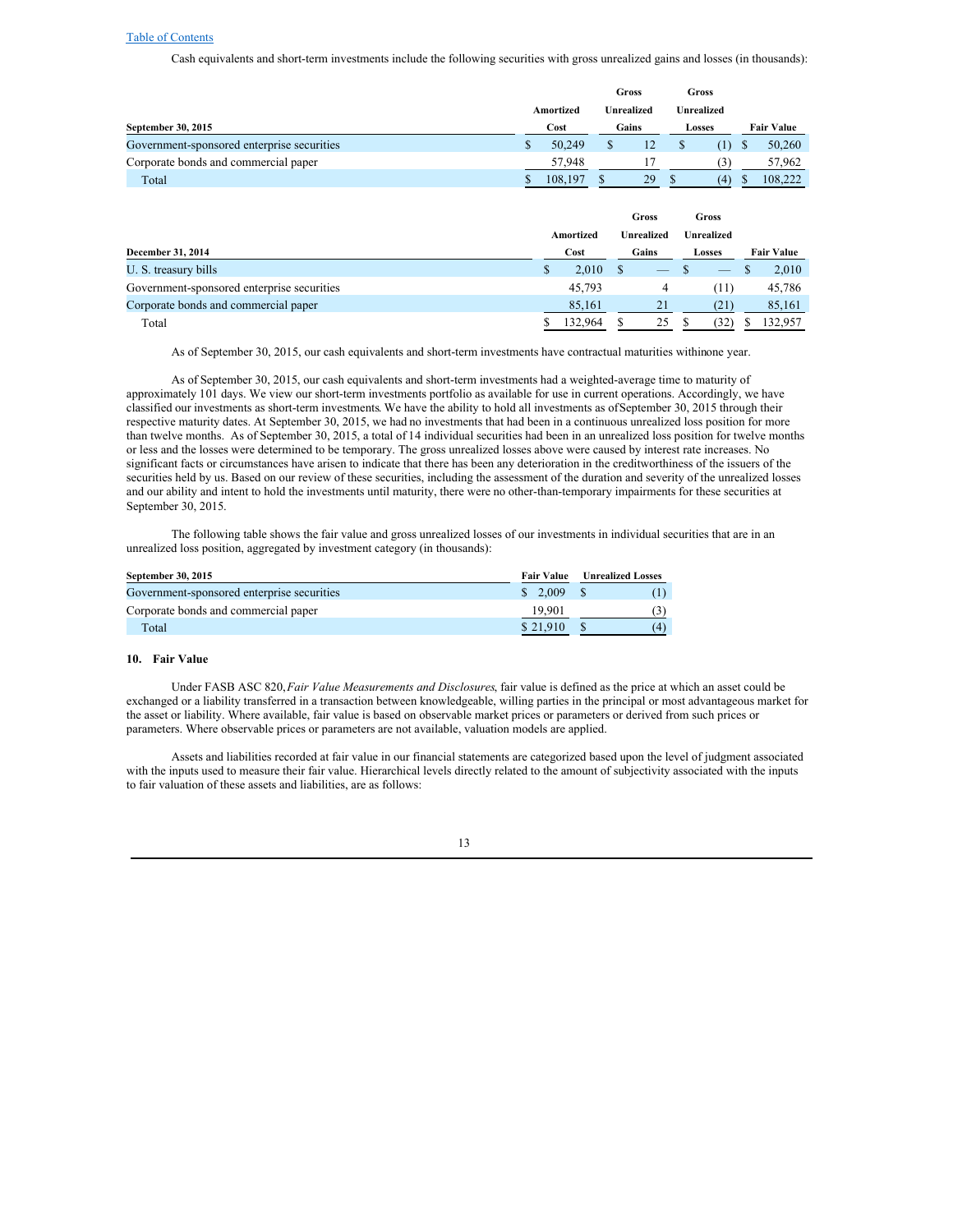Level 1—Inputs are unadjusted, quoted prices in active markets for identical assets at the reporting date. Active markets are those in which transactions for the asset or liability occur in sufficient frequency and volume to provide reasonably accurate pricing information on an ongoing basis.

The fair valued assets we hold that are generally included under this Level 1 are money market securities where fair value is based on publicly quoted prices.

Level 2—Are inputs, other than quoted prices included in Level 1, that are either directly or indirectly observable for the asset or liability through correlation with market data at the reporting date and for the duration of the instrument's anticipated life.

The fair valued assets we hold that are generally assessed under Level 2 included government-sponsored enterprise securities U.S. treasury bills and corporate bonds and commercial paper. We utilize third party pricing services in developing fair value measurements where fair value is based on valuation methodologies such as models using observable market inputs, including benchmark yields, reported trades, broker/dealer quotes, bids, offers and other reference data. We use quotes from external pricing service providers and other on-line quotation systems to verify the fair value of investments provided by our third party pricing service providers. We review independent auditor's reports from our third party pricing service providers particularly regarding the controls over pricing and valuation of financial instruments and ensure that our internal controls address certain control deficiencies, if any, and complementary user entity controls are in place.

Level 3—Unobservable inputs that are supported by little or no market activity and that are significant to the fair value of the assets or liabilities and which reflect management's best estimate of what market participants would use in pricing the asset or liability at the reporting date. Consideration is given to the risk inherent in the valuation technique and the risk inherent in the inputs to the model.

We do not have fair valued assets classified under Level 3.

#### *Fair Value on a Recurring Basis*

Financial assets measured at fair value on a recurring basis are categorized in the tables below based upon the lowest level of significant input to the valuations (in thousands):

|                                            |                |        |         | Assets at Fair Value as of September 30, 2015 |                |                          |        |
|--------------------------------------------|----------------|--------|---------|-----------------------------------------------|----------------|--------------------------|--------|
|                                            | <b>Level 1</b> |        | Level 2 |                                               | <b>Level 3</b> |                          | Total  |
| Money market funds                         |                | 24,105 |         | _                                             |                |                          | 24,105 |
| Government-sponsored enterprise securities |                |        |         | 50,260                                        |                | $\overline{\phantom{a}}$ | 50,260 |
| Corporate bonds and commercial paper       |                |        |         | 57,962                                        |                | $\overline{\phantom{a}}$ | 57,962 |
| Total                                      |                | 24.105 |         | 108.222                                       |                |                          |        |

|                                            | Assets at Fair Value as of December 31, 2014 |         |   |                |  |                          |  |         |  |  |  |  |
|--------------------------------------------|----------------------------------------------|---------|---|----------------|--|--------------------------|--|---------|--|--|--|--|
|                                            |                                              | Level 1 |   | <b>Level 2</b> |  | Level 3                  |  | Total   |  |  |  |  |
| Money market funds                         | S                                            | 10.027  | S |                |  |                          |  | 10.027  |  |  |  |  |
| U. S. treasury bills                       |                                              |         |   | 2.010          |  |                          |  | 2,010   |  |  |  |  |
| Government-sponsored enterprise securities |                                              |         |   | 45,786         |  | _                        |  | 45,786  |  |  |  |  |
| Corporate bonds and commercial paper       |                                              | ___     |   | 85.161         |  | $\overline{\phantom{a}}$ |  | 85.161  |  |  |  |  |
| Total                                      |                                              | 10.027  |   | 132,957        |  | $\overline{\phantom{a}}$ |  | 142,984 |  |  |  |  |

# **11. Sublease Agreement**

In December 2014, we entered into a sublease agreement with an unrelated third party to occupy a portion of our research and office space pursuant to which we expect to receive over \$6.5 million in sublease income (excluding our subtenant's share of facilities operating expenses) over the remaining term of the sublease. In connection with this sublease, we recognized a loss on sublease of \$9.3 million during the fourth quarter of 2014. We record rent expense on

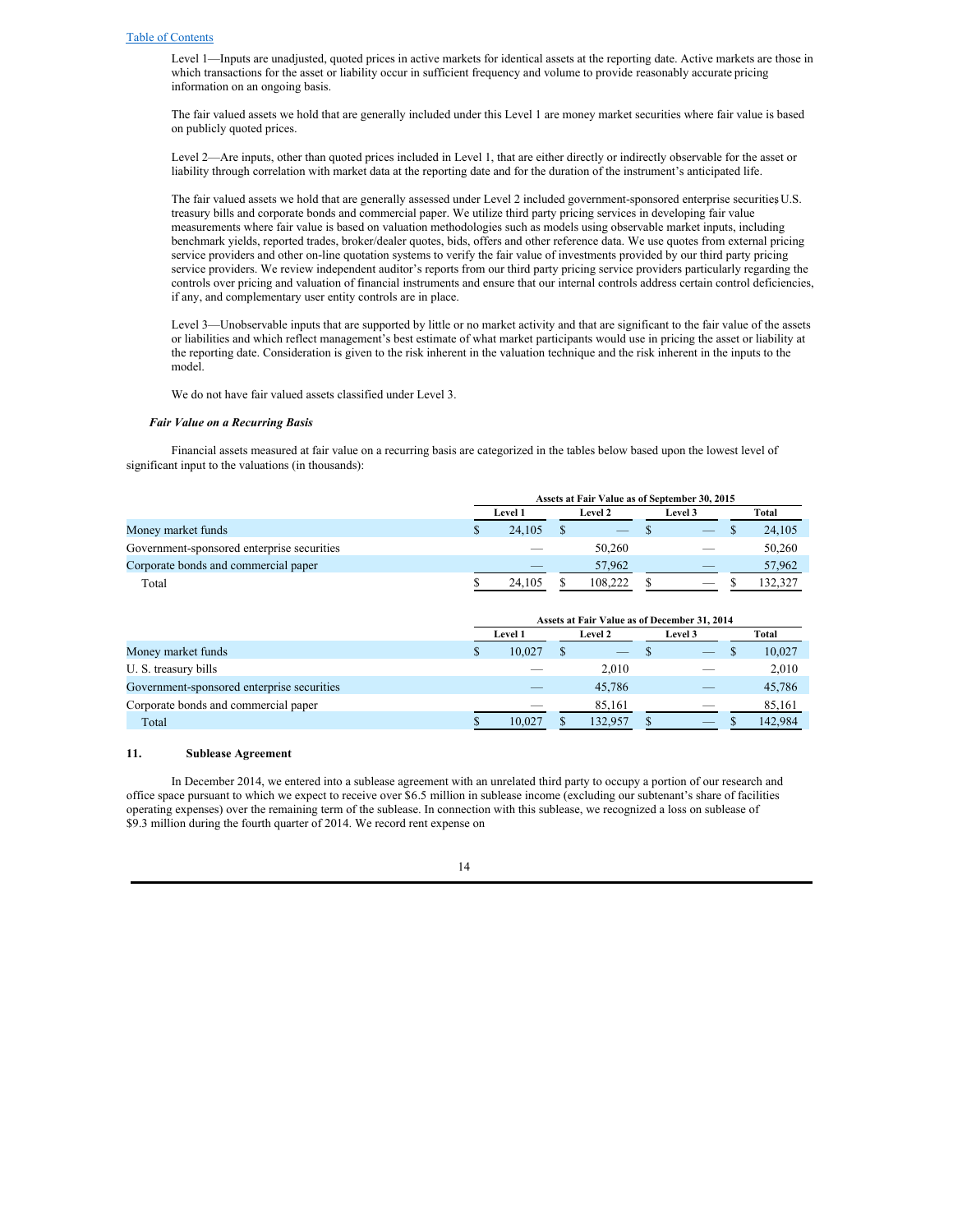a straight-line basis for our lease, net of sublease income, wherein such arrangements contain scheduled rent increases over the term of the lease and sublease, respectively. For our sublease arrangement which we classified as an operating lease, our loss on the sublease is comprised of the present value of our future payments to our landlord less the present value of our future rental receipts expected from our subtenant over the term of the sublease. The liability arising from this sublease agreement was determined using a credit-adjusted risk-free rate to discount the estimated future net cash flows. The changes in the liability related to the sublease agreement for the nine months ended September 30, 2015 were as follows (in thousands):

| Balance at January 1, 2015         | 9.269   |
|------------------------------------|---------|
| Accretion of deferred liability    | 437     |
| Amortization of deferred liability | (2,522) |
| Balance at September 30, 2015      | 7.184   |

## **12. Severance Agreement with Former Chief Executive Officer**

In December 2014, we entered into a severance agreement with our former Chief Executive Officer (CEO) pursuant to his resignation as CEO and member of the Board of Directors effective November 20, 2014, and his retirement effective December 31, 2014. The severance agreement provided for, among other benefits, cash severance payments of \$1.1 million payable in installments over a duration of 18 months beginning on January 1, 2015, which is included as part of the Accrued Compensation account in the Balance Sheets. The change in the severance liability to our former CEO for the nine months ended September 30, 2015 was as follows (in thousands):

| Balance at January 1, 2015    | 1.091 |
|-------------------------------|-------|
| Payments during the period    | (545) |
| Balance at September 30, 2015 | 546   |

## **13. Controlled Equity Offering**

In August 2015, we entered into a Controlled Equity Offering<sup>SM</sup> Sales Agreement with Cantor Fitzgerald & Co. ("Cantor"), as sales agent, pursuant to which we may sell, through Cantor, up to an aggregate of \$30.0 million in shares of our common stock. All sales of our common stock will be made pursuant to a shelf registration statement that was declared effective by the Securities and Exchange Commission (SEC) on July 13, 2015. Cantor is acting as our sole sales agent for any sales made under the Sales Agreement for a low single-digit commission on gross proceeds. The common stock is being sold at prevailing market prices at the time of the sale, and, as a result, prices may vary. Unless otherwise terminated earlier, the Controlled Equity Offering<sup>SM</sup> Sales Agreement continues until all shares available under the agreement have been sold. As of September 30, 2015, we have not made any sales under the Sales Agreement.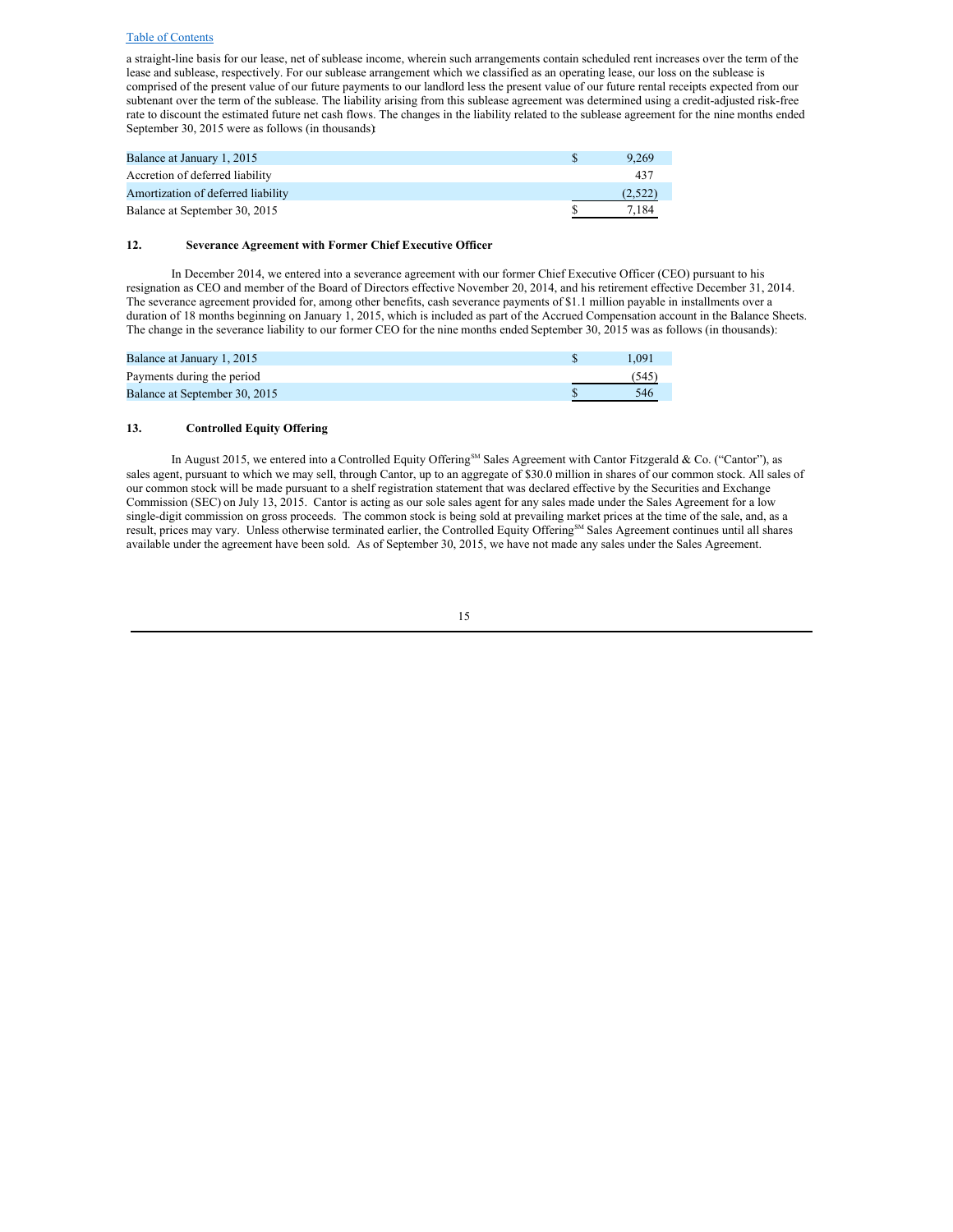## <span id="page-15-0"></span>**Item 2. Management's Discussion and Analysis of Financial Condition and Results of Operations**

This discussion and analysis should be read in conjunction with our financial statements and the accompanying notes included in this report and the audited financial statements and accompanying notes included in our Annual Report on Form 10-K for the year ended December 31, 2014. Operating results for the three and nine months ended September 30, 2015 are not necessarily indicative of results that *may occur in future interim periods or for the full fiscal year.*

This Quarterly Report on Form 10-Q contains statements indicating expectations about future performance and other forwardlooking statements within the meaning of Section 27A of the Securities Act and Section 21E of the Exchange Act, that involve risks and uncertainties. We usually use words such as "may," "will," "should," "could," "expect," "plan," "anticipate," "believe," "estimate," "predict," "intend," or the negative of these terms or similar expressions to identify these forward-looking statements. These statements appear throughout this Quarterly Report on Form 10-Q and are statements regarding our current expectation, belief or intent, primarily with respect to our operations and related industry developments. Examples of these statements include, but are not limited to, statements regarding the following: our business and scientific strategies; the progress of our and our collaborators' product development programs, including clinical testing, and the timing of results thereof; our corporate collaborations and revenues that may be received from our collaborations and the timing of those potential payments; our expectations with respect to regulatory submissions and approvals; our drug discovery technologies; our research and development expenses; protection of our intellectual property; sufficiency of our cash and capital resources and the need for additional capital; and our operations and legal risks. You should not place undue reliance on these forwardlooking statements. Our actual results could differ materially from those anticipated in these forward-looking statements for many reasons, including as a result of the risks and uncertainties discussed under the heading "Risk Factors" in Item 1A of Part II of this Quarterly Report on Form 10-Q. Any forward-looking statement speaks only as of the date on which it is made, and we undertake no obligation to update any forward-looking statement to reflect events or circumstances after the date on which the statement is made or to reflect the occurrence of unanticipated events. New factors emerge from time to time, and it is not possible for us to predict which factors will arise. In addition, we cannot assess the impact of each factor on our business or the extent to which any factor, or combination of factors, may cause *actual results to dif er materially from those contained in any forward-looking statements.*

#### **Overview**

We are a clinical-stage biotechnology company focused on the discovery and development of novel, small-molecule drugs for the treatment of inflammatory diseases, autoimmune diseases, and cancers. Our pioneering research focuses on signaling pathways that are critical to disease mechanisms. We currently have the following product candidates in development: fostamatinib, an oral spleen tyrosine kinase (SYK) inhibitor, which is in Phase 3 clinical trials for immune thrombocytopenic purpura (ITP) and a Phase 2 clinical trial forIgA Nephropathy (IgAN); R348, a topical ophthalmic JAK/SYK inhibitor, in a Phase 2 clinical trial fordry eye in ocular graft-versus-host disease (GvHD); two oncology product candidates in Phase 1 development with partnersBerGenBio and Daiichi; and three preclinical programs with partners AZ for R256 in asthma,BMS for TGF beta inhibitors in immuno-oncology, and Aclaris for certain JAK inhibitors in dermatology.

#### **Product Development Programs**

Our product development portfolio features multiple novel, small molecule drug candidates whose specialized mechanisms of action are intended to provide therapeutic benefit for a range inflammatory diseases, autoimmune diseases, and cancers.

### **Clinical Stage Programs**

## *Fostamatinib—Immune Thrombocytopenic Purpura*

*Disease background.* Chronic ITP affects an estimated 60,000 to 125,000 people in the U.S. In patients with ITP, the immune system attacks and destroys the body's own blood platelets, which play an active role in blood clotting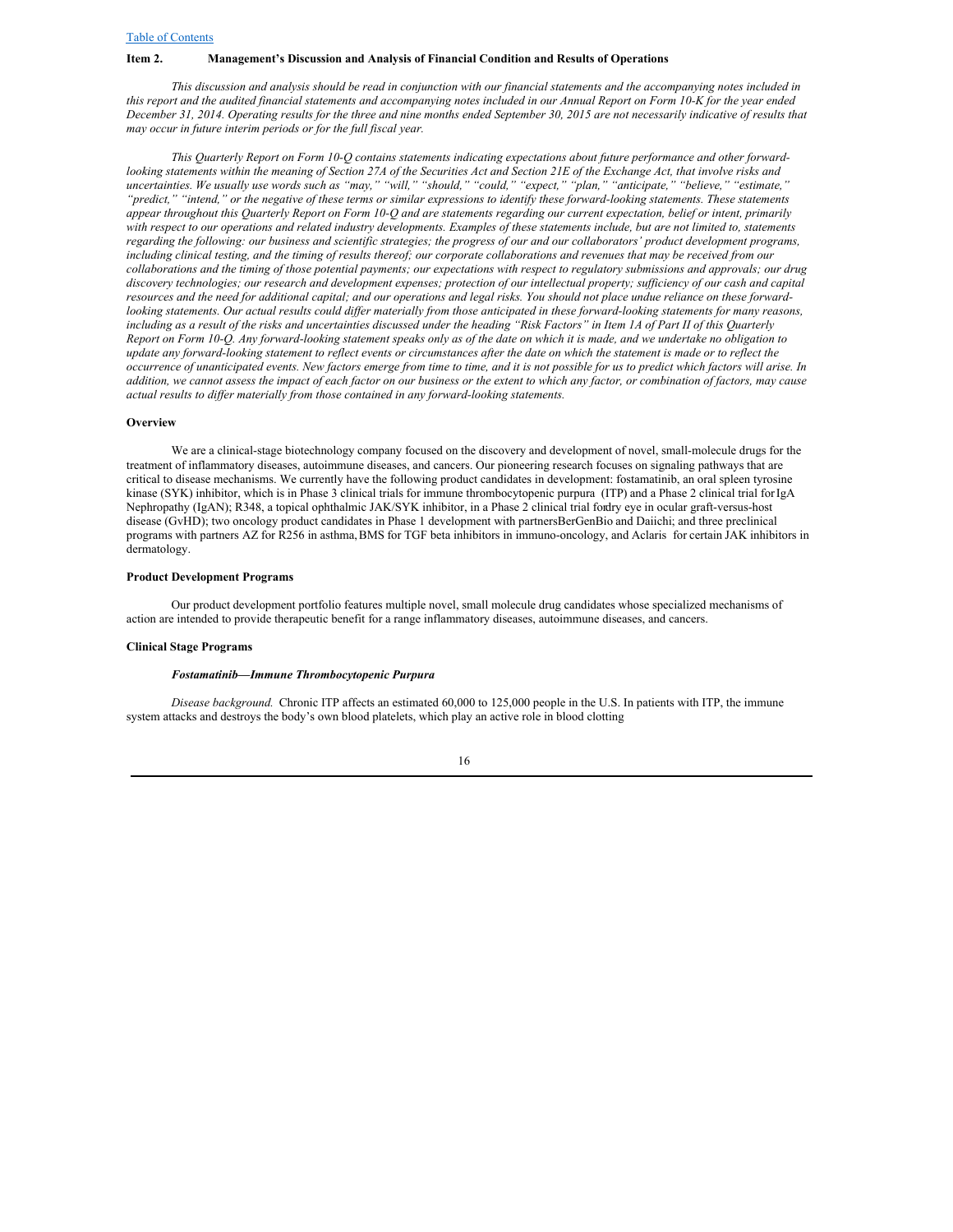and healing. ITP patients can suffer extraordinary bruising, bleeding and fatigue as a result of low platelet counts. Current therapies for ITP include steroids, blood platelet production boosters that imitate thrombopoietin (TPOs) and splenectomy.

*Orally-available SYK inhibitor program.* Taken in tablet form, fostamatinib blocks the activation of SYK inside immune cells. ITP causes the body to produce antibodies that attach to healthy platelets in the blood stream. Immune cells recognize these antibodies and affix to them, which activates the SYK enzyme inside the immune cell, and triggers the destruction of the antibody and the attached platelet. When SYK is inhibited by fostamatinib, it interrupts this immune cell function and allows the platelets to escape destruction. The results of our Phase 2 clinical trial, in which fostamatinib was orally administered to sixteen adults with chronic ITP, published in *Blood (2009, volume 113, number 14)*, showed that fostamatinib significantly increased the platelet counts of certain ITP patients, including those who had failed other currently available agents.

In October 2013, we met with the U.S. Food and Drug Administration (FDA) for an end-of-Phase 2 meeting for fostamatinib in ITP. Based on that meeting, we designed a Phase 3 clinical program, called fostamatinib in thrombocytopenia (FIT), in which a total of 150 ITP patients will be randomized into two identical multi-center, double-blind, placebo-controlled clinical trials. The patients will have been diagnosed with persistent or chronic ITP, and have blood platelet counts consistently below 30,000 per microliter of blood. Two-thirds of the subjects will receive fostamatinib orally at 100 mg bid (twice daily) and the other third will receive placebo on the same schedule. Subjects are expected to remain on treatment for 24 weeks. At week four of treatment, subjects who meet certain platelet count and tolerability thresholds will have their dosage of fostamatinib (or corresponding placebo) increased to 150 mg bid. The primary efficacy endpoint of this program is a stable platelet response by week 24 with platelet counts at or above 50,000 per microliter of blood for at least four of the final six qualifying blood draws. In August 2015, the FDA granted our request for Orphan Drug designation to fostamatinib, our oral SYK inhibitor, for the treatment of ITP. Our Phase 3 clinical program for ITP is currently actively enrolling patients in the U.S., Europe and Australia. We expect to separately report top line results of the two Phase 3 trials, with the first trial reporting in mid-2016 and the other trial reporting shortly thereafter.

## *Fostamatinib—IgAN*

*Disease background.* IgAN is an autoimmune disease that severely affects the functioning of the kidneys. An estimated 12,000 Americans are diagnosed with this type of glomerulonephritis each year, with 25% of its victims eventually requiring dialysis and/or kidney transplantation over time. IgAN is characterized by the deposition of IgA immune complexes in the glomeruli of the kidneys leading to an inflammatory response and subsequent tissue damage that ultimately disrupts the normal filtering function of the kidneys. By inhibiting SYK in kidney cells, fostamatinib may block the signaling of IgA immune complex receptors and arrest or slow destruction of the glomeruli.

*Orally-available SYK inhibitor program.* We have a Phase 2 clinical trial in patients with IgAN.We expect the clinical trial, called SIGN (SYK Inhibition for Glomerulonephritis), to enroll about 25 patients with the disease and report results by the end of 2016.

## *R348—Dry Eye in Patients with Ocular Graft-Versus-Host Disease (GvHD)*

*Disease background.* According to an article published by the American Academy of Ophthalmology, a significant number (22% to 80%) of patients with acute or chronic GvHD develop a secondary incidence of dry eye (keratoconjunctivitis sicca). In general, these patients are severely ill and have a great medical need for a topical therapy that may better manage their symptoms.

*Topical Ophthalmic JAK/SYK inhibitor program.* R348, a topical ophthalmic JAK/SYK inhibitor, is being evaluated in a Phase 2 clinical trial of patients with ocular GvHD to determine if it reduces inflammation and limits the damage to the eye tissue caused by the disease. We expect results of this clinical trial in 2016.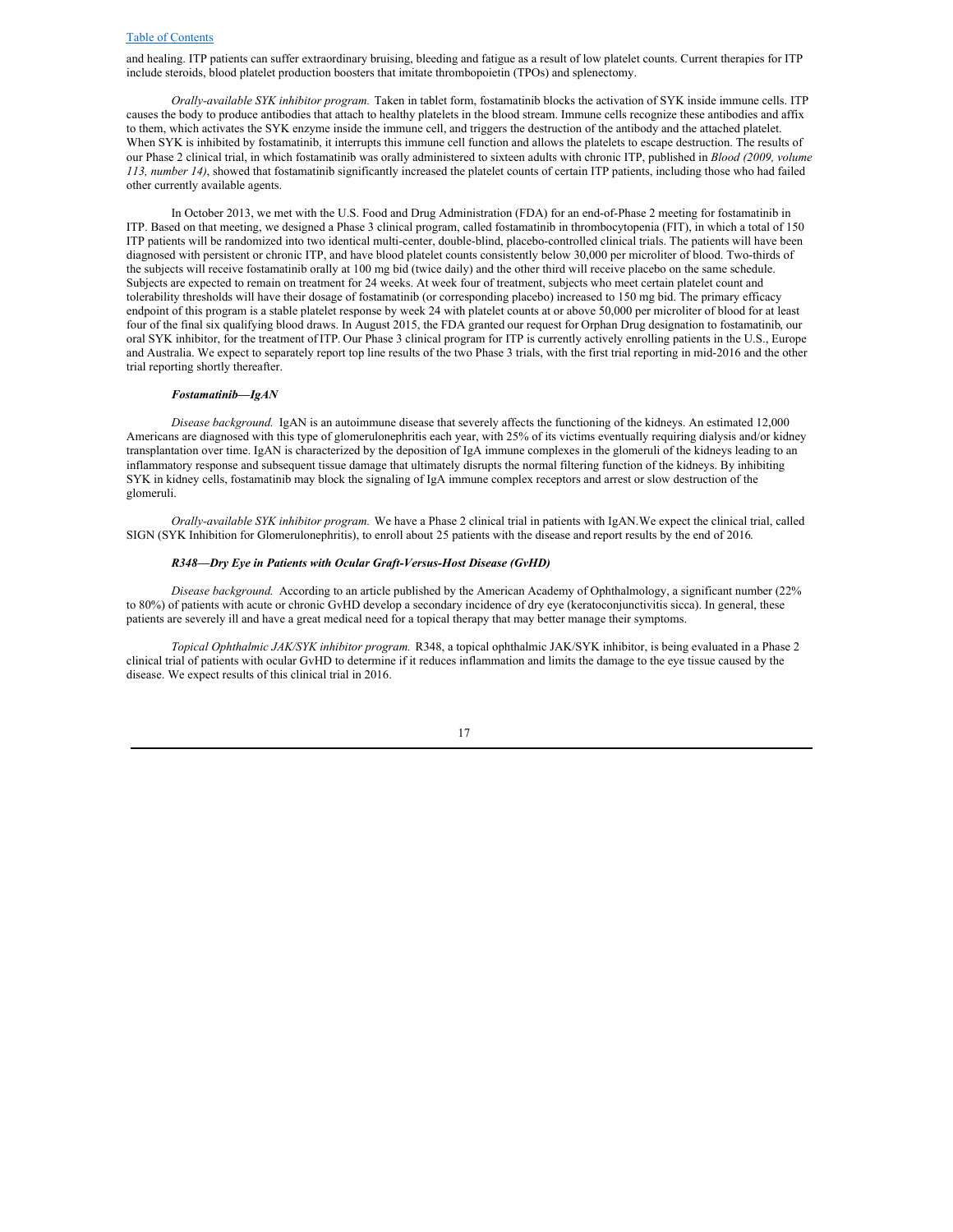# **Research/Preclinical Programs**

We are conducting proprietary research in the broad disease areas of inflammation/immunology, cancers and muscle wasting/muscle endurance. Within each disease area, our researchers are investigating mechanisms of action as well as screening compounds against potential novel targets and optimizing those leads that appear to have the greatest potential.

## **Sponsored Research and License Agreements**

We conduct research and development programs independently and in connection with our corporate collaborators. We are an active participant in our collaboration agreement with BMS for the discovery, development and commercialization of cancer immunotherapies based on our small molecule TGF beta receptor kinase inhibitors, as discussed below. We do not have ongoing participation obligations under our agreements with Aclaris for the development and commercialization of certain JAK inhibitors for the treatment of alopecia areata and other dermatological conditions, AZ for the development and commercialization of R256, an inhaled JAK inhibitor, BerGenBio for the development and commercialization of an oncology program, and Daiichi to pursue research related to a specific target from a novel class of drug targets called ligases. Under these agreements, which we entered into in the ordinary course of business, we received or may be entitled to receive upfront cash payments, progress dependent contingent payments on events achieved by such partners and royalties on any net sales of products sold by such partners under the agreements. Total future contingent payments to us under all of these current agreements could exceed \$533.6 million if all potential product candidates achieved all of the payment triggering events under all of our current agreements (based on a single product candidate under each agreement). Of this amount, up to \$150.5 million relates to the achievement of development events, up to \$345.6 million relates to the achievement of regulatory events and up to \$37.5 million relates to the achievement of certain commercial or launch events. This estimated future contingent amount does not include any estimated royalties that could be due to us if the partners successfully commercialize any of the licensed products.

Since we do not control the research, development or commercialization of the product candidates generated under these agreements, we are not able to reasonably estimate when, if at all, any contingent payments would become payable to us. As such, the contingent payments we could receive thereunder involve a substantial degree of risk to achieve and may never be received. Accordingly, we do not expect, and investors should not assume, that we will receive all of the potential contingent payments provided for under these agreements and it is possible that we may never receive any additional significant contingent payments or royalties under theseagreements.

In February 2015, we entered into a collaboration agreement with BMS for the discovery, development and commercialization of cancer immunotherapies based on our extensive portfolio of small molecule TGF beta receptor kinase inhibitors. Under the collaboration agreement, BMS will have exclusive rights and will be solely responsible for the clinical development and commercialization of any products. Pursuant to the collaboration agreement with BMS, we received a noncreditable and non-refundable upfront payment of \$30.0 million in March 2015. We are also entitled to receive development and regulatory contingent fees that could exceed \$309.0 million for a successful compound approved in certain indications. In addition, we are also eligible to receive tiered royalties on the net sales of any products from the collaboration. BMS shall also reimburse us for agreed upon costs based on a contractual cost per full-time equivalent employee in connection with the performance of research activities during the research term. Under the collaboration agreement, we were obligated to provide the following deliverables: (i) granting of license rights to our program, (ii) participation in the Joint Research Committee, and (iii) performance of research activities. We concluded that these deliverables are a single unit of accounting as the license does not have stand-alone value apart from the other deliverables. Accordingly, the \$30.0 million upfront payment is being recognized ratably as revenue from the effective date of the agreement through September 2016, the end of the estimated research term. We believe that straight-line recognition of this revenue is appropriate as the research is expected to be performed ratably over the research period. During the three and nine months ended September 30, 2015, we recognized revenue of \$4.8 million and \$11.7 million, respectively, relating to the upfront payment and \$163,000 and \$619,000, respectively, relating to the research activities we performed. As of September 30, 2015, deferred revenue related to the \$30.0 million upfront payment was \$18.3 million.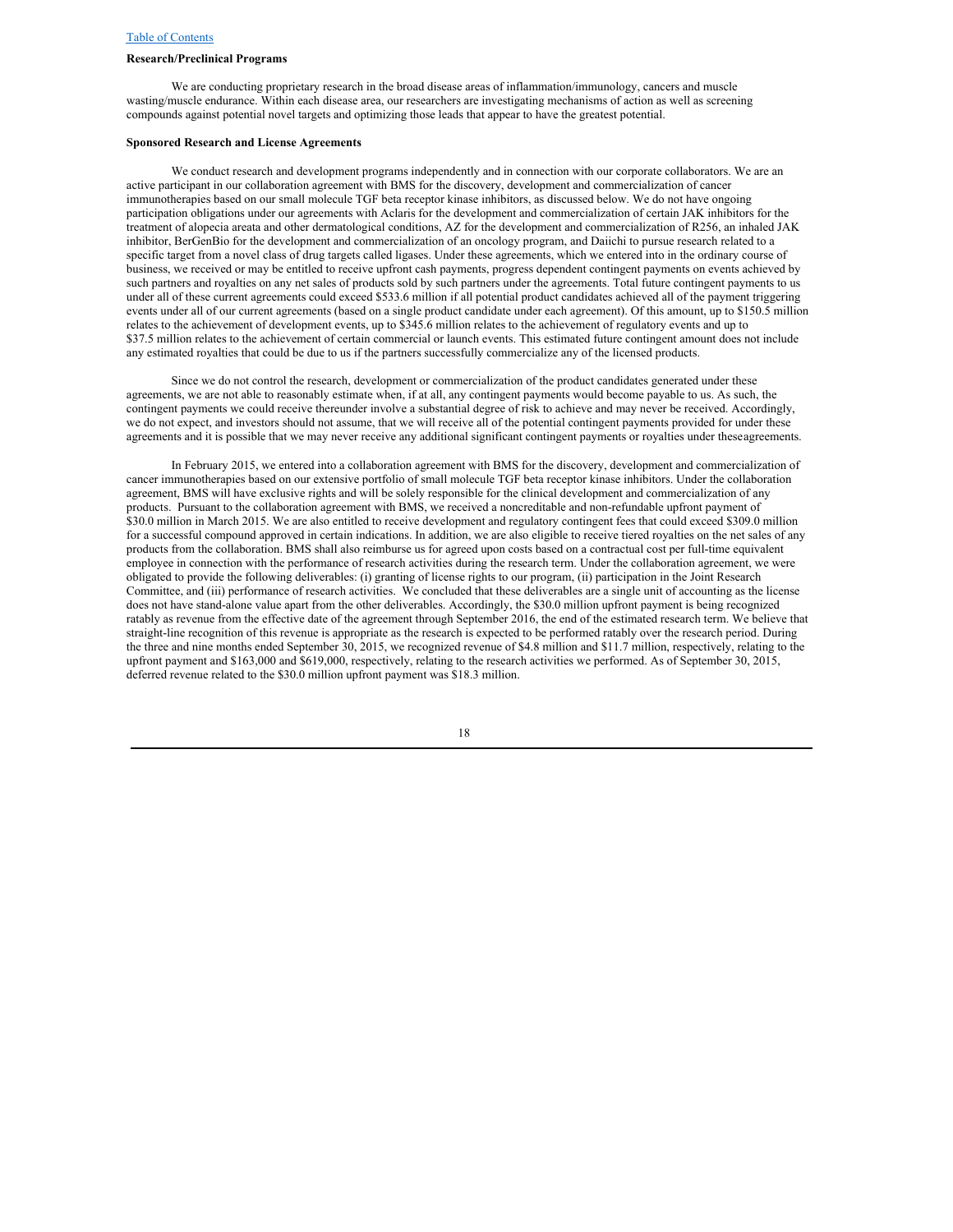In August 2015, we entered intolicense agreement with Aclaris, pursuant to which Aclaris will have exclusive rights and will assume responsibility for the continued development of certain JAK inhibitor compounds for the treatment of alopecia areata and other dermatological conditions. Under the license agreement, we received a noncreditable and non-refundable upfront payment of \$8.0 million in September 2015. We are also entitled to receive development and regulatory contingent fees that could exceed \$80.0 million for a successful compound approved in certain indications. In addition, we are also eligible to receive tiered royalties on the net sales of any products under the agreement. We concluded that the granting of the license, which has been fully delivered to Aclaris as of September 30, 2015, represents the sole deliverable under this agreement. Accordingly, we have recognized the \$8.0 million upfront payment as revenue during the three and nine months ended September 30, 2015.

## **Research and Development Expenses**

Our research and development expenditures include costs related to preclinical and clinical trials, scientific personnel, supplies, equipment, consultants, sponsored research, stock based compensation, and allocated facility costs.

We do not track fully burdened research and development costs separately for each of our drug candidates. We review our research and development expense by focusing on three categories: research, development, and other. Our research team is focused on creating a portfolio of product candidates that can be developed into small molecule therapeutics in our own proprietary programs or with potential collaborative partners and utilizes our robust discovery engine to rapidly discover and validate new product candidates in our focused range of therapeutic indications. "Research" expenses relate primarily to personnel expenses, lab supplies, fees to third party research consultants and compounds. Our development group leads the implementation of our clinical and regulatory strategies and prioritizes disease indications in which our compounds may be studied in clinical trials. "Development" expenses relate primarily to clinical trials, personnel expenses, lab supplies and fees to third party research consultants. "Other" expenses primarily consist of allocated facilities costs and allocated stock based compensation expense relating to personnel in research and development groups.

In addition to reviewing the three categories of research and development expense described in the preceding paragraph, we principally consider qualitative factors in making decisions regarding our research and development programs, which include enrollment in clinical trials and the results thereof, the clinical and commercial potential for our drug candidates and competitive dynamics. We also make our research and development decisions in the context of our overall business strategy, which includes the evaluation of potential collaborations for the development of our drug candidates.

The following table presents our total research and development expense by category (in thousands).

|                    | <b>Three Months Ended</b> |      |        |      | <b>Nine Months Ended</b> |      |        |                       |                       |  |
|--------------------|---------------------------|------|--------|------|--------------------------|------|--------|-----------------------|-----------------------|--|
|                    | September 30,             |      |        |      | September 30,            |      |        | From January 1, 2007* |                       |  |
|                    | 2015                      | 2014 |        | 2015 |                          | 2014 |        |                       | to September 30, 2015 |  |
|                    |                           |      |        |      |                          |      |        |                       |                       |  |
| <b>Categories:</b> |                           |      |        |      |                          |      |        |                       |                       |  |
| Research           | \$<br>5,050               | S    | 4,579  | S    | 15,853                   | S    | 14,336 | - \$                  | 190,448               |  |
| Development        | 6,865                     |      | 6,150  |      | 19,022                   |      | 22,359 |                       | 276,316               |  |
| Other              | 3,586                     |      | 5,422  |      | 11,387                   |      | 16,388 |                       | 205,819               |  |
|                    | 15,501                    |      | 16,151 |      | 46,262                   |      | 53,083 |                       | 672,583               |  |

We started tracking research and development expense by category on January 1, 2007.

"Other" expenses mainly represent allocated facilities costs of approximately \$2.6 million and \$4.3 million for the three months ended September 30, 2015 and 2014, respectively, and allocated stock-based compensation expenses of approximately \$966,000 and \$1.2 million for the three months ended September 30, 2015 and 2014, respectively. For the nine months ended September 30, 2015 and 2014, allocated facilities costs were approximately \$8.2 million and \$12.7 million, respectively, and allocated stock-based compensation expenses were approximately \$3.2 million and \$3.7 million, respectively. Allocated facilities costs for the three and nine months ended September 30, 2015 is net of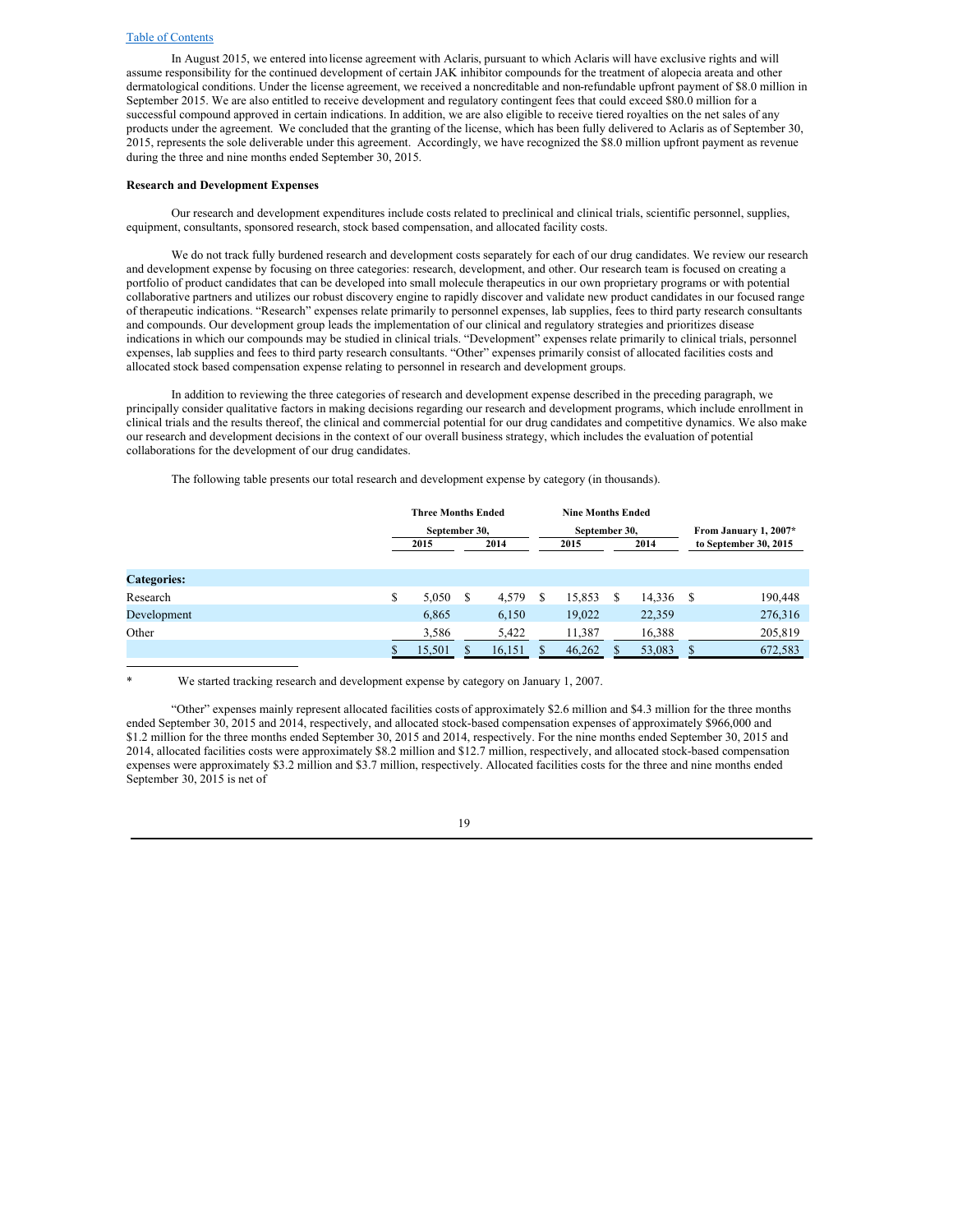sublease income of \$703,000 and \$2.1 million, respectively, and our subtenant's share of facilitiesoperating expense of \$418,000 and \$1.3 million, respectively.

For the three and nine months ended September 30, 2015, a major portion of our total research and development expense was associated with our ITP and IgAN programs, salaries of our research and development personnel, and allocated facilities costs. For the three and nine months ended September 30, 2014, a major portion of our total research and development expense was associated with the research and development expense for our SYK inhibitor program in ITP, as well as allocated facilities costs and salaries of our research and development personnel.

We do not have reliable estimates regarding the timing of our clinical trials. Preclinical testing and clinical development are long, expensive and uncertain processes. In general, biopharmaceutical development involves a series of steps, beginning with identification of a potential target and including, among others, proof of concept in animals and Phase 1, 2 and 3 clinical trials in humans. Significant delays in clinical testing could materially impact our product development costs and timing of completion of the clinical trials. We do not know whether planned clinical trials will begin on time, will need to be halted or revamped or will be completed on schedule, or at all. Clinical trials can be delayed for a variety of reasons, including delays in obtaining regulatory approval to commence a trial, delays from scale up, delays in reaching agreement on acceptable clinical trial agreement terms with prospective clinical sites, delays in obtaining institutional review board approval to conduct a clinical trial at a prospective clinical site or delays in recruiting subjects to participate in a clinical trial.

We currently do not have reliable estimates of total costs for a particular drug candidate to reach the market. Our potential products are subject to a lengthy and uncertain regulatory process that may involve unanticipated additional clinical trials and may not result in receipt of the necessary regulatory approvals. Failure to receive the necessary regulatory approvals would prevent us from commercializing the product candidates affected. In addition, clinical trials of our potential products may fail to demonstrate safety and efficacy, which could prevent or significantly delay regulatory approval.

For further discussion on research and development activities, see "Research and Development Expense" under "Results of Operations" below.

## **Critical Accounting Policies and the Use of Estimates**

Our discussion and analysis of our financial condition and results of operations is based upon our financial statements, which have been prepared in accordance with U.S. generally accepted accounting principles (U.S. GAAP). The preparation of these financial statements requires us to make estimates and assumptions that affect the amounts reported in the financial statements and accompanying notes. We evaluate our estimates, including those related to our sublease agreement (including the determination of discount rate used), stock based compensation, impairment issues, the estimated useful life of assets, and estimated accruals, particularly research and development accruals, on an on-going basis. We base our estimates on historical experience and on various other assumptions that we believe to be reasonable under the circumstances, the results of which form the basis for making judgments about the carrying values of assets and liabilities that are not readily apparent from other sources. Actual results may differ from these estimates under different assumptions or conditions. We believe that there have been no significant changes in our critical accounting policies and estimates disclosed in our Annual Report on Form 10-K for the year ended December 31, 2014, as filed with the SEC, except for the following:

#### *Revenue Recognition*

We present revenue from our collaboration arrangements under the FASB ASC 808,*Collaboration Arrangements*. The terms of these agreements generally contain multiple elements, or deliverables, which may include (i) granting of license rights to our program, (ii) participation in a joint research committee, (iii) performance of research activities, and (iv) clinical supply and materials. The payments we receive under these arrangements typically include one or more of the following: non-refundable, up-front fees; funding of research and/or development efforts; contingent fees due upon the achievement of specified triggering events; and/or royalties on future product sales. We recognize revenue for the performance of services or the delivery of products when each of the following four criteria is met: (i)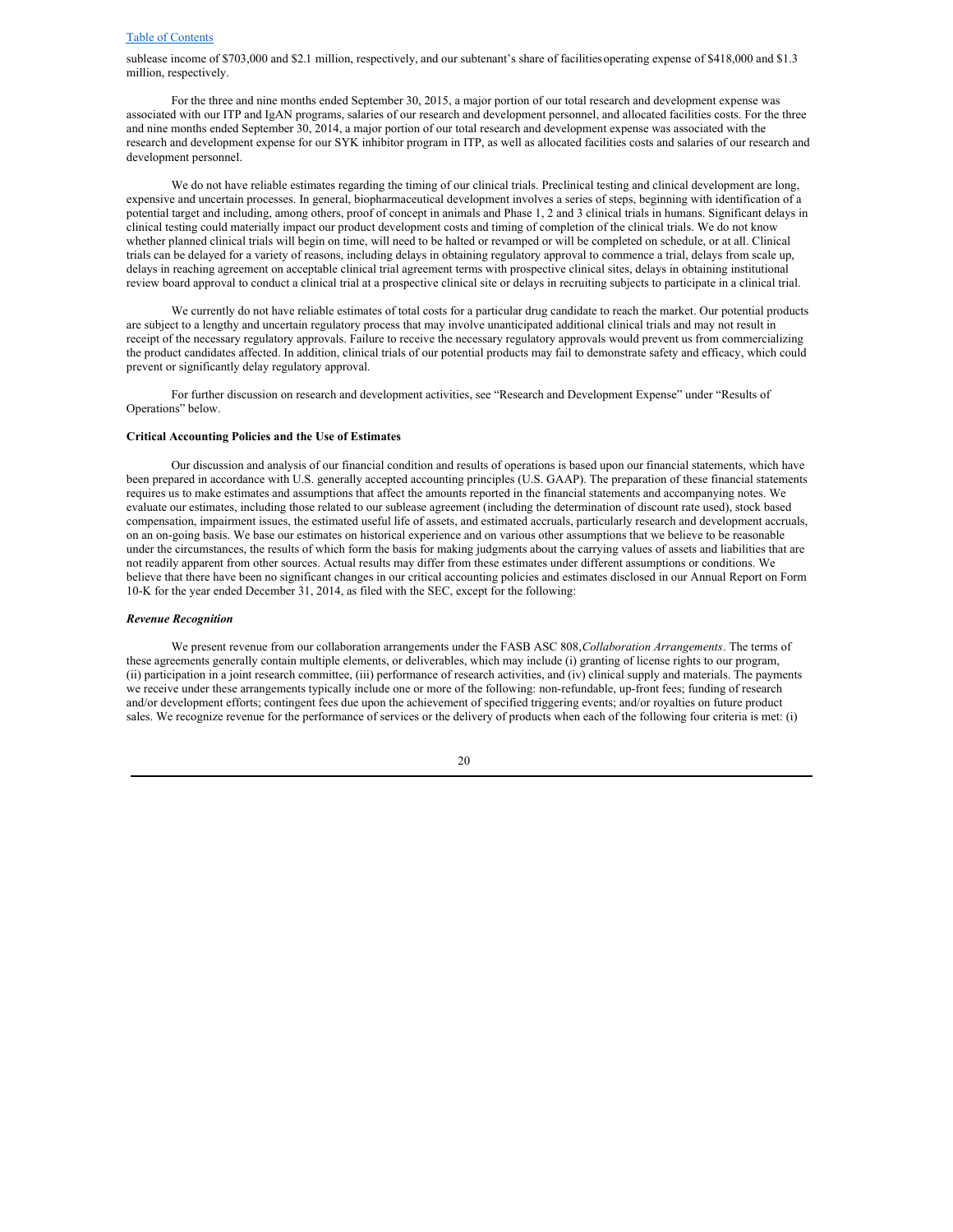persuasive evidence of an arrangement exists; (ii) products are delivered or as services are rendered; (iii) the sales price is fixed or determinable; and (iv) collectability is reasonably assured.

Our revenue arrangements with multiple elements are evaluated under FASB ASC 605 25,*Multiple Element Arrangements* (as amended by ASU No. 2009-13), and are divided into separate units of accounting if certain criteria are met, including whether the deliverables have stand-alone value, based on the relevant facts and circumstances for each arrangement. The consideration we receive under collaboration arrangements is allocated among the separate units of accounting based on the selling price hierarchy, and the applicable revenue recognition criteria is applied to each of the separate units. We make significant judgments and estimates in the allocation of the consideration among the deliverables under the agreement, as well as the determination of the periods the units will be delivered to our collaborators. If there are deliverables in an arrangement that are not separable from other aspects of the contractual relationship, they are treated as a combined unit of accounting, with the allocated revenue for the combined unit recognized in a manner consistent with the revenue recognition applicable to the final deliverable in the combined unit. Payments received prior to satisfying the relevant revenue recognition criteria are recorded as deferred revenue in the accompanying balance sheets and recognized as revenue when the revenue recognition criteria are met.

We typically receive non-refundable, up-front payments when licensing our intellectual property, which often occurs in conjunction with a research and development agreement. If we believe that the license to our intellectual property has stand-alone value, we generally recognize revenue attributed to the license upon delivery provided that there are no future performance requirements for use of the license. When we believe that the license to our intellectual property does not have stand-alone value, we would recognize revenue attributed to the license ratably from the effective date of the agreement or the delivery of the license up to the estimated completion date of the undelivered performance obligation. Revenues related to the research services with our corporate collaborators are recognized as research services are performed over the related research period. Under these agreements, we are required to perform research activities as specified in the agreement. The payments received are not refundable and are based on a contractual cost per full-time equivalent employee working on the project. Our research and development expenses under the collaborative research agreements approximate the revenue recognized under such agreements over the research period.

Revenues associated with substantive, at-risk milestones pursuant to collaborative agreements are recognized upon achievement of the milestones. We consider a milestone to be substantive at the inception of the arrangement if it is commensurate with either our performance to achieve the milestone or the enhancement of the value of the delivered item as a result of a specific outcome resulting from our performance to achieve the milestone, it relates solely to past performance and it is reasonable relative to all of the deliverables and payment terms within the arrangement. Non-refundable contingent future amounts receivable in connection with future events specified in collaboration agreements that are not considered milestones such as payments contingent solely upon the passage of time or the result of our collaborator's performance will be recognized as revenue when the recognition criteria discussed above are met.

### **Results of Operations**

## **Three and Nine Months Ended September 30, 2015 and 2014**

#### **Revenues**

|                                              | <b>Three Months Ended</b> |  |                |           |        |  | <b>Nine Months Ended</b> |               |                |           |
|----------------------------------------------|---------------------------|--|----------------|-----------|--------|--|--------------------------|---------------|----------------|-----------|
|                                              | September 30,             |  |                | Aggregate |        |  |                          | September 30, |                | Aggregate |
|                                              | 2015<br>2014              |  |                | Change    |        |  | 2015                     | 2014          |                | Change    |
|                                              |                           |  | (in thousands) |           |        |  |                          |               | (in thousands) |           |
| <b>Contract revenues from collaborations</b> | 12.996                    |  | -              |           | 12.996 |  | 20.358                   |               |                | 20.358    |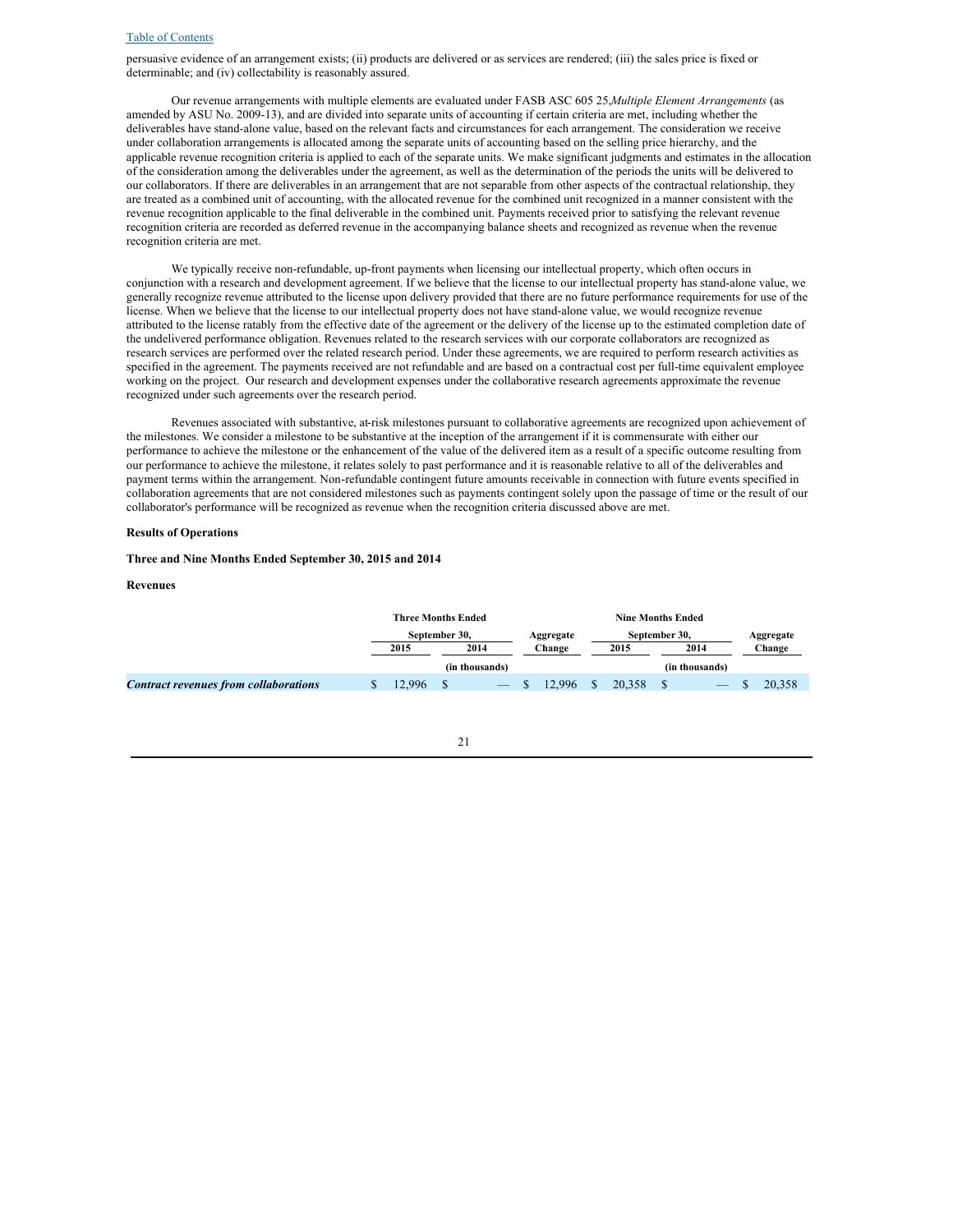Revenues by collaborators were as follows:

| <b>Three Months Ended</b> |                |               |        | <b>Nine Months Ended</b> |               |  |  |
|---------------------------|----------------|---------------|--------|--------------------------|---------------|--|--|
|                           |                | Aggregate     |        |                          | Aggregate     |  |  |
| 2015                      | 2014           | Change        | 2015   | 2014                     | Change        |  |  |
|                           | (in thousands) |               |        | (in thousands)           |               |  |  |
| 8,000                     | S<br>$-$       | 8.000         | 8,000  | S<br>$-$                 | 8,000         |  |  |
| 4,996                     | _              | 4,996         | 12,358 | _                        | 12,358        |  |  |
| 12,996                    | $-$            | 12.996        | 20,358 | $-$                      | 20.358        |  |  |
|                           |                | September 30, |        |                          | September 30, |  |  |

Contract revenues from collaborations of \$13.0 million in the three months ended September 30, 2015were comprised of the \$8.0 million upfront payment received from Aclaris in September 2015, the amortization of the \$30.0 million upfront payment from BMS of \$4.8 million and the full time equivalent (FTE) fees we earned of \$163,000 related to our performance of research activities in connection with the collaboration agreement with BMS. Contract revenues from collaborations of \$20.4 million in the nine months ended September 30, 2015 were comprised of the \$8.0 million upfront payment received from Aclaris in September 2015, the amortization of the \$30.0 million upfront payment from BMS of \$11.7 million and the FTE fees we earned from BMS of \$619,000. There were no contract revenues from collaborations during the three and nine months ended September 30, 2014. As of September 30, 2015, deferred revenue related to the \$30.0 million upfront payment from BMS was \$18.3 million. Based on current estimate, we expect this amount to be fully recognized as revenue in the third quarter of 2016. We had no deferred revenue as of September 30, 2014. Our potential future revenues may include payments from our current partners and from new partners with whom we enter into agreements in the future, if any, the timing and amount of which is unknown at this time.

## **Research and Development Expense**

|                                              | <b>Three Months Ended</b> |   |                |           |        |               | <b>Nine Months Ended</b> |                |           |
|----------------------------------------------|---------------------------|---|----------------|-----------|--------|---------------|--------------------------|----------------|-----------|
|                                              | September 30.             |   |                | Aggregate |        | September 30. |                          |                | Aggregate |
|                                              | 2015                      |   | 2014           |           | Change |               | 2015                     | 2014           | Change    |
|                                              |                           |   | (in thousands) |           |        |               |                          | (in thousands) |           |
| Research and development expense             | \$15.501                  | S | 16.151         |           | (650)  | S.            | 46.262                   | 53,083         | (6,821)   |
| Stock-based compensation expense included in |                           |   |                |           |        |               |                          |                |           |
| research and development expense             | 966                       | S |                |           | (185)  |               | 3.182                    | 3.654          | (472)     |

The decrease in research and development expense for the threemonths ended September 30, 2015, compared to the same period in 2014, was primarily due to the decrease in facilities costs resulting from the sublease agreement executed in December 2014, partially offset by the increase in research and development costs related to our Phase 3 clinical program for fostamatinib inITP. The decrease in research and development expense for the nine months ended September 30, 2015, compared to the same period in 2014, was primarily due the decrease in facilities costs resulting from the effects of the sublease agreement executed in December 2014, as well as the completion in 2014 of a Phase 2 study of R348 in dry eye and the discontinuation of our indirect AMPK activator program, R118, partially offset by the increase in research and development costs related to our Phase 3 clinical program in ITP. We expect that our research and development expense will increase through the remainder of 2015, compared to each of the prior three quartersdue to the continued progress of our Phase 3 clinical trials in ITP and Phase 2 clinical trials in IgAN and ocular GvHD.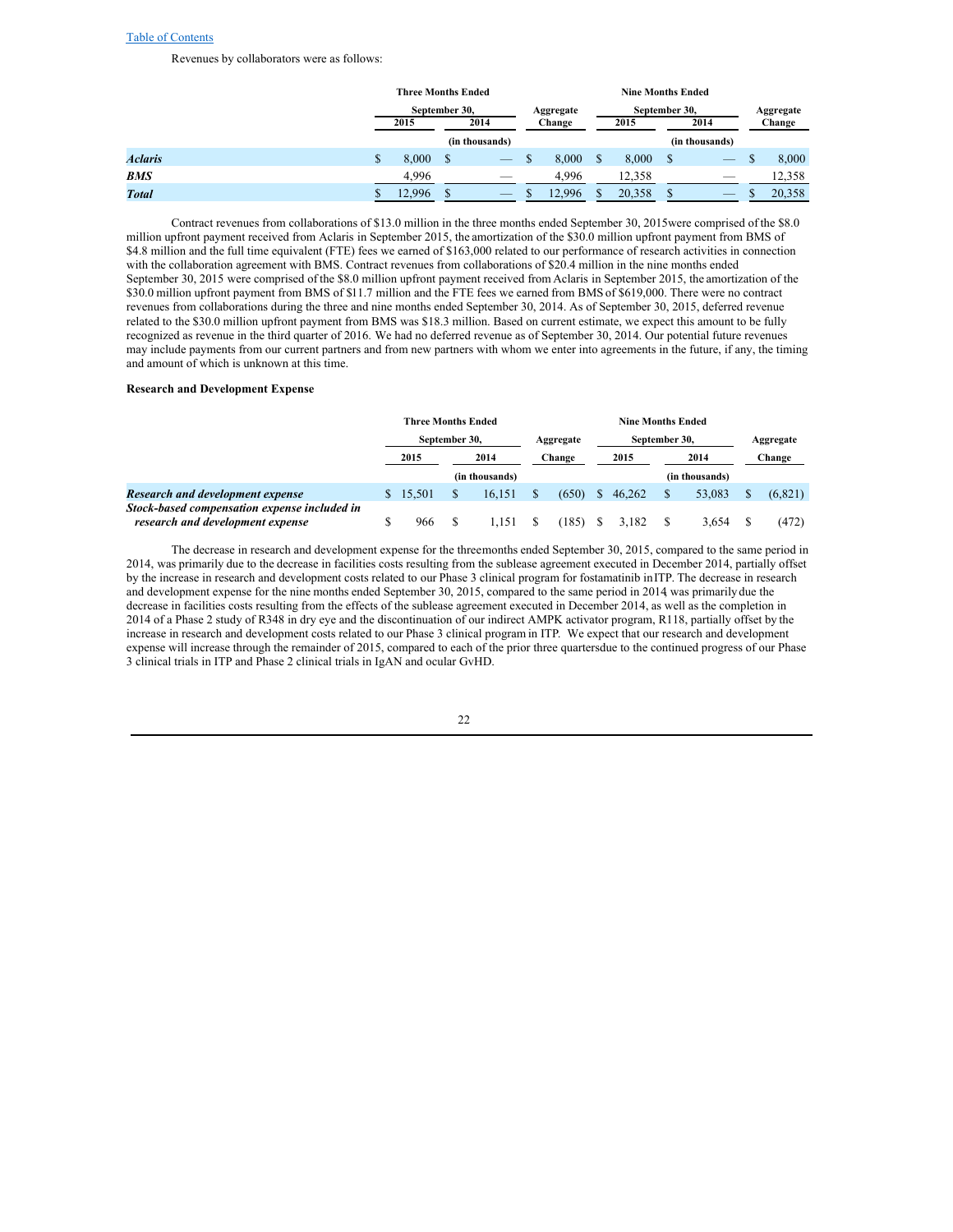## **General and Administrative Expense**

|                                                                                    |  | <b>Three Months Ended</b> |          |                |  |           | <b>Nine Months Ended</b> |               |                |      |                       |        |  |
|------------------------------------------------------------------------------------|--|---------------------------|----------|----------------|--|-----------|--------------------------|---------------|----------------|------|-----------------------|--------|--|
|                                                                                    |  | September 30,             |          |                |  | Aggregate |                          | September 30, |                |      | Aggregate             |        |  |
|                                                                                    |  | 2015                      |          | 2014           |  |           | Change                   |               | 2015           | 2014 |                       | Change |  |
|                                                                                    |  |                           |          | (in thousands) |  |           |                          |               | (in thousands) |      |                       |        |  |
| General and administrative expense                                                 |  | 4.276                     | <b>S</b> | 4.889          |  | (613)     | \$13.092                 |               | 15.798         |      | $\frac{1}{2}$ (2.706) |        |  |
| Stock-based compensation expense included in<br>general and administrative expense |  | 849                       |          | 929            |  | (80)      | \$ 2.596                 |               | 2.922          |      | (326)                 |        |  |

The decrease in general and administrative expense for the three and nine months ended September 30, 2015, compared to the same periods in 2014, was primarily due to the decrease in facilities costs as a result of the sublease agreement executed in December 2014, and decrease in personnel costs due to the retirement of our former CEO in December 2014.

#### **Interest Income**

|                 |                                        |    | <b>Three Months Ended</b> |                |               |        | <b>Nine Months Ended</b> |  |                |  |      |
|-----------------|----------------------------------------|----|---------------------------|----------------|---------------|--------|--------------------------|--|----------------|--|------|
|                 | September 30,                          |    |                           | Aggregate      | September 30, |        |                          |  | Aggregate      |  |      |
|                 | 2015<br>2014<br>2014<br>2015<br>Change |    |                           |                |               | Change |                          |  |                |  |      |
|                 |                                        |    |                           | (in thousands) |               |        |                          |  | (in thousands) |  |      |
| Interest income |                                        | 54 |                           | 54             | $-$           |        | 162                      |  | 199            |  | (37) |

Interest income results from our interest-bearing cash and investment balances.Interest income for the three and nine months ended September 30, 2015, as compared to the same periods in 2014 were relatively flat.

## **Liquidity and Capital Resources**

## **Cash Requirements**

From inception, we have financed our operations primarily through sales of equity securities, contract payments under our collaboration agreements and equipment financing arrangements. We have consumed substantial amounts of capital to date as we continue our research and development activities, including preclinical studies and clinical trials.

As of September 30, 2015, we hadapproximately \$134.4 million in cash, cash equivalents and short-term investments, as compared to approximately \$143.2 million as of December 31, 2014, a decrease of approximately \$8.8 million. The decrease was primarily attributable to the payments associated with funding our operating expenses for the nine months ended September 30, 2015, partially offset by the \$30.0 million and \$8.0 million upfront payments received pursuant to our agreements with BMS and Aclaris, respectively. In December 2014, we entered into a sublease agreement with an unrelated third party to occupy a portion of our research and office space pursuant to which we expect to receive over \$10.0 million of sublease income and reimbursement from the subtenant's share of facilities operating expenses over the remaining term of the sublease. In August 2015, we entered into a Controlled Equity Offering<sup>SM</sup> Sales Agreement with Cantor, pursuant to which we may sell, through Cantor, up to an aggregate of \$30.0 million in shares of our common stock. As of September 30, 2015, we have not made any sales under the Sales Agreement.We believe that our existing capital resources will be sufficient to support our current and projected funding requirements into the second quarter of 2017. We have based this estimate on assumptions that may prove to be wrong, and we could utilize our available capital resources sooner than we currently expect. Because of the numerous risks and uncertainties associated with the development of our product candidates and other research and development activities, including risks and uncertainties that could impact the rate of progress of our development activities, we are unable to estimate with certainty the amounts of increased capital outlays and operating expenditures associated with our current and anticipated clinical trials and other research and development activities.

Our operations will require significant additional funding for the foreseeable future. Unless and until we are able to generate a sufficient amount of product, royalty or milestone revenue, we expect to finance future cash needs through public and/or private offerings of equity securities, debt financings and/or collaboration and licensing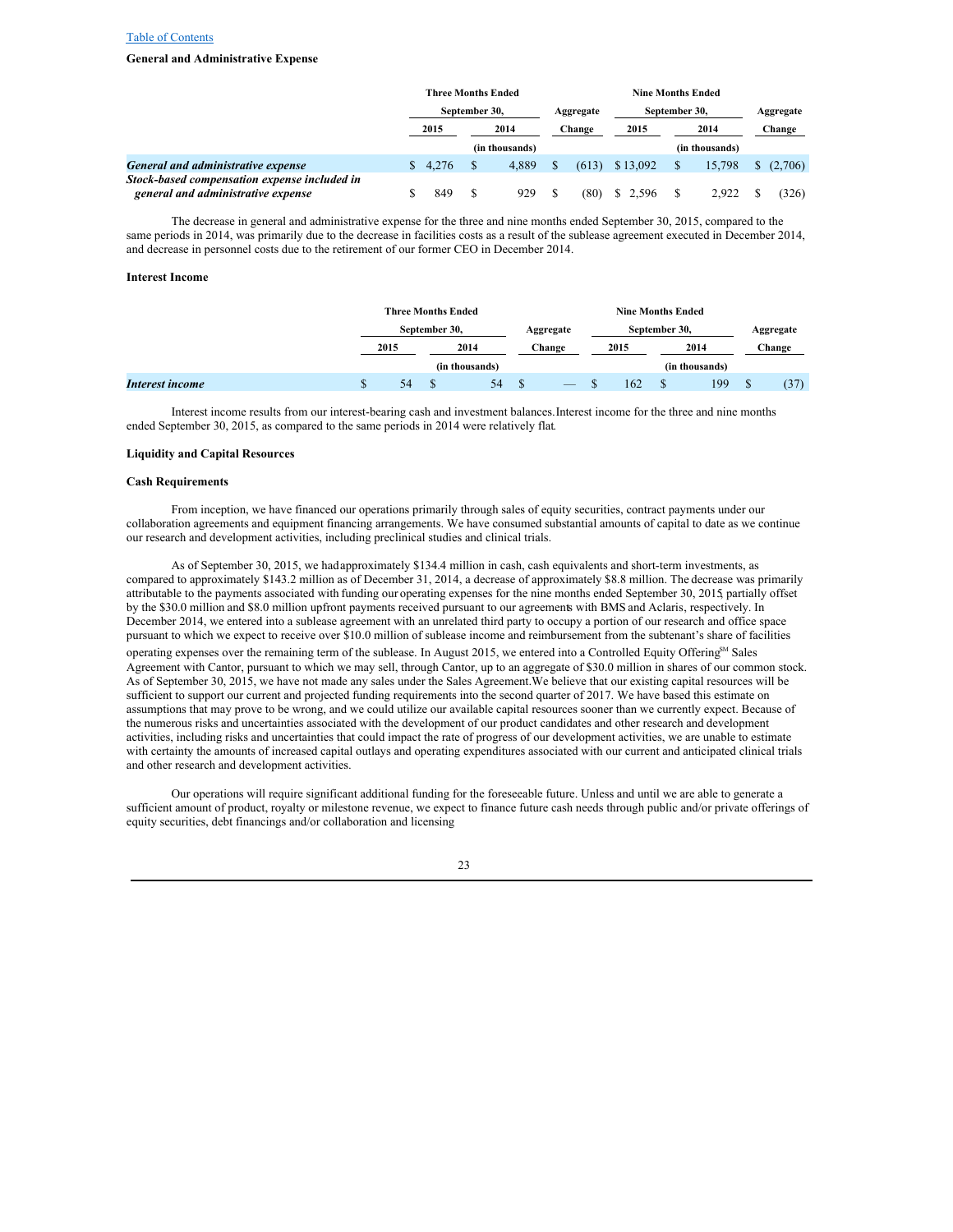arrangements, and to a much lesser extent through interest income earned on the investment of our excess cash balances and short term investments. With the exception of contingent and royalty payments that we may receive under our existing collaborations, we do not currently have any committed future funding. To the extent we raise additional capital by issuing equity securities, our stockholders could at that time experience substantial dilution. Any debt financing that we are able to obtain may involve operating covenants that restrict our business. To the extent that we raise additional funds through collaboration and licensing arrangements, we may be required to relinquish some of our rights to our technologies or product candidates, or grant licenses on terms that are not favorable to us.

Our future funding requirements will depend upon many factors, including, but not limited to:

- the progress and success of our clinical trials and preclinical activities (including studies and manufacture of materials) of our product candidates conducted by us;
- the success of our corporate collaborations or license agreements;
- the progress of research programs carried out by us;
- any changes in the breadth of our research and development programs;
- the ability to achieve the events identified in our collaborative agreements that trigger payments to us from our collaboration partners;
- the progress of the research and development efforts of our collaborative partners;
- our ability to manage our growth;
- competing technological and market developments;
- the costs and timing of obtaining, enforcing and defending our patent and other intellectual property rights; and
- the costs and timing of regulatory filings and approvals by us and our collaborators.

Insufficient funds may require us to delay, scale back or eliminate some or all of our research or development programs, to lose rights under existing licenses or to relinquish greater or all rights to product candidates at an earlier stage of development or on less favorable terms than we would otherwise choose or may adversely affect our ability to operate as a going concern.

For the nine months ended September 30, 2015 and 2014, we maintained an investment portfolio primarily in money market funds, U.S. treasury bills, government-sponsored enterprise securities, and corporate bonds and commercial paper. Cash in excess of immediate requirements is invested with regard to liquidity and capital preservation. Wherever possible, we seek to minimize the potential effects of concentration and degrees of risk. We will continue to monitor the impact of the changes in the conditions of the credit and financial markets to our investment portfolio and assess if future changes in our investment strategy are necessary.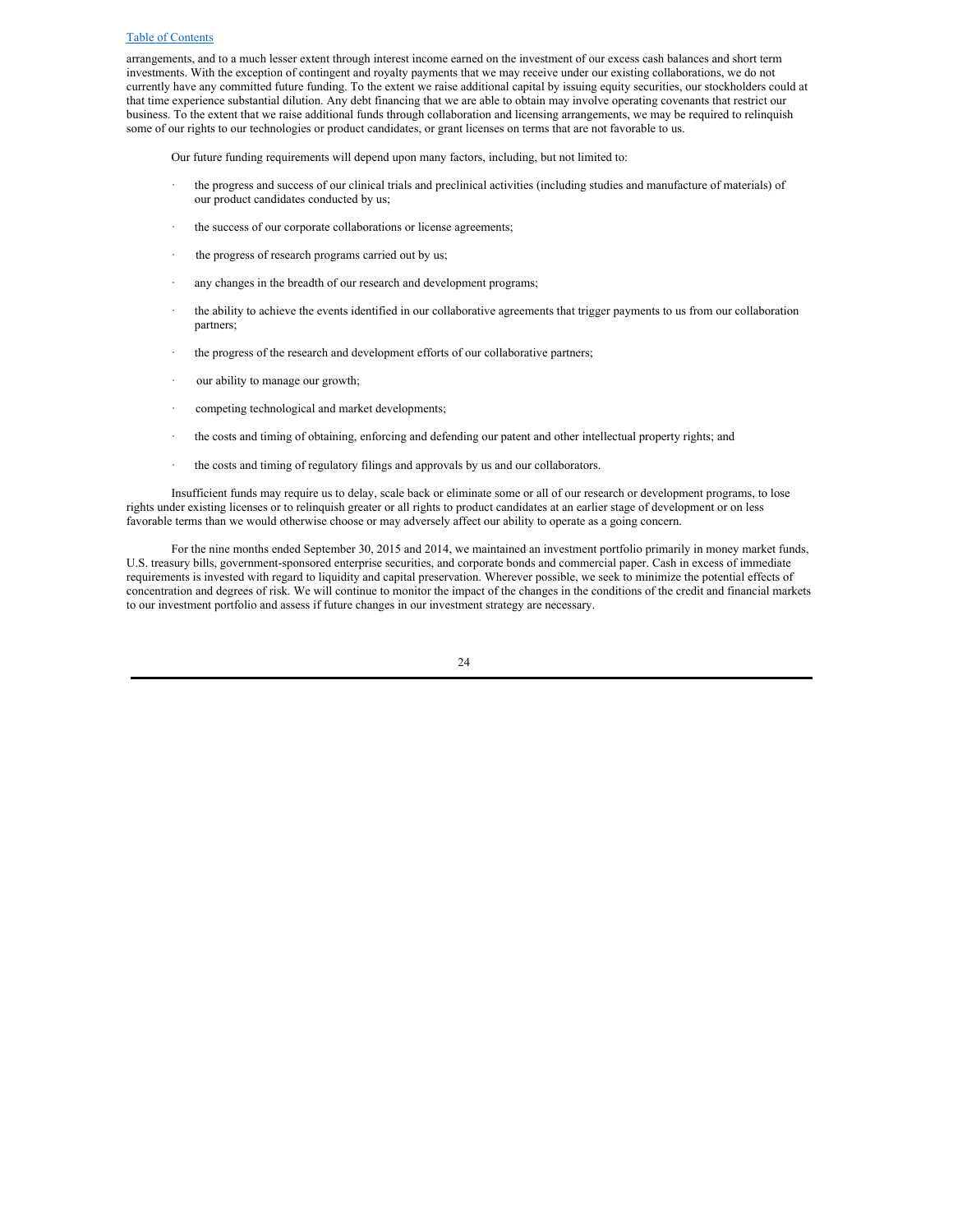# **Cash Flows from Operating, Investing and Financing Activities**

|                                                      | Nine Months Ended September 30, |  |           |  |  |  |
|------------------------------------------------------|---------------------------------|--|-----------|--|--|--|
|                                                      | 2015                            |  | 2014      |  |  |  |
|                                                      | (in thousands)                  |  |           |  |  |  |
| Net cash provided by (used in):                      |                                 |  |           |  |  |  |
| Operating activities                                 | (9,616)                         |  | (54, 749) |  |  |  |
| Investing activities                                 | 31,863                          |  | 46,019    |  |  |  |
| Financing activities                                 | 1.127                           |  | 690       |  |  |  |
| Net increase (decrease) in cash and cash equivalents | 23,374                          |  | (8,040)   |  |  |  |

Net cash used in operating activities was approximately \$9.6 million for the nine months ended September 30, 2015, compared to approximately \$54.7 million for the nine months ended September 30, 2014. Net cash used in operating activities for the nine months ended September 30, 2015 was primarily due to the cash payments related to our research and development programs, partially offset by the \$8.0 million and \$30.0 million upfront payments we received from Aclaris and BMS, respectively. Net cash used in operating activities for the nine months ended September 30, 2014 primarily consisted of cash payments related to our research and development programs. The timing of cash requirements may vary from period to period depending on our research and development activities, including our planned preclinical and clinical trials, and future requirements to establish commercial capabilities for any products that we may develop.

Net cash provided by investing activities was approximately \$31.9 million for the nine months ended September 30, 2015, compared to approximately \$46.0 million for the nine months ended September 30, 2014. Net cash provided by investing activities in each period related to net maturities of short-term investments securities and capital expenditures. Capital expenditures were approximately \$412,000 for the nine months ended September 30, 2015, compared to approximately \$213,000 for the same period in 2014.

Net cash provided by financing activities was approximately \$1.1 million for the nine months ended September 30, 2015, compared to approximately \$690,000 for the same period in 2014. In each period, net cash provided by financing activities was primarily due to the proceeds from the issuance of shares under our Equity Incentive Plans.

#### **Off-Balance Sheet Arrangements**

As of September 30, 2015, we had no off-balance sheet arrangements (as defined in Item 303(a)(4)(ii) of Regulation S-K under the Exchange Act).

## **Contractual Obligations**

We conduct our research and development programs internally and through third parties that include, among others, arrangements with universities, consultants and contract research organizations. We have contractual arrangements with these parties, however our contracts with them are cancelable generally on reasonable notice within one year and our obligations under these contracts are primarily based on services performed. We do not have any purchase commitments under any collaboration arrangements.

As of September 30, 2015, we had the following contractual commitments:

|                            | Less than |                        | <b>Payment Due By Period</b> | More than                |         |  |
|----------------------------|-----------|------------------------|------------------------------|--------------------------|---------|--|
|                            | Total     | l Year                 | 1 - 3 Years                  | $3 - 5$ Years            | 5 Years |  |
|                            |           |                        | (in thousands)               |                          |         |  |
| <b>Facilities lease(1)</b> | 36,779    | <sup>S</sup><br>15.380 | 21.399<br>$\mathbb{S}$       | $\overline{\phantom{a}}$ |         |  |

(1) In December 2014, we entered into a sublease agreement with an unrelated third party to lease up a portion of our research and office space. The facilities lease obligations above do not include the sublease income of \$6.5 million expected to be recognized over the remaining term of the sublease.

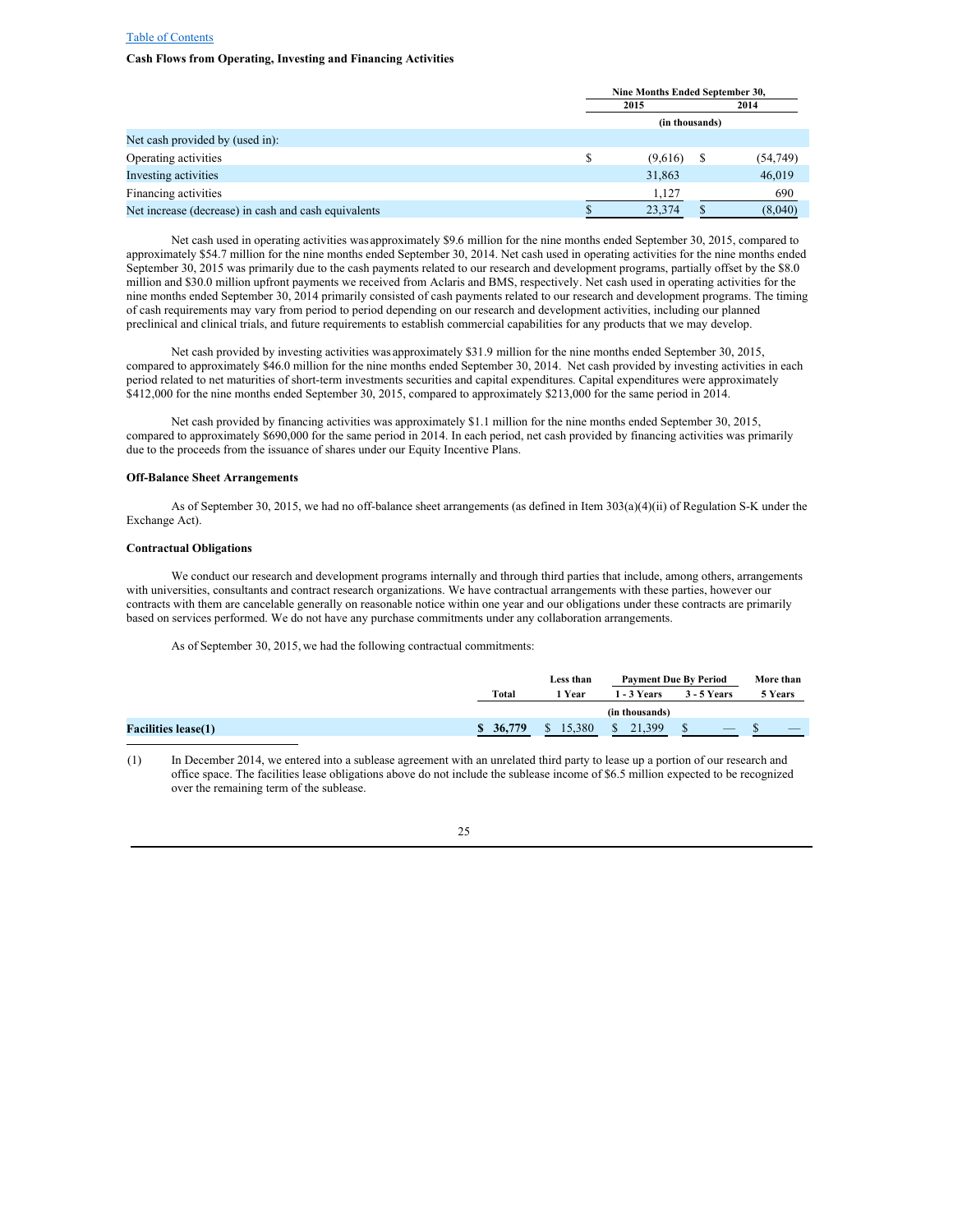## **Item 3. Quantitative and Qualitative Disclosures About Market Risk**

<span id="page-25-0"></span>During the nine months ended September 30, 2015, there were no material changes to our market risk disclosures as set forth in Part II, Item 7A, "Quantitative and Qualitative Disclosures About Market Risk," of our Annual Report on Form 10-K for the year ended December 31, 2014.

## <span id="page-25-1"></span>**Item 4. Controls and Procedures**

*Evaluation of Disclosure Controls and Procedures.*Based on the evaluation of our disclosure controls and procedures (as defined in Rules 13a-15(e) and 15d-15(e) under the Exchange Act), our chief executive officer and chief financial officer have concluded that, as of the end of the period covered by this report, our disclosure controls and procedures were effective.

*Changes in Internal Controls.* There were no changes in our internal control over financial reporting that occurred during the quarter ended September 30, 2015 that have materially affected, or are reasonably likely to materially affect, our internal control over financial reporting.

*Limitations on the Ef ectiveness of Controls.* A control system, no matter how well conceived and operated, can provide only reasonable, not absolute, assurance that the objectives of the controls are met. Because of the inherent limitations in all control systems, no evaluation of controls can provide absolute assurance that all control issues, if any, within a company have been detected. Accordingly, our disclosure controls and procedures are designed to provide reasonable, not absolute, assurance that the objectives of our disclosure control system are met and, as set forth above, our chief executive officer and chief financial officer have concluded, based on their evaluation as of the end of the period covered by this report, that our disclosure controls and procedures were sufficiently effective to provide reasonable assurance that the objectives of our disclosure control system were met.

# **PART II. OTHER INFORMATION**

#### **Item 1. Legal Proceedings**

<span id="page-25-4"></span><span id="page-25-3"></span><span id="page-25-2"></span>None.

## **Item 1A. Risk Factors**

In evaluating our business, you should carefully consider the following risks, as well as the other information contained in this Quarterly Report on Form 10-Q. These risk factors could cause our actual results to differ materially from those contained in forwardlooking statements we have made in this Quarterly Report on Form 10-Q and those we may make from time to time. If any of the following risks actually occurs, our business, financial condition and operating results could be harmed. The risks and uncertainties described below are not the only ones facing us. Additional risks and uncertainties not presently known to us, or that we currently see as immaterial, may *also harm our business.*

We have marked with an asterisk (\*) those risk factors below that reflect a substantive change from the risk factors included in our Annual *Report on Form 10-K filed with the Securities and Exchange Commission on March 3, 2015.*

## *We will need additional capital in the future to suf iciently fund our operations and research.\**

We have consumed substantial amounts of capital to date as we continue our research and development activities, including preclinical studies and clinical trials. We initiated a Phase 3 clinical program to study fostamatinib in ITP in July 2014 on our own, which may accelerate our need for additional capital. We may seek another collaborator or licensee in the future for further clinical development and commercialization of fostamatinib, as well as our other clinical programs, which we may not be able to obtain on commercially reasonable terms or at all. We believe that our existing capital resources will be sufficient to support our current and projected funding requirements into the second quarter of 2017. We have based this estimate on assumptions that may prove to be wrong, and we could utilize our available capital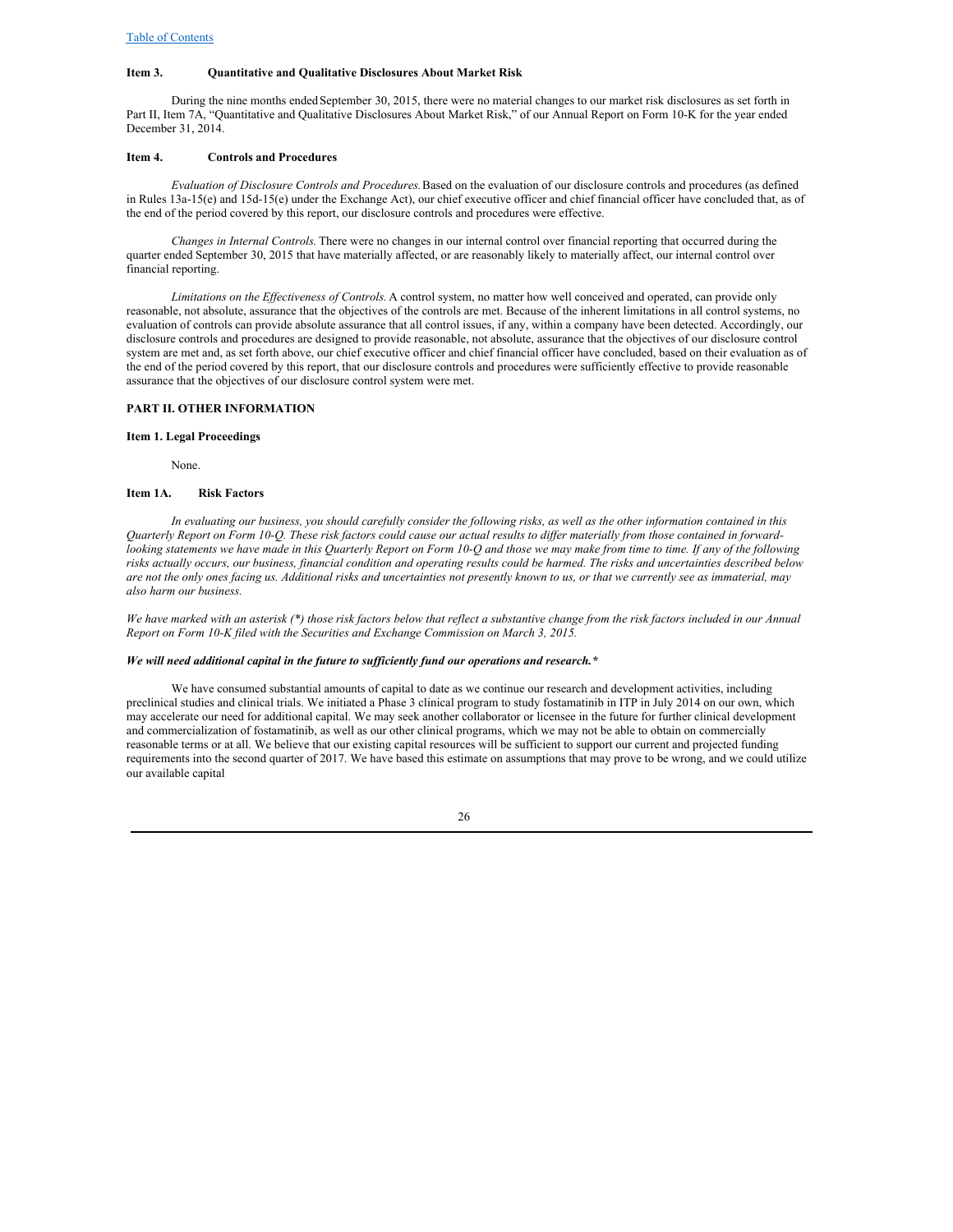to:

resources sooner than we currently expect. Because of the numerous risks and uncertainties associated with the development of our product candidates and other research and development activities, including risks and uncertainties that could impact the rate of progress of our development activities, we are unable to estimate with certainty the amounts of increased capital outlays and operating expenditures associated with our current and anticipated clinical trials and other research and development activities. We will continue to need additional capital and the amount of future capital needed will depend largely on the success of our internally developed programs as they proceed in later and more expensive clinical trials, including any additional clinical trials that we may decide to conduct with respect to fostamatinib. Unless and until we are able to generate a sufficient amount of product, royalty or milestone revenue, which may never occur, we expect to finance future cash needs through public and/or private offerings of equity securities, debt financings or collaboration and licensing arrangements, as well as through interest income earned on the investment of our cash balances and short-term investments. With the exception of contingent and royalty payments that we may receive under our existing collaborations, we do not currently have any commitments for future funding. We do not know whether additional financing will be available when needed, or that, if available, we will obtain financing on reasonable terms.

To the extent we raise additional capital by issuing equity securities in the future, our stockholders could at that time experience substantial dilution. Any debt financing that we are able to obtain may involve operating covenants that restrict our business. To the extent that we raise additional funds through any new collaboration and licensing arrangements, we may be required to relinquish some rights to our technologies or product candidates, or grant licenses on terms that are not favorable to us.

#### *Our future funding requirements will depend on many uncertain factors.*

Our future funding requirements will depend upon many factors, many of which are beyond our control, including, but not limited

- the progress and success of our clinical trials and preclinical activities (including studies and manufacture of materials) of our product candidates conducted by us;
- the progress of research and development programs carried out by us;
- any changes in the breadth of our research and development programs;
- the ability to achieve the events identified in our collaborative agreements that may trigger payments to us from our collaboration partners;
- the progress of the research and development efforts of our collaborative partners;
- our ability to acquire or license other technologies or compounds that we seek to pursue;
- our ability to manage our growth;
- competing technological and market developments;
- the costs and timing of obtaining, enforcing and defending our patent and other intellectual property rights;
- the costs and timing of regulatory filings and approvals by us and our collaborators; and
- expenses associated with any unforeseen litigation, including any securities class action lawsuits.

Insufficient funds may require us to delay, scale back or eliminate some or all of our research and development programs, to lose rights under existing licenses or to relinquish greater or all rights to product candidates at an earlier stage of development or on less favorable terms than we would otherwise choose or may adversely affect our ability to operate as a going concern.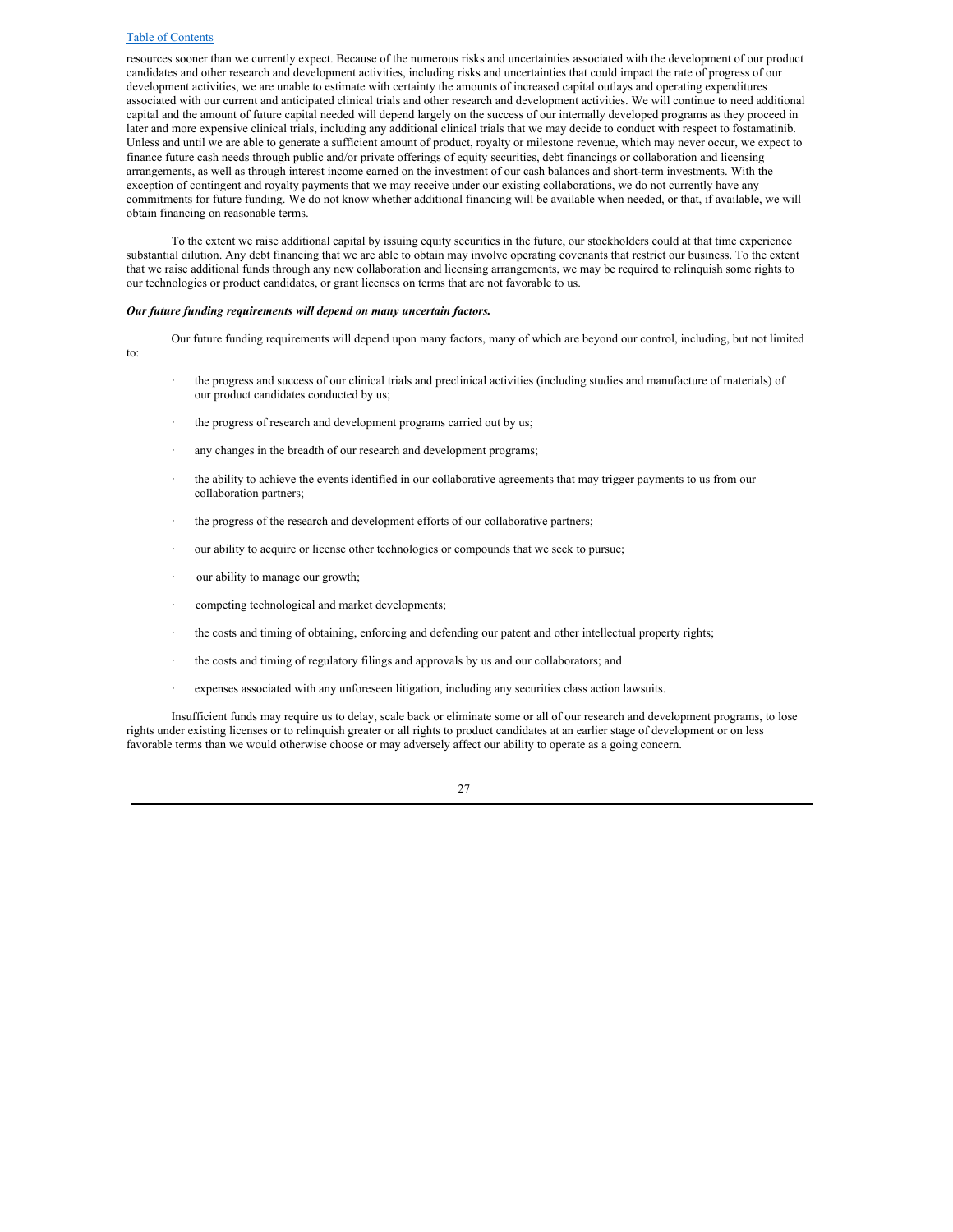## We might not be able to commercialize our product candidates successfully if problems arise in the clinical testing and approval *process.\**

Commercialization of our product candidates depends upon successful completion of extensive preclinical studies and clinical trials to demonstrate their safety and efficacy for humans. Preclinical testing and clinical development are long, expensive and uncertain processes.

In connection with clinical trials of our product candidates, we face the risks that:

- the product candidate may not prove to be effective;
- the product candidate may cause harmful side effects;
- the clinical results may not replicate the results of earlier, smaller trials;
- we, or the FDA or similar foreign regulatory authorities, may terminate or suspend the trials;
- our results may not be statistically significant;
- patient recruitment and enrollment may be slower than expected;
- patients may drop out of the trials; and
- regulatory and clinical trial requirements, interpretations or guidance may change.

We do not know whether we will be permitted to undertake clinical trials of potential products beyond the trials already concluded and the trials currently in process. It will take us, or our collaborative partners several years to complete any such testing, and failure can occur at any stage of testing. Interim results of trials do not necessarily predict final results, and acceptable results in early trials may not be repeated in later trials. A number of companies in the pharmaceutical industry, including biotechnology companies, have suffered significant setbacks in advanced clinical trials, even after achieving promising results in earlier trials. For example, R348, our topical ophthalmic JAK/SYK inhibitor, did not meet the primary or secondary endpoints in a completed Phase 2 clinical trial in patients with dry eye disease. Moreover, we or our collaborative partners or regulators may decide to discontinue development of any or all of these projects at any time for commercial, scientific or other reasons. For example, in August 2014, we announced that we have discontinued our indirect AMPK activator program, R118, due to its side-effect profile in Phase 1 clinical trials.

We initiated a Phase 3 clinical program to study fostamatinib in ITP in July 2014 on our own. We cannot assure you that we will be able to successfully complete the clinical development of fostamatinib or receive regulatory approval to ultimately commercialize fostamatinib. If we are unable to complete the clinical development of fostamatinib, our business will be harmed.

#### There is a high risk that drug discovery and development efforts might not successfully generate good product candidates.

At the present time, the majority of our operations are in various stages of drug identification and development. We currently have four product candidates in the clinical testing stage. In our industry, it is statistically unlikely that the limited number of compounds that we have identified as potential product candidates will actually lead to successful product development efforts, and we do not expect any drugs resulting from our research to be commercially available for several years, if at all.

Our compounds in clinical trials and our future leads for potential drug compounds are subject to the risks and failures inherent in the development of pharmaceutical products. These risks include, but are not limited to, the inherent difficulty in selecting the right drug and drug target and avoiding unwanted side effects, as well as unanticipated

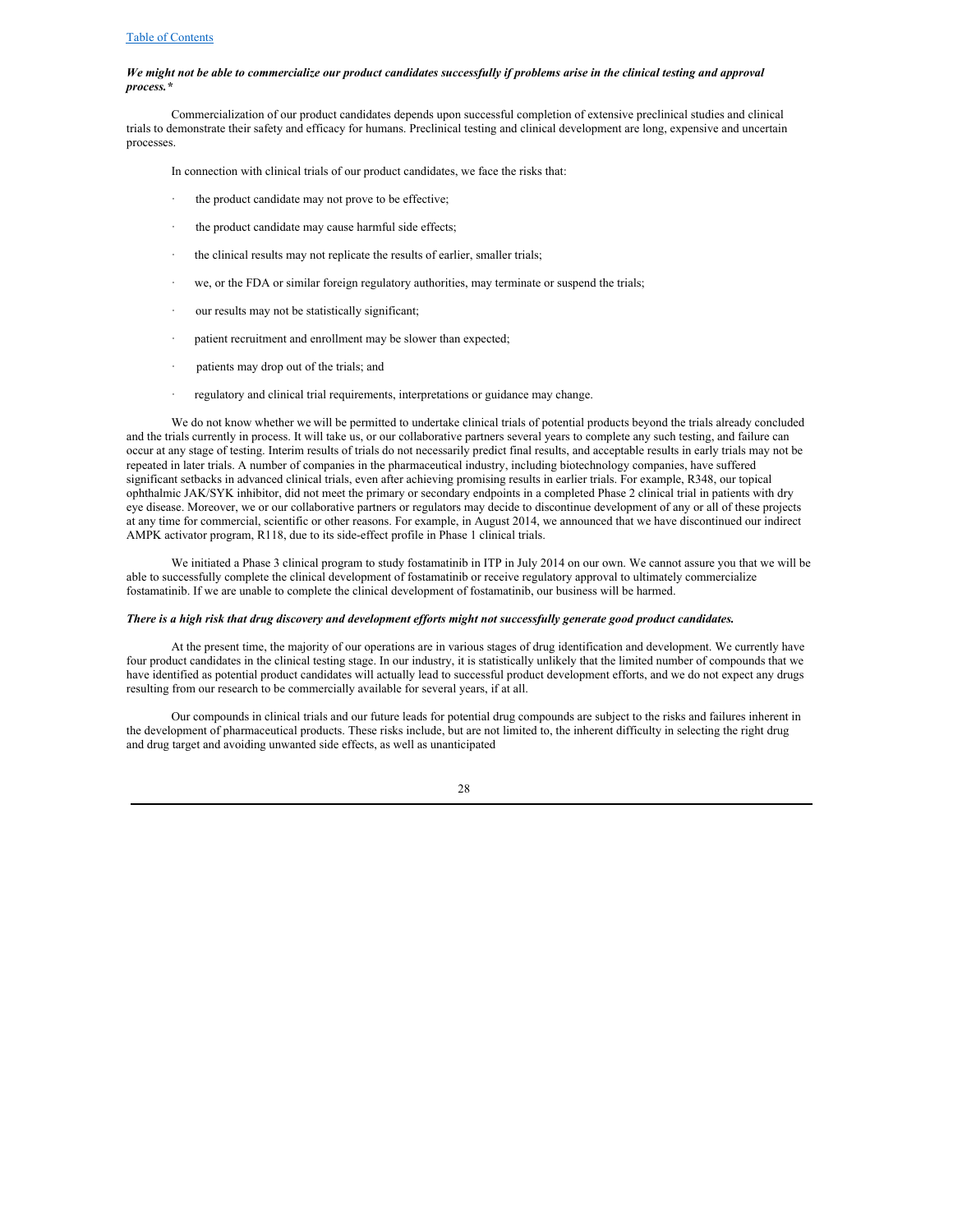problems relating to product development, testing, enrollment, obtaining regulatory approvals, maintaining regulatory compliance, manufacturing, competition and costs and expenses that may exceed current estimates. In future clinical trials, we or our partners may discover additional side effects and/or higher frequency of side effects than those observed in completed clinical trials. The results of preliminary and mid-stage clinical trials do not necessarily predict clinical or commercial success, and larger later-stage clinical trials may fail to confirm the results observed in the previous clinical trials. Similarly, a clinical trial may show that a product candidate is safe and effective for certain patient populations in a particular indication, but other clinical trials may fail to confirm those results in a subset of that population or in a different patient population, which may limit the potential market for that product candidate. With respect to our own compounds in development, we have established anticipated timelines with respect to the initiation of clinical trials based on existing knowledge of the compounds. However, we cannot provide assurance that we will meet any of these timelines for clinical development. Additionally, the initial results of the completed Phase 2 clinical trial of fostamatinib in ITP do not necessarily predict final results and the results may not be repeated in later clinical trials.

Because of the uncertainty of whether the accumulated preclinical evidence (pharmacokinetic, pharmacodynamic, safety and/or other factors) or early clinical results will be observed in later clinical trials, we can make no assurances regarding the likely results from our future clinical trials or the impact of those results on our business.

#### *Delays in clinical testing could result in increased costs to us.*

We may not be able to initiate or continue clinical studies or trials for our product candidates if we are unable to locate and enroll a sufficient number of eligible patients to participate in these clinical trials as required by the FDA or other regulatory authorities. Even if we are able to enroll a sufficient number of patients in our clinical trials, if the pace of enrollment is slower than we expect, the development costs for our product candidates may increase and the completion of our clinical trials may be delayed or our clinical trials could become too expensive to complete. Significant delays in clinical testing could materially impact our product development costs and timing. For example, in July 2014, we initiated our Phase 3 clinical program to study fostamatinib in ITP, in which a total of 150 ITP patients will be randomized into two identical multi-center, double-blind, placebo-controlled clinical trials. Our estimates regarding timing are based on a number of assumptions, including assumptions based on past experience with our other clinical programs. If we are unable to enroll the patients at the projected rate, the completion of the clinical program could be delayed and the costs of conducting the program could increase, either of which could harm our business.

Clinical trials can be delayed for a variety of reasons, including delays in obtaining regulatory approval to commence a study, delays from scaling up of a study, delays in reaching agreement on acceptable clinical trial agreement terms with prospective clinical sites, delays in obtaining institutional review board approval to conduct a study at a prospective clinical site or delays in recruiting subjects to participate in a study. In addition, we typically rely on third-party clinical investigators to conduct our clinical trials and other third-party organizations to oversee the operations of such trials and to perform data collection and analysis. The clinical investigators are not our employees, and we cannot control the amount or timing of resources that they devote to our programs. Failure of the third-party organizations to meet their obligations could adversely affect clinical development of our products. As a result, we may face additional delaying factors outside our control if these parties do not perform their obligations in a timely fashion. While we have not yet experienced delays that have materially impacted our clinical trials or product development costs, delays of this sort could occur for the reasons identified above or other reasons. If we have delays in testing or obtaining regulatory approvals, our product development costs will increase. For example, we may need to make additional payments to third-party investigators and organizations to retain their services or we may need to pay recruitment incentives. If the delays are significant, our financial results and the commercial prospects for our product candidates will be harmed, and our ability to become profitable will be delayed. Moreover, these third-party investigators and organizations may also have relationships with other commercial entities, some of which may compete with us. If these third-party investigators and organizations assist our competitors at our expense, it could harm our competitive position.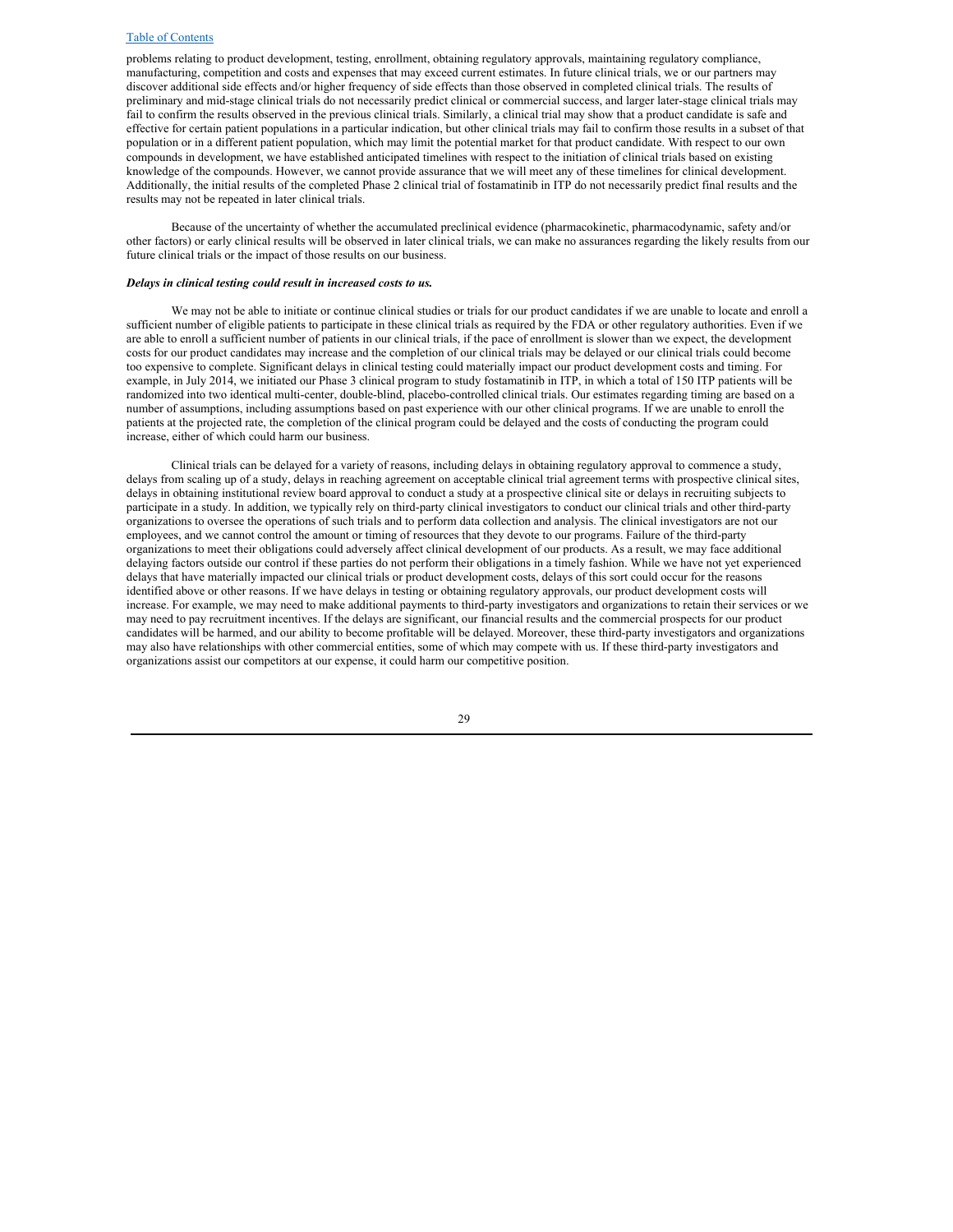### We have obtained orphan drug designation from the FDA for fostamatinib for the treatment of ITP, but we may be unable to maintain *the benefits associated with orphan drug designation, including the potential for market exclusivity.\**

Under the Orphan Drug Act, the FDA may grant orphan drug designation to a drug or biologic intended to treat a rare disease or condition, which is defined as one occurring in a patient population of fewer than 200,000 in the United States, or a patient population greater than 200,000 in the United States where there is no reasonable expectation that the cost of developing the drug or biologic will be recovered from sales in the United States. In the United States, orphan drug designation entitles a party to financial incentives such as opportunities for grant funding towards clinical trial costs, tax advantages and user-fee waivers. In addition, if a product that has orphan drug designation subsequently receives the first FDA approval for the disease for which it has such designation, the product is entitled to orphan drug exclusivity, which means that the FDA may not approve any other applications, including a full Biologics License Application, or BLA, to market the same biologic for the same indication for seven years, except in limited circumstances, such as a showing of clinical superiority to the product with orphan drug exclusivity or where the manufacturer is unable to assure sufficient product quantity.

Even though we have received orphan drug designation for fostamatinib for the treatment of ITP, we may not be the first to obtain marketing approval for the orphan-designated indication due to the uncertainties associated with developing pharmaceutical products. In addition, exclusive marketing rights in the United States may be limited if we seek approval for an indication broader than the orphandesignated indication or may be lost if the FDA later determines that the request for designation was materially defective or if the manufacturer is unable to assure sufficient quantities of the product to meet the needs of patients with the rare disease or condition. Further, even if we obtain orphan drug exclusivity for a product, that exclusivity may not effectively protect the product from competition because different drugs with different active moieties can be approved for the same condition. Even after an orphan product is approved, the FDA can subsequently approve the same drug with the same active moiety for the same condition if the FDA concludes that the later drug is safer, more effective, or makes a major contribution to patient care. Orphan drug designation neither shortens the development time or regulatory review time of a drug nor gives the drug any advantage in the regulatory review or approval process.

## Our success as a company is uncertain due to our history of operating losses and the uncertainty of any future profitability.\*

We incurred a loss from operations of approximately\$39.0 million for the nine months ended September 30, 2015. Other than for 2010, we have historically operated at a loss each year since we were incorporated in June 1996, due in large part to the significant research and development expenditures required to identify and validate new product candidates and pursue our development efforts. We expect to continue to incur net operating losses and there can be no assurance that we will generate operating income in the foreseeable future. Currently, our only potential sources of revenues are upfront payments, research and development contingent payments and royalty payments pursuant to our collaboration arrangements. If our drug candidates fail or do not gain regulatory approval, or if our drugs do not achieve market acceptance, we may not be profitable. As of September 30, 2015, we had an accumulated deficit of approximately \$979.0 million. The extent of our future losses or profitability, if any, is highly uncertain.

## If our corporate collaborations or license agreements are unsuccessful, or if we fail to form new corporate collaborations or license *agreements, our research and development ef orts could be delayed.\**

Our strategy depends upon the formation and sustainability of multiple collaborative arrangements and license agreements with third parties now and in the future. We rely on these arrangements for not only financial resources, but also for expertise we need now and in the future relating to clinical trials, manufacturing, sales and marketing, and for licenses to technology rights. To date, we have entered into several such arrangements with corporate collaborators; however, we do not know if these collaborations or additional collaborations with third parties, if any, will dedicate sufficient resources or if any development or commercialization efforts by third parties will be successful. In addition, our corporate collaborators may delay clinical trials, provide insufficient funding for a clinical trial program, stop a clinical trial or abandon a drug candidate or development program. Should a collaborative partner fail to develop or commercialize a compound or product to which it has rights from us for any reason, including corporate restructuring,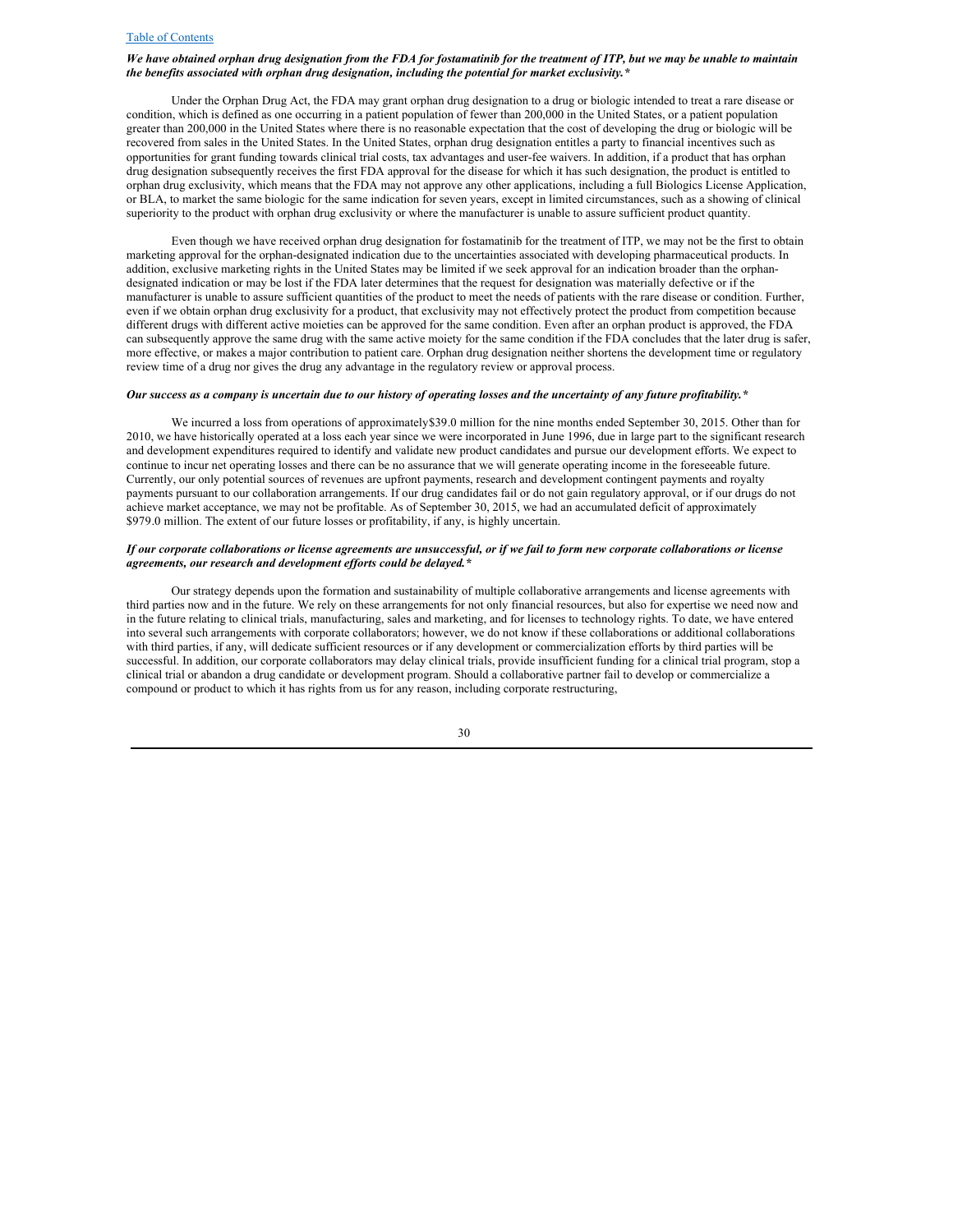such failure might delay our ongoing research and development efforts, because we might not receive any future payments, and we would not receive any royalties associated with such compound or product. We initiated a Phase 3 clinical program to study fostamatinib in ITP in July 2014 on our own. We may seek another collaborator or licensee in the future for clinical development and commercialization of fostamatinib, as well as our other clinical programs, which we may not be able to obtain on commercially reasonable terms or at all. If we are unable to form new collaborations or enter into new license agreements, our research and development efforts could be delayed. In addition, the continuation of some of our partnered drug discovery and development programs may be dependent on the periodic renewal of our corporate collaborations.

Each of our collaborations could be terminated by the other party at any time, and we may not be able to renew these collaborations on acceptable terms, if at all, or negotiate additional corporate collaborations on acceptable terms, if at all. If these collaborations terminate or are not renewed, any resultant loss of revenues from these collaborations or loss of the resources and expertise of our collaborative partners could adversely affect our business.

Conflicts also might arise with collaborative partners concerning proprietary rights to particular compounds. While our existing collaborative agreements typically provide that we retain milestone payments and royalty rights with respect to drugs developed from certain derivative compounds, any such payments or royalty rights may be at reduced rates, and disputes may arise over the application of derivative payment provisions to such drugs, and we may not be successful in such disputes. Additionally, the management teams of our collaborators may change for various reasons including due to being acquired. Different management teams or an acquiring company of our collaborators may have different priorities which may have adverse results on the collaboration with us.

We are also a party to various license agreements that give us rights to use specified technologies in our research and development processes. The agreements pursuant to which we have in-licensed technology permit our licensors to terminate the agreements under certain circumstances. If we are not able to continue to license these and future technologies on commercially reasonable terms, our product development and research may be delayed or otherwise adversely affected.

## If conflicts arise between our collaborators or advisors and us, any of them may act in their self-interest, which may be adverse to our *stockholders' interests.*

If conflicts arise between us and our corporate collaborators or scientific advisors, the other party may act in its self-interest and not in the interest of our stockholders. Some of our corporate collaborators are conducting multiple product development efforts within each disease area that is the subject of the collaboration with us or may be acquired or merged with a company having a competing program. In some of our collaborations, we have agreed not to conduct, independently or with any third party, any research that is competitive with the research conducted under our collaborations. Our collaborators, however, may develop, either alone or with others, products in related fields that are competitive with the products or potential products that are the subject of these collaborations. Competing products, either developed by our collaborators or to which our collaborators have rights, may result in their withdrawal of support for our product candidates.

If any of our corporate collaborators were to breach or terminate its agreement with us or otherwise fail to conduct the collaborative activities successfully and in a timely manner, the preclinical or clinical development or commercialization of the affected product candidates or research programs could be delayed or terminated. We generally do not control the amount and timing of resources that our corporate collaborators devote to our programs or potential products. We do not know whether current or future collaborative partners, if any, might pursue alternative technologies or develop alternative products either on their own or in collaboration with others, including our competitors, as a means for developing treatments for the diseases targeted by collaborative arrangements with us.

## If we are unable to obtain regulatory approval to market products in the United States and foreign jurisdictions, we will not be permitted *to commercialize products we or our collaborative partners may develop.*

We cannot predict whether regulatory clearance will be obtained for any product that we, or our collaborative partners, hope to develop. Satisfaction of regulatory requirements typically takes many years, is dependent upon the type,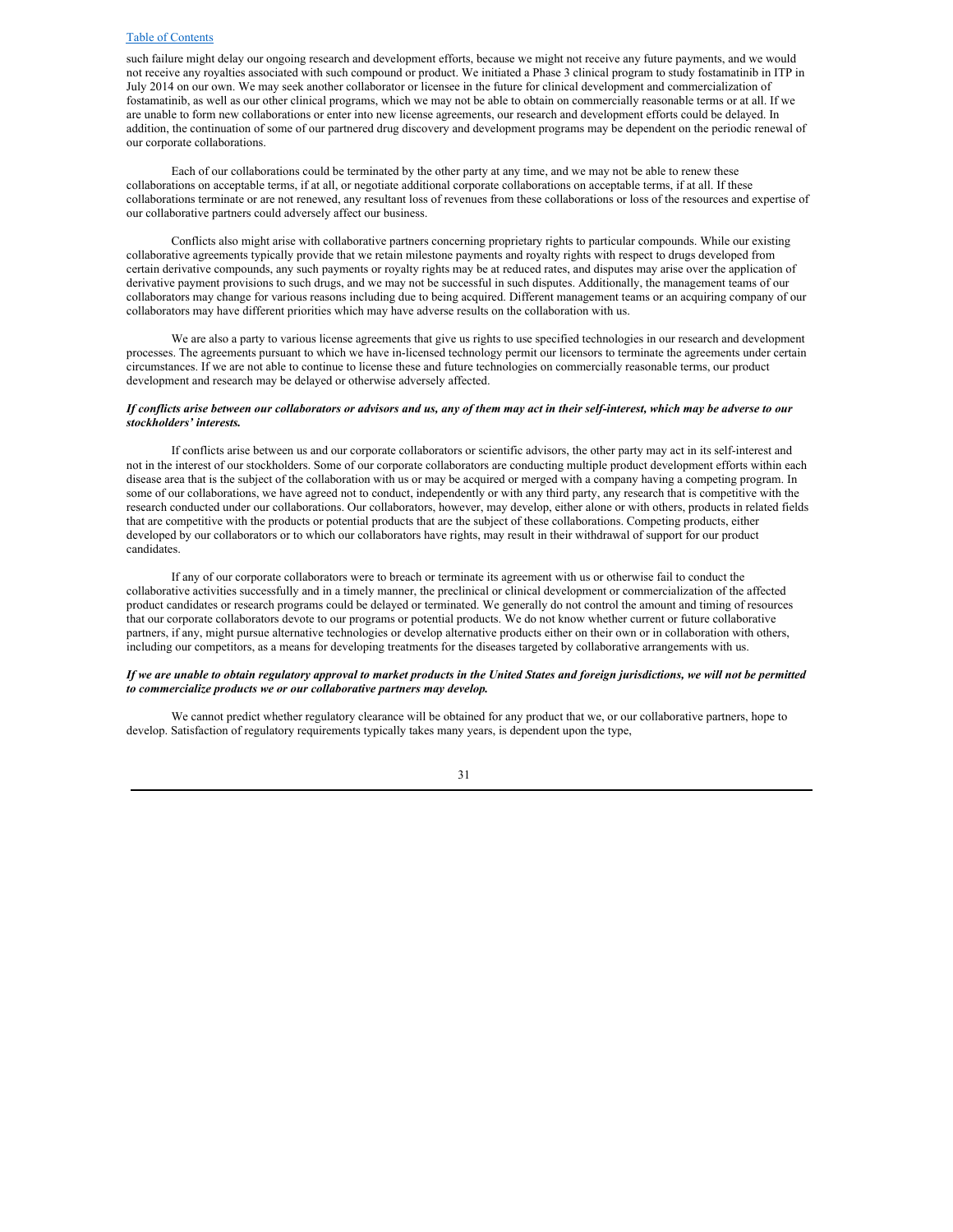complexity and novelty of the product and requires the expenditure of substantial resources. Of particular significance to us are the requirements relating to research and development and testing.

Before commencing clinical trials in humans in the United States, we, or our collaborative partners, will need to submit and receive approval from the FDA of an IND. Clinical trials are subject to oversight by institutional review boards and the FDA and:

- must be conducted in conformance with the FDA's good clinical practices and other applicable regulations;
- must meet requirements for institutional review board oversight;
- must meet requirements for informed consent;
- are subject to continuing FDA and regulatory oversight;
- may require large numbers of test subjects; and
- · may be suspended by us, our collaborators or the FDA at any time if it is believed that the subjects participating in these trials are being exposed to unacceptable health risks or if the FDA finds deficiencies in the IND or the conduct of these trials.

While we have stated that we intend to file additional INDs for future product candidates, this is only a statement of intent, and we may not be able to do so because we may not be able to identify potential product candidates. In addition, the FDA may not approve any IND in a timely manner, or at all.

Before receiving FDA approval to market a product, we must demonstrate with substantial clinical evidence that the product is safe and effective in the patient population and the indication that will be treated. Data obtained from preclinical and clinical activities are susceptible to varying interpretations that could delay, limit or prevent regulatory approvals. In addition, delays or rejections may be encountered based upon additional government regulation from future legislation or administrative action or changes in FDA policy during the period of product development, clinical trials and FDA regulatory review. Failure to comply with applicable FDA or other applicable regulatory requirements may result in criminal prosecution, civil penalties, recall or seizure of products, total or partial suspension of production or injunction, adverse publicity, as well as other regulatory action against our potential products or us. Additionally, we have limited experience in conducting and managing the clinical trials necessary to obtain regulatory approval.

If regulatory approval of a product is granted, this approval will be limited to those indications or disease states and conditions for which the product is demonstrated through clinical trials to be safe and efficacious. We cannot assure you that any compound developed by us, alone or with others, will prove to be safe and efficacious in clinical trials and will meet all of the applicable regulatory requirements needed to receive marketing approval.

Outside the United States, our ability, or that of our collaborative partners, to market a product is contingent upon receiving a marketing authorization from the appropriate regulatory authorities. This foreign regulatory approval process typically includes all of the risks and costs associated with FDA approval described above and may also include additional risks and costs, such as the risk that such foreign regulatory authorities, which often have different regulatory and clinical trial requirements, interpretations and guidance from the FDA, may require additional clinical trials or results for approval of a product candidate, any of which could result in delays, significant additional costs or failure to obtain such regulatory approval. For example, there can be no assurance that we or our collaborative partners will not have to provide additional information or analysis, or conduct additional clinical trials, before receiving approval to market product candidates.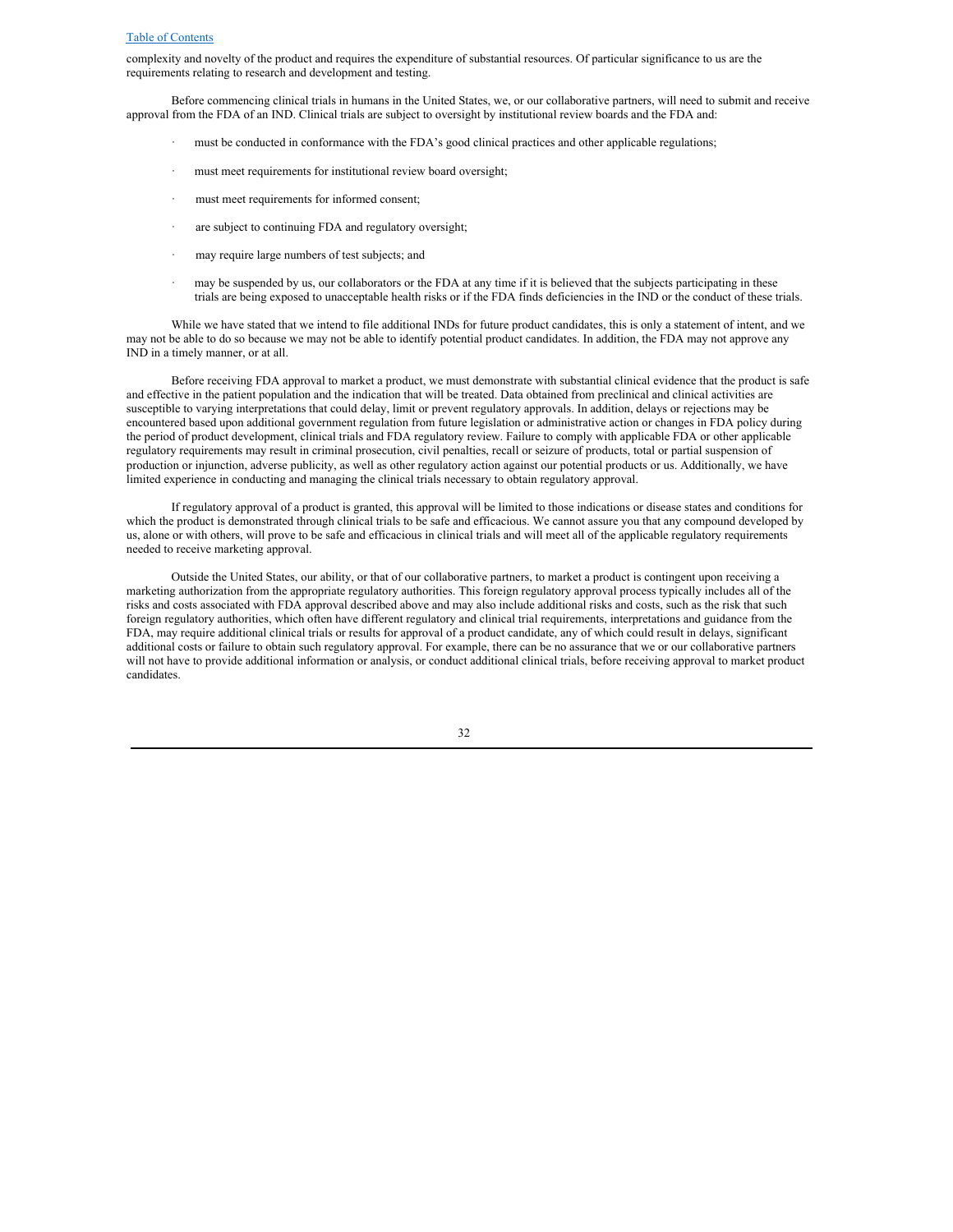## Our success is dependent on intellectual property rights held by us and third parties, and our interest in such rights is complex and *uncertain.\**

Our success will depend to a large part on our own, our licensees' and our licensors' ability to obtain and defend patents for each party's respective technologies and the compounds and other products, if any, resulting from the application of such technologies. We have about 77 pending patent applications and about 321 issued and active patents in the United States, as well as corresponding pending foreign patent applications and issued foreign patents. In the future, our patent position might be highly uncertain and involve complex legal and factual questions. For example, we may be involved in post-grant proceedings before the United States Patent and Trademark Office. Postgrant proceedings are complex and expensive legal proceedings and there is no assurance we will be successful in any such proceedings. A post-grant proceeding could result in our losing our patent rights and/or our freedom to operate and/or require us to pay significant royalties. Additional uncertainty may result because no consistent policy regarding the breadth of legal claims allowed in biotechnology patents has emerged to date. Accordingly, we cannot predict the breadth of claims allowed in our or other companies' patents.

Because the degree of future protection for our proprietary rights is uncertain, we cannot assure you that:

- we were the first to make the inventions covered by each of our pending patent applications;
- we were the first to file patent applications for these inventions;
- others will not independently develop similar or alternative technologies or duplicate any of our technologies;
- any of our pending patent applications will result in issued patents;
- any patents issued to us or our collaborators will provide a basis for commercially-viable products or will provide us with any competitive advantages or will not be challenged by third parties;
- we will develop additional proprietary technologies that are patentable; or
- the patents of others will not have a negative effect on our ability to do business.

We rely on trade secrets to protect technology where we believe patent protection is not appropriate or obtainable; however, trade secrets are difficult to protect. While we require employees, collaborators and consultants to enter into confidentiality agreements, we may not be able to adequately protect our trade secrets or other proprietary information in the event of any unauthorized use or disclosure or the lawful development by others of such information.

We are a party to certain in-license agreements that are important to our business, and we generally do not control the prosecution of in-licensed technology. Accordingly, we are unable to exercise the same degree of control over this intellectual property as we exercise over our internally-developed technology. Moreover, some of our academic institution licensors, research collaborators and scientific advisors have rights to publish data and information in which we have rights. If we cannot maintain the confidentiality of our technology and other confidential information in connection with our collaborations, our ability to receive patent protection or protect our proprietary information may otherwise be impaired. In addition, some of the technology we have licensed relies on patented inventions developed using U.S. government resources.

The U.S. government retains certain rights, as defined by law, in such patents, and may choose to exercise such rights. Certain of our in-licenses may be terminated if we fail to meet specified obligations. If we fail to meet such obligations and any of our licensors exercise their termination rights, we could lose our rights under those agreements. If we lose any of our rights, it may adversely affect the way we conduct our business. In addition, because certain of our licenses are sublicenses, the actions of our licensors may affect our rights under those licenses.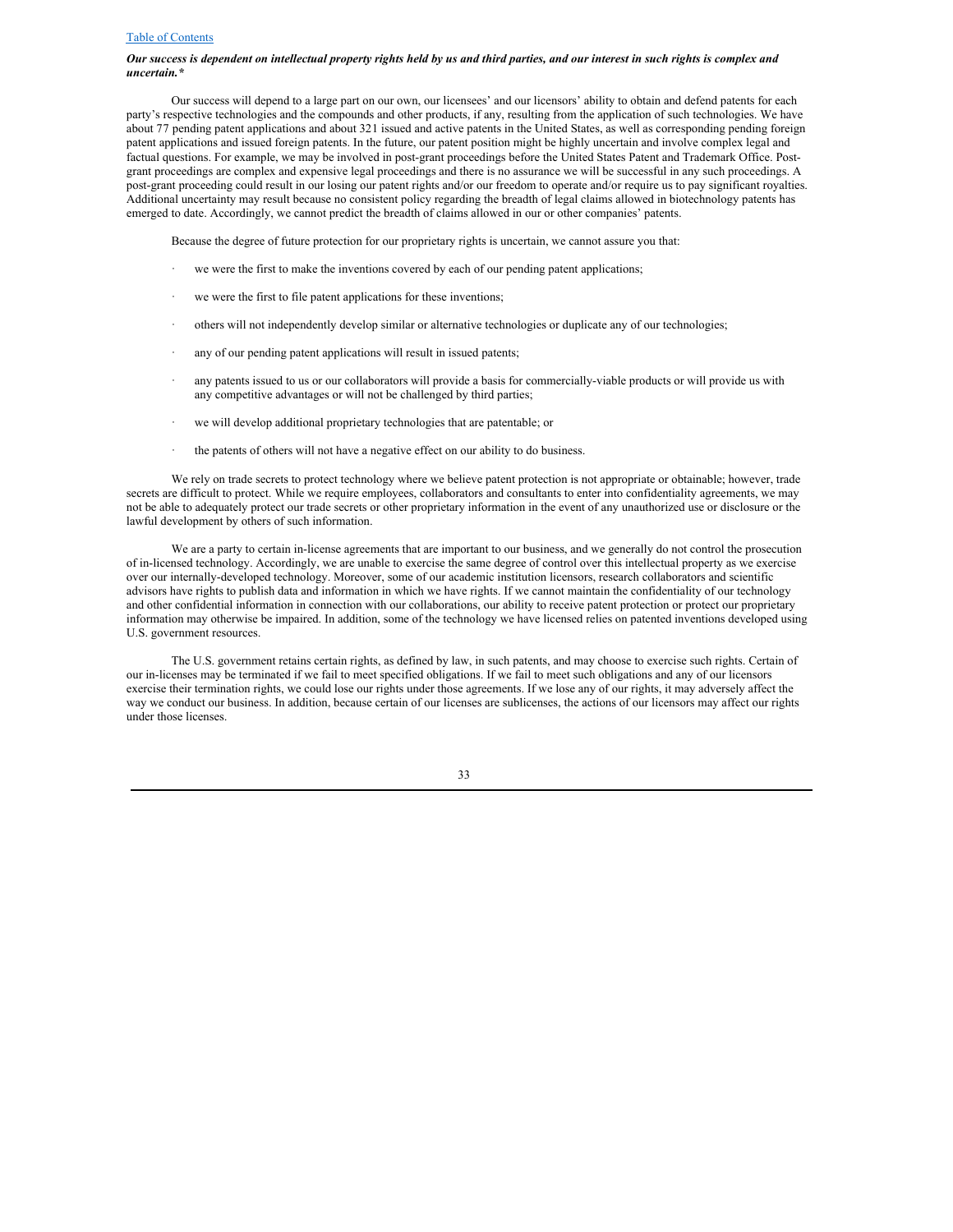#### If a dispute arises regarding the infringement or misappropriation of the proprietary rights of others, such dispute could be costly and *result in delays in our research and development activities and partnering.*

Our success will depend, in part, on our ability to operate without infringing or misappropriating the proprietary rights of others. There are many issued patents and patent applications filed by third parties relating to products or processes that are similar or identical to our licensors or ours, and others may be filed in the future. There may also be copyrights or trademarks that third parties hold. There can be no assurance that our activities, or those of our licensors, will not violate intellectual property rights of others. We believe that there may be significant litigation in the industry regarding patent and other intellectual property rights, and we do not know if our collaborators or we would be successful in any such litigation. Any legal action against our collaborators or us claiming damages or seeking to enjoin commercial activities relating to the affected products, our methods or processes could:

- require our collaborators or us to obtain a license to continue to use, manufacture or market the affected products, methods or processes, which may not be available on commercially reasonable terms, if at all;
- prevent us from using the subject matter claimed in the patents held by others;
- subject us to potential liability for damages;
- · consume a substantial portion of our managerial and financial resources; and
- result in litigation or administrative proceedings that may be costly, whether we win or lose.

## Our research and development efforts will be seriously jeopardized if we are unable to attract and retain key employees and *relationships.\**

As a small company, our success depends on the continued contributions of our principal management and scientific personnel and on our ability to develop and maintain important relationships with leading academic institutions, scientists and companies in the face of intense competition for such personnel. In particular, our research programs depend on our ability to attract and retain highly skilled chemists, other scientists, and development, regulatory and clinical personnel. If we lose the services of any of our key personnel, our research and development efforts could be seriously and adversely affected. Our employees can terminate their employment with us at any time.

#### Our ability to use net operating losses to offset future taxable income may be subject to certain limitations.

In general, under Section 382 of the Internal Revenue Code of 1986 (Internal Revenue Code), a corporation that undergoes an "ownership change" is subject to limitations on its ability to utilize its pre-change net operating losses to offset future taxable income. Our existing net operating losses and credits may be subject to limitations arising from previous and future ownership changes under Section 382 of the Internal Revenue Code. To the extent we cannot completely utilize net operating loss carryforwards or tax credits in our financial statements to offset future taxable income, our tax expense may increase in future periods.

#### Because we expect to be dependent upon collaborative and license agreements, we might not meet our strategic objectives.\*

Our ability to generate revenue in the near term depends on the timing of recognition of certain upfront payments, achievement of certain payment triggering events with our existing collaboration agreements and our ability to enter into additional collaborative agreements with third parties. Our ability to enter into new collaborations and the revenue, if any, that may be recognized under these collaborations is highly uncertain. If we are unable to enter into one or more new collaborations, our business prospects could be harmed, which could have an immediate adverse effect on our ability to continue to develop our compounds and on the trading price of our stock. Our ability to enter into a collaboration may be dependent on many factors, such as the results of our clinical trials, competitive factors and the fit of one of our programs with another company's risk tolerance, including toward regulatory issues, patent portfolio, clinical pipeline, the stage of the available data, particularly if it is early, overall corporate goals and financial position.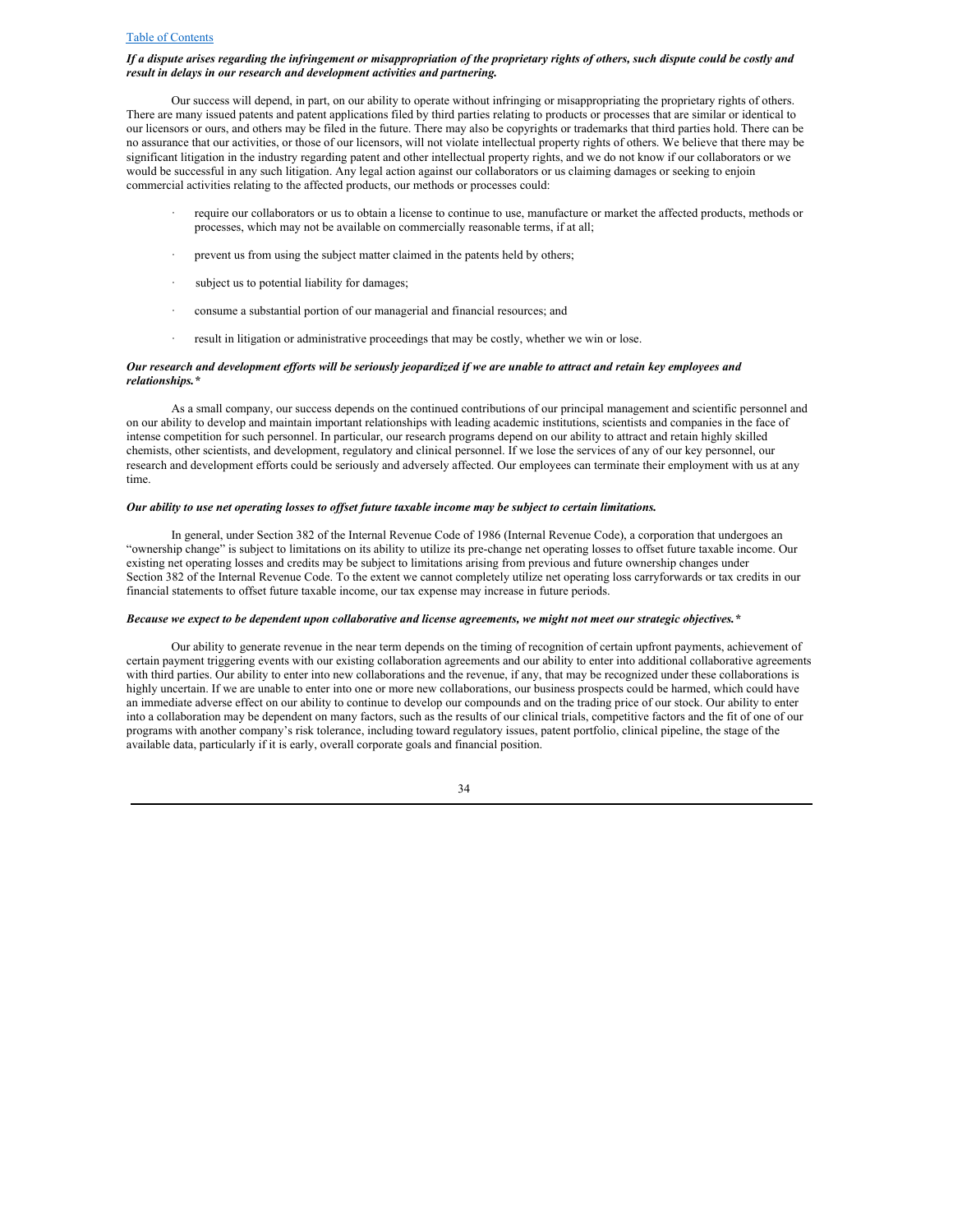To date, a portion of our revenues have been related to the research or transition phase of each of our collaborative agreements. Such revenues are for specified periods, and the impact of such revenues on our results of operations is at least partially offset by corresponding research costs. Following the completion of the research or transition phase of each collaborative agreement, additional revenues may come only from payments triggered by milestones and/or the achievement of other contingent events, and royalties, which may not be paid, if at all, until certain conditions are met. This risk is heightened due to the fact that unsuccessful research efforts may preclude us from receiving any contingent payments under these agreements. Our receipt of revenues from collaborative arrangements is also significantly affected by the timing of efforts expended by us and our collaborators and the timing of lead compound identification. We have received payments from our collaborations with Aclaris, BMS, AZ, BerGenBio, Janssen Pharmaceutica N.V., a division of Johnson & Johnson, Novartis Pharma A.G., Daiichi, Merck & Co., Inc., Merck Serono and Pfizer. Under many agreements, future payments may not be earned until the collaborator has advanced product candidates into clinical testing, which may never occur or may not occur until some time well into the future. If we are not able to generate revenue under our collaborations when and in accordance with our expectations or the expectations of industry analysts, this failure could harm our business and have an immediate adverse effect on the trading price of our common stock.

Our business requires us to generate meaningful revenue from royalties and licensing agreements. To date, we have not received any revenue from royalties for the commercial sale of drugs, and we do not know when we will receive any such revenue, if at all.

## Securities class action lawsuits or other litigation could result in substantial damages and may divert management's time and attention *from our business.*

We have been subject to class action lawsuits in the past, including a securities class action lawsuit commenced in the United States District Court for the Northern District of California in February 2009, that was ultimately dismissed in November 2012. However, we may be subject to similar or completely unrelated claims in the future, such as those that might occur if there was to be a change in our corporate strategy. These and other lawsuits are subject to inherent uncertainties, and the actual costs to be incurred relating to the lawsuit will depend upon many unknown factors. The outcome of litigation is necessarily uncertain, and we could be forced to expend significant resources in the defense of such suits, and we may not prevail. Monitoring and defending against legal actions is time-consuming for our management and detracts from our ability to fully focus our internal resources on our business activities. In addition, we may incur substantial legal fees and costs in connection with any such litigation. We have not established any reserves for any potential liability relating to any such potential lawsuits. It is possible that we could, in the future, incur judgments or enter into settlements of claims for monetary damages. A decision adverse to our interests on any such actions could result in the payment of substantial damages, or possibly fines, and could have a material adverse effect on our cash flow, results of operations and financial position.

## We lack the capability to manufacture compounds for development and rely on third parties to manufacture our product candidates, and we may be unable to obtain required material in a timely manner, at an acceptable cost or at a quality level required to receive *regulatory approval.*

We currently do not have the manufacturing capabilities or experience necessary to produce our product candidates for clinical trials, including fostamatinib for ITP and IgAN, and R348 for dry eye in GvHD. For each clinical trial of our unpartnered product candidates, we rely on third-party manufacturers for the active pharmaceutical ingredients, as well as various manufacturers to manufacture starting components, excipients and formulated drug products. We rely on manufacturers to produce and deliver all of the materials required for our clinical trials, and many of our preclinical efforts, on a timely basis and to comply with applicable regulatory requirements, including the FDA's current Good Manufacturing Practices (cGMP). In addition, we rely on our suppliers to deliver sufficient quantities of materials produced under cGMP conditions to enable us to conduct planned preclinical studies and clinical trials.

Our current and anticipated future dependence upon these third-party manufacturers may adversely affect our ability to develop and commercialize product candidates on a timely and competitive basis. These manufacturers may not be able to produce material on a timely basis or manufacture material at the quality level or in the quantity required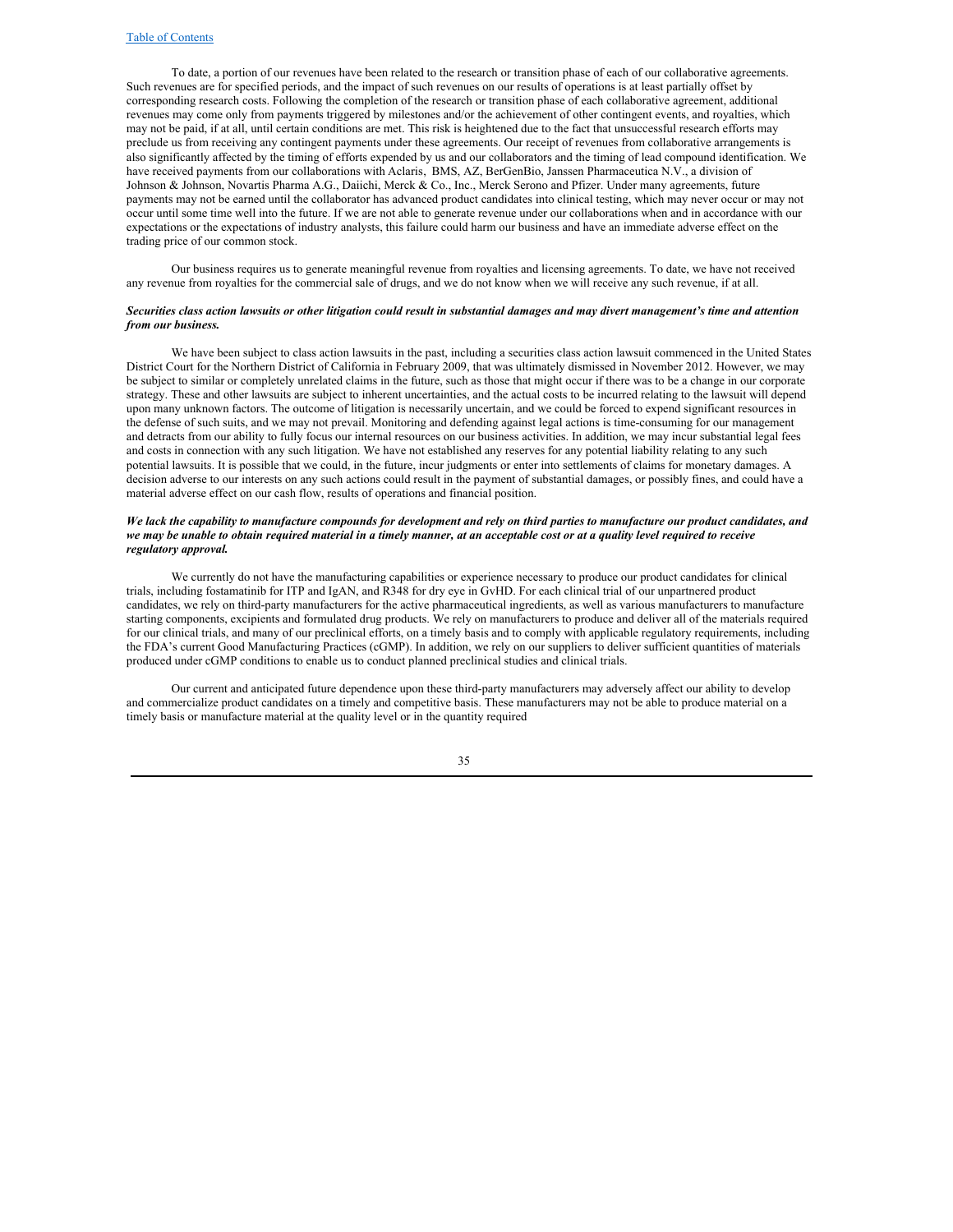to meet our development timelines and applicable regulatory requirements and may also experience a shortage in qualified personnel. We may not be able to maintain or renew our existing third-party manufacturing arrangements, or enter into new arrangements, on acceptable terms, or at all. Our third party manufacturers could terminate or decline to renew our manufacturing arrangements based on their own business priorities, at a time that is costly or inconvenient for us. If we are unable to contract for the production of materials in sufficient quantity and of sufficient quality on acceptable terms, our planned clinical trials may be significantly delayed. Manufacturing delays could postpone the filing of our IND applications and/or the initiation or completion of clinical trials that we have currently planned or may plan in the future.

Drug manufacturers are subject to ongoing periodic unannounced inspection by the FDA, the Drug Enforcement Administration, and other federal and state agencies to ensure strict compliance with cGMP and other government regulations and corresponding foreign standards. We do not have control over third-party manufacturers' compliance with these regulations and standards and they may not be able to comply. Switching manufacturers may be difficult because the number of potential manufacturers is limited. It may be difficult or impossible for us to find a replacement manufacturer quickly on acceptable terms, or at all. Additionally, if we are required to enter into new supply arrangements, we may not be able to obtain approval from the FDA of any alternate supplier in a timely manner, or at all, which could delay or prevent the clinical development and commercialization of any related product candidates. Failure of our third-party manufacturers or us to comply with applicable regulations could result in sanctions being imposed on us, including fines, civil penalties, delays in or failure to grant marketing approval of our product candidates, injunctions, delays, suspension or withdrawal of approvals, license revocation, seizures or recalls of products and compounds, operating restrictions and criminal prosecutions, any of which could significantly and adversely affect our business.

### If our competitors develop technologies that are more effective than ours, our commercial opportunity will be reduced or eliminated.

The biotechnology and pharmaceutical industries are intensely competitive and subject to rapid and significant technological change. Many of the drugs that we are attempting to discover will be competing with existing therapies. In addition, a number of companies are pursuing the development of pharmaceuticals that target the same diseases and conditions that we are targeting. For example, there are existing therapies and drug candidates in development for the treatment of ITP that may be alternative therapies to fostamatinib, if it is ultimately approved for commercialization. We face, and will continue to face, intense competition from pharmaceutical and biotechnology companies, as well as from academic and research institutions and government agencies, both in the United States and abroad. Some of these competitors are pursuing the development of pharmaceuticals that target the same diseases and conditions as our research programs. Our major competitors include fully integrated pharmaceutical companies that have extensive drug discovery efforts and are developing novel small-molecule pharmaceuticals. We also face significant competition from organizations that are pursuing the same or similar technologies, including the discovery of targets that are useful in compound screening, as the technologies used by us in our drug discovery efforts.

Competition may also arise from:

- new or better methods of target identification or validation;
- other drug development technologies and methods of preventing or reducing the incidence of disease;
- new small molecules; or
- other classes of therapeutic agents.

Our competitors or their collaborative partners may utilize discovery technologies and techniques or partner with collaborators in order to develop products more rapidly or successfully than we or our collaborators are able to do. Many of our competitors, particularly large pharmaceutical companies, have substantially greater financial, technical and human resources and larger research and development staffs than we do. In addition, academic institutions, government agencies and other public and private organizations conducting research may seek patent protection with respect to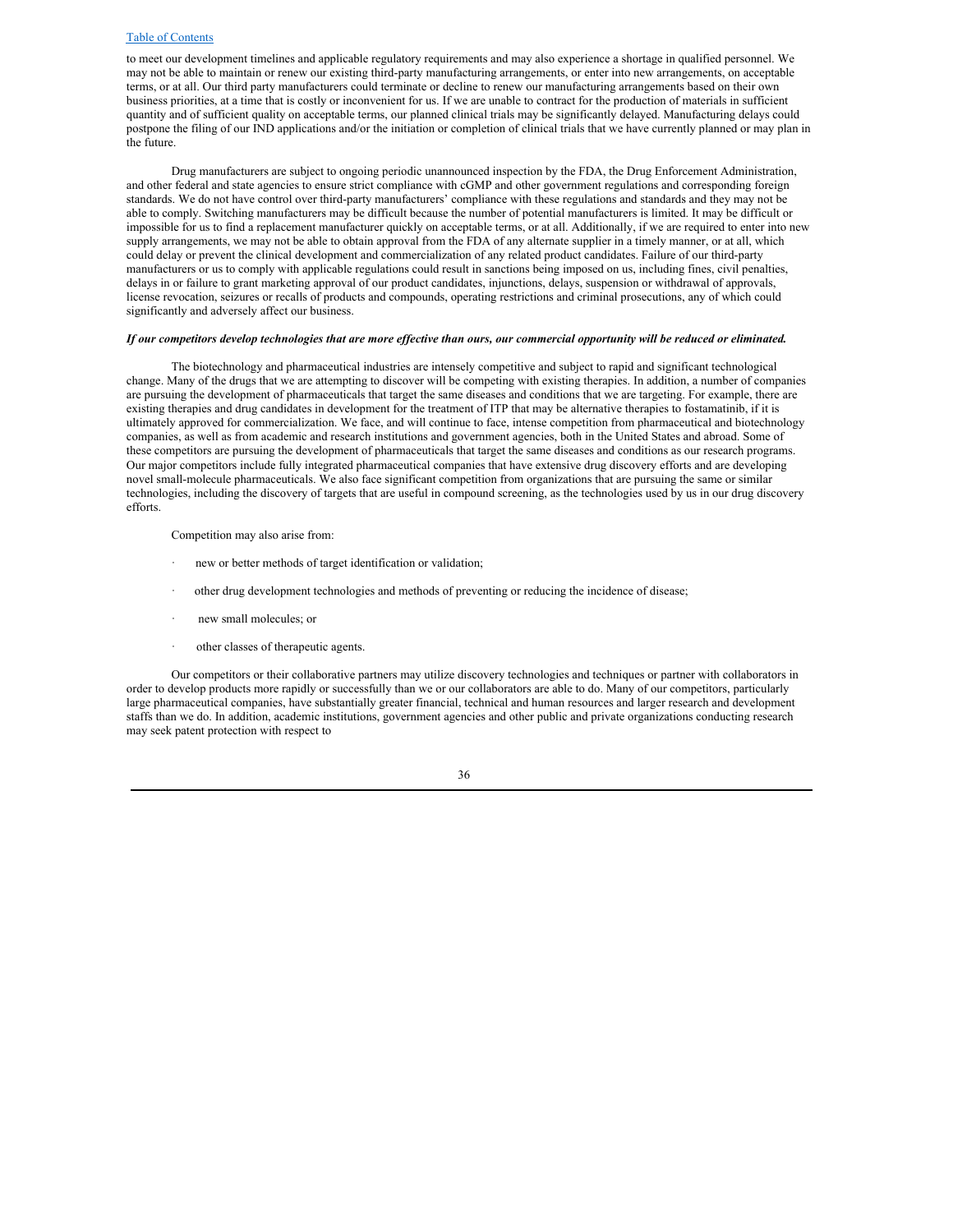potentially competitive products or technologies and may establish exclusive collaborative or licensing relationships with our competitors.

We believe that our ability to compete is dependent, in part, upon our ability to create, maintain and license scientifically-advanced technology and upon our and our collaborators' ability to develop and commercialize pharmaceutical products based on this technology, as well as our ability to attract and retain qualified personnel, obtain patent protection or otherwise develop proprietary technology or processes and secure sufficient capital resources for the expected substantial time period between technological conception and commercial sales of products based upon our technology. The failure by any of our collaborators or us in any of those areas may prevent the successful commercialization of our potential drug targets.

Many of our competitors, either alone or together with their collaborative partners, have significantly greater experience than we do in:

- identifying and validating targets;
- screening compounds against targets; and
- undertaking preclinical testing and clinical trials.

Accordingly, our competitors may succeed in obtaining patent protection, identifying or validating new targets or discovering new drug compounds before we do.

Our competitors might develop technologies and drugs that are more effective or less costly than any that are being developed by us or that would render our technology and product candidates obsolete and noncompetitive. In addition, our competitors may succeed in obtaining the approval of the FDA or other regulatory agencies for product candidates more rapidly. Companies that complete clinical trials, obtain required regulatory agency approvals and commence commercial sale of their drugs before us may achieve a significant competitive advantage, including certain patent and FDA marketing exclusivity rights that would delay or prevent our ability to market certain products. Any drugs resulting from our research and development efforts, or from our joint efforts with our existing or future collaborative partners, might not be able to compete successfully with competitors' existing or future products or obtain regulatory approval in the United States or elsewhere.

We face and will continue to face intense competition from other companies for collaborative arrangements with pharmaceutical and biotechnology companies, for establishing relationships with academic and research institutions and for licenses to additional technologies. These competitors, either alone or with their collaborative partners, may succeed in developing technologies or products that are more effective than ours.

#### *Our stock price may be volatile, and our stockholders' investment in our stock could decline in value.\**

The market prices for our common stock and the securities of other biotechnology companies have been highly volatile and may continue to be highly volatile in the future. The following factors, in addition to other risk factors described in this section, may have a significant impact on the market price of our common stock:

- the progress and success of our clinical trials and preclinical activities (including studies and manufacture of materials) of our product candidates conducted by us;
- the receipt or failure to receive the additional funding necessary to conduct our business;
- selling by large stockholders;
- presentations of detailed clinical trial data at medical and scientific conferences and investor perception thereof;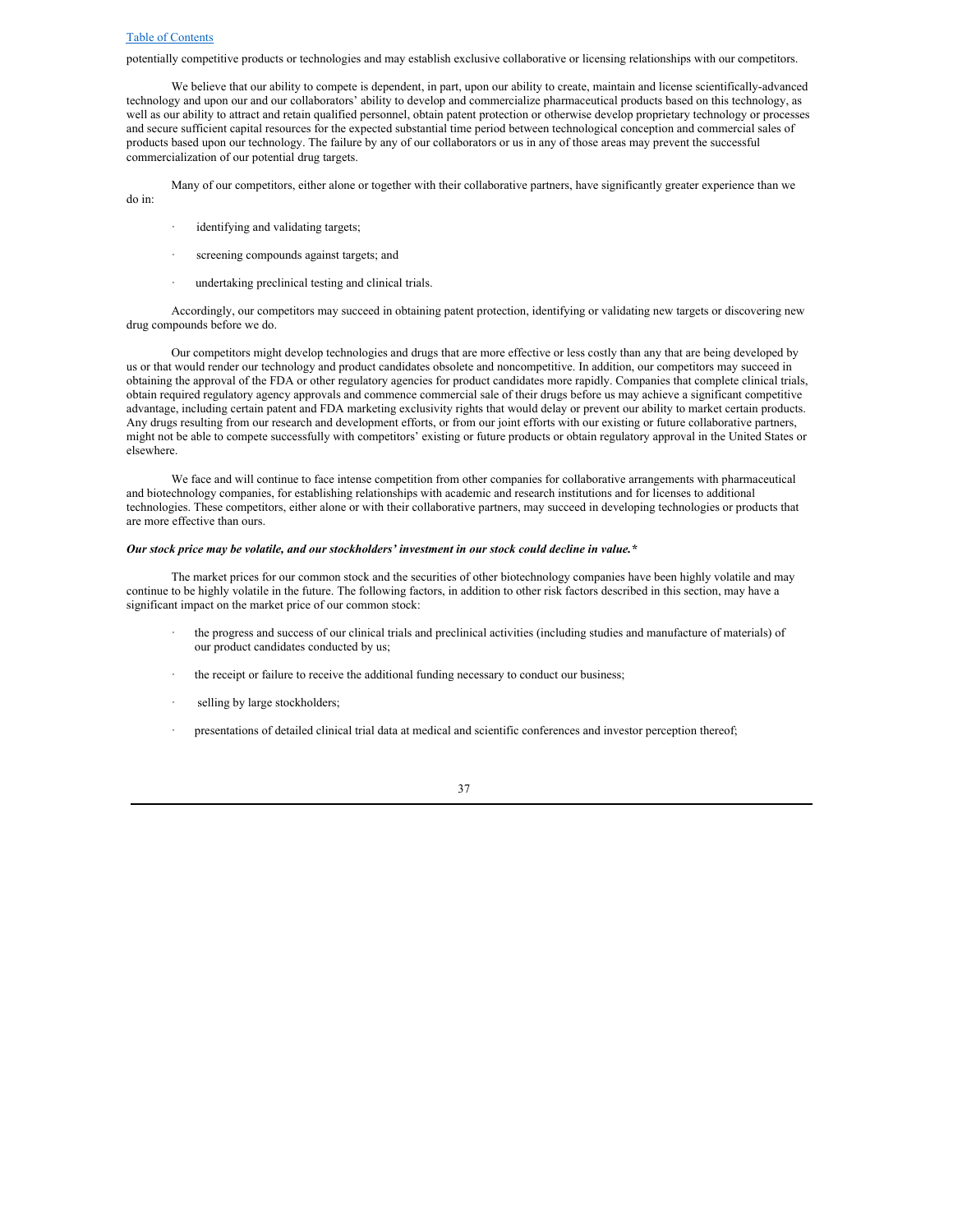- announcements of technological innovations or new commercial products by our competitors or us;
- developments concerning proprietary rights, including patents;
- developments concerning our collaborations;
- publicity regarding actual or potential medical results relating to products under development by our competitors or us;
- regulatory developments in the United States and foreign countries;
- litigation or arbitration;
- economic and other external factors or other disaster or crisis; and
- period-to-period fluctuations in financial results.

## Our ability to generate revenues will be diminished if we or our collaborative partners fail to obtain acceptable prices or an adequate *level of reimbursement for products from third-party payers or government agencies.\**

The drugs we hope to develop may be rejected by the marketplace due to many factors, including cost. Our ability to commercially exploit a drug may be limited due to the continuing efforts of government and third-party payers to contain or reduce the costs of health care through various means. For example, in some foreign markets, pricing and profitability of prescription pharmaceuticals are subject to government control. In the United States, we expect that there will continue to be a number of federal and state proposals to implement similar government control. In addition, increasing emphasis on managed care in the United States will likely continue to put pressure on the pricing of pharmaceutical products. Cost control initiatives could decrease the price that we or any of our collaborators would receive for any products in the future. Further, cost control initiatives could adversely affect our and our collaborators' ability to commercialize our products and our ability to realize royalties from this commercialization.

Our ability to commercialize pharmaceutical products with collaborators may depend, in part, on the extent to which reimbursement for the products will be available from:

- government and health administration authorities;
- private health insurers; and
- other third-party payers.

Significant uncertainty exists as to the reimbursement status of newly-approved healthcare products. Third-party payers, including Medicare, are challenging the prices charged for medical products and services. Government and other third-party payers increasingly are attempting to contain healthcare costs by limiting both coverage and the level of reimbursement for new drugs and by refusing, in some cases, to provide coverage for uses of approved products for disease indications for which the FDA has not granted labeling approval. Thirdparty insurance coverage may not be available to patients for any products we discover and develop, alone or with collaborators. If government and other third-party payers do not provide adequate coverage and reimbursement levels for our products, the market acceptance of these products may be reduced.

## If product liability lawsuits are successfully brought against us, we may incur substantial liabilities and may be required to limit *commercialization of our products.*

The testing and marketing of medical products entail an inherent risk of product liability. If we cannot successfully defend ourselves against product liability claims, we may incur substantial liabilities or be required to limit commercialization of our products. We carry product liability insurance that is limited in scope and amount and may not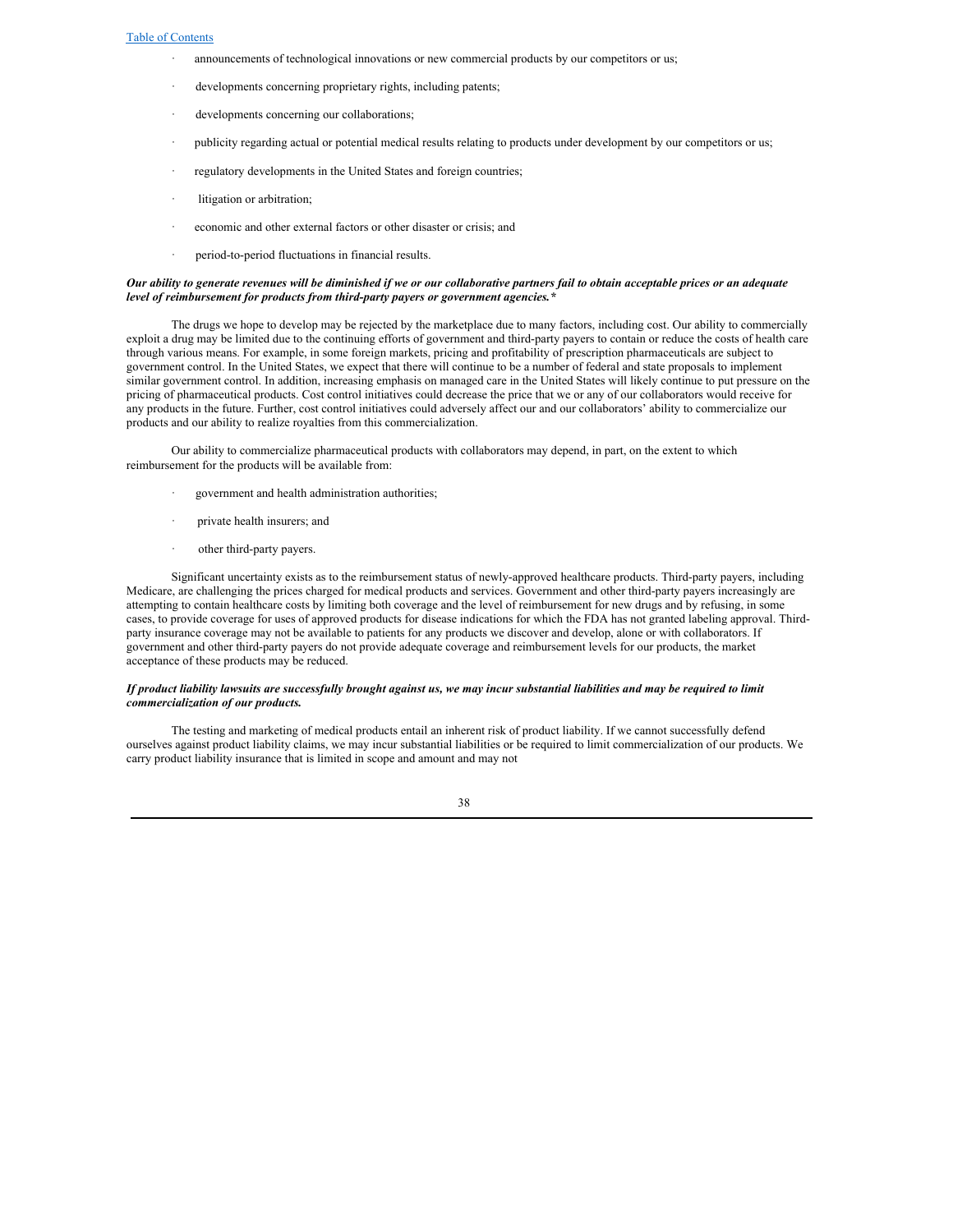be adequate to fully protect us against product liability claims. Our inability to obtain sufficient product liability insurance at an acceptable cost to protect against potential product liability claims could prevent or inhibit the commercialization of pharmaceutical products we develop, alone or with corporate collaborators. We, or our corporate collaborators, might not be able to obtain insurance at a reasonable cost, if at all. While under various circumstances we are entitled to be indemnified against losses by our corporate collaborators, indemnification may not be available or adequate should any claim arise.

## We depend on various scientific consultants and advisors for the success and continuation of our research and development efforts.

We work extensively with various scientific consultants and advisors. The potential success of our drug discovery and development programs depends, in part, on continued collaborations with certain of these consultants and advisors. We, and various members of our management and research staff, rely on certain of these consultants and advisors for expertise in our research, regulatory and clinical efforts. Our scientific advisors are not our employees and may have commitments to, or consulting or advisory contracts with, other entities that may limit their availability to us. We do not know if we will be able to maintain such consulting agreements or that such scientific advisors will not enter into consulting arrangements, exclusive or otherwise, with competing pharmaceutical or biotechnology companies, any of which would have a detrimental impact on our research objectives and could have a material adverse effect on our business, financial condition and results of operations.

## If we use biological and hazardous materials in a manner that causes injury or violates laws, we may be liable for damages, penalties or *fines.*

Our research and development activities involve the controlled use of potentially harmful biological materials as well as hazardous materials, chemicals and various radioactive compounds. We cannot completely eliminate the risk of accidental contamination or injury from the use, storage, handling or disposal of these materials. In the event of contamination or injury, we could be held liable for damages that result or for penalties or fines that may be imposed, and such liability could exceed our resources. We are also subject to federal, state and local laws and regulations governing the use, storage, handling and disposal of these materials and specified waste products. The cost of compliance with, or any potential violation of, these laws and regulations could be significant.

## Our internal computer systems, or those used by our contract research organizations or other contractors or consultants, may fail or *suf er security breaches.*

Despite the implementation of security measures, our internal computer systems and those of our contract research organizations and other contractors and consultants are vulnerable to damage from computer viruses, unauthorized access, natural disasters, terrorism, war and telecommunication and electrical failures. While we have not experienced any such system failure, accident or security breach to date, if such an event were to occur and cause interruptions in our operations, it could result in a disruption of our drug development programs. For example, the loss of clinical trial data from completed or ongoing clinical trials for a product candidate could result in delays in our regulatory approval efforts and significantly increase our costs to recover or reproduce the data. To the extent that any disruption or security breach were to result in a loss of or damage to our data or applications, or inappropriate disclosure of confidential or proprietary information, we could incur liability and the further development of any product candidates could be delayed.

## Our facilities are located near known earthquake fault zones, and the occurrence of an earthquake or other catastrophic disaster could *cause damage to our facilities and equipment, which could require us to cease or curtail operations.*

Our facilities are located in the San Francisco Bay Area near known earthquake fault zones and are vulnerable to significant damage from earthquakes. We are also vulnerable to damage from other types of disasters, including fires, floods, power loss, communications failures and similar events. If any disaster were to occur, our ability to operate our business at our facilities would be seriously, or potentially completely, impaired, and our research could be lost or destroyed. In addition, the unique nature of our research activities and of much of our equipment could make it difficult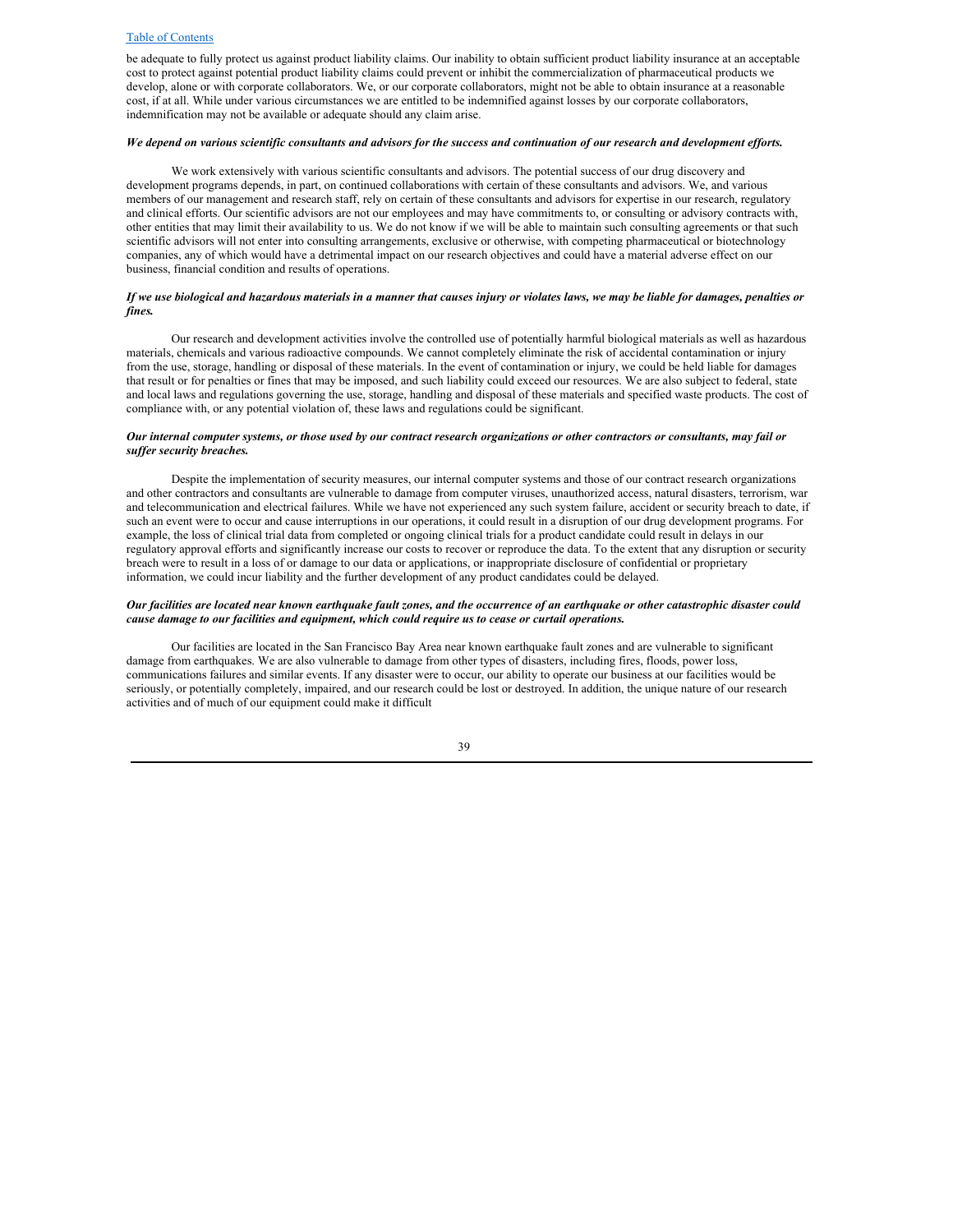for us to recover from a disaster. The insurance we maintain may not be adequate to cover our losses resulting from disasters or other business interruptions.

## Future equity issuances or a sale of a substantial number of shares of our common stock may cause the price of our common stock to *decline.*

Because we will continue to need additional capital in the future to continue to expand our business and our research and development activities, among other things, we may conduct additional equity offerings. If we or our stockholders sell substantial amounts of our common stock (including shares issued upon the exercise of options and warrants) in the public market, the market price of our common stock could fall. A decline in the market price of our common stock could make it more difficult for us to sell equity or equityrelated securities in the future at a time and price that we deem appropriate. Furthermore, if we obtain funds through a credit facility or through the issuance of debt or preferred securities, these securities would likely have rights senior to the rights of our common stockholders, which could impair the value of our common stock.

## Anti-takeover provisions in our charter documents and under Delaware law may make an acquisition of us, which may be beneficial to *our stockholders, more dif icult.*

Provisions of our amended and restated certificate of incorporation and bylaws, as well as provisions of Delaware law, could make it more difficult for a third party to acquire us, even if doing so would benefit our stockholders. These provisions:

- establish that members of the board of directors may be removed only for cause upon the affirmative vote of stockholders owning a majority of our capital stock;
- · authorize the issuance of "blank check" preferred stock that could be issued by our board of directors to increase the number of outstanding shares and thwart a takeover attempt;
- limit who may call a special meeting of stockholders;
- prohibit stockholder action by written consent, thereby requiring all stockholder actions to be taken at a meeting of our stockholders;
- establish advance notice requirements for nominations for election to the board of directors or for proposing matters that can be acted upon at stockholder meetings;
- provide for a board of directors with staggered terms; and
- provide that the authorized number of directors may be changed only by a resolution of our board of directors.

In addition, Section 203 of the Delaware General Corporation Law, which imposes certain restrictions relating to transactions with major stockholders, may discourage, delay or prevent a third party from acquiring us.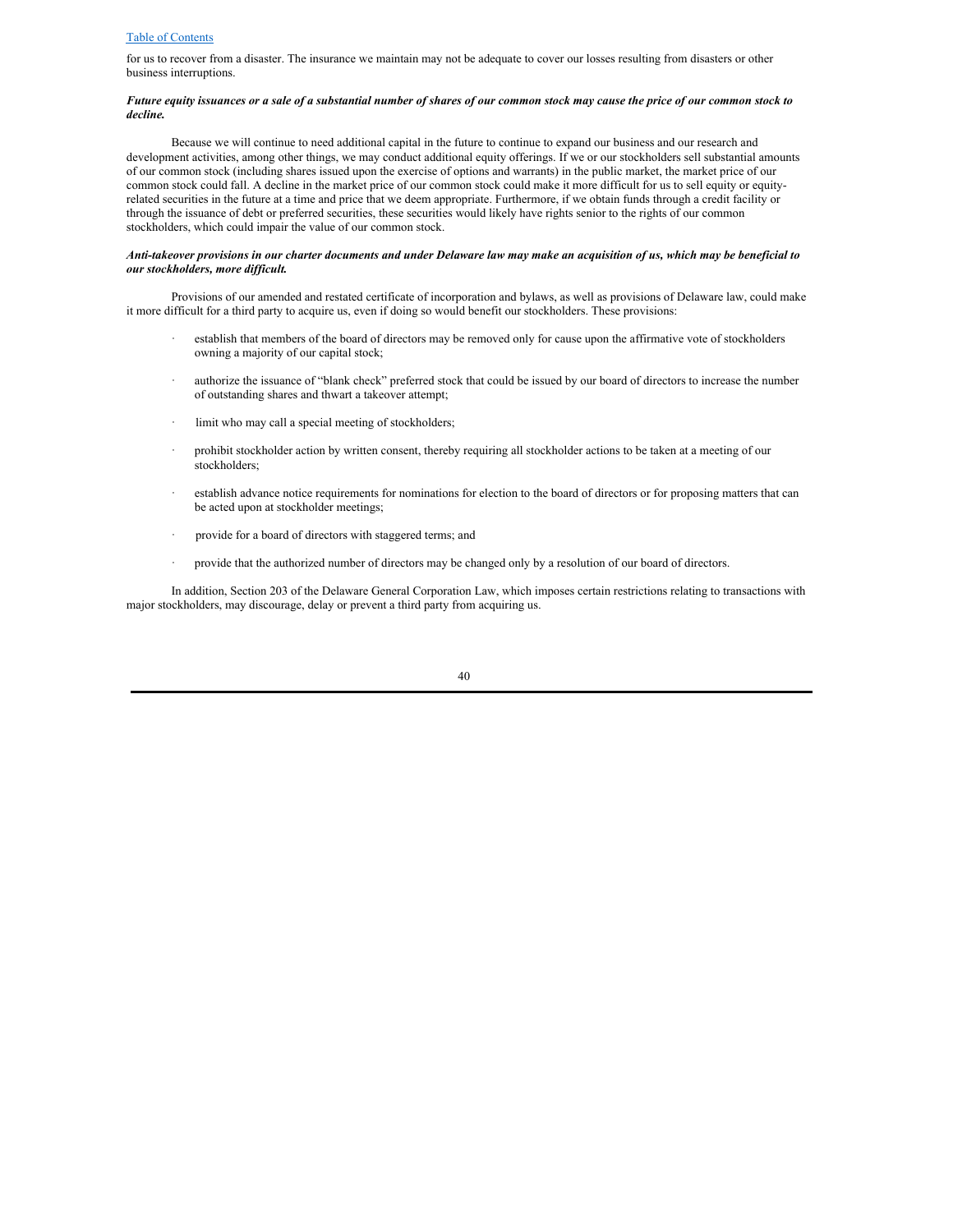# <span id="page-40-0"></span>**Item 6. Exhibits**

The exhibits listed on the accompanying index to exhibits are filed or incorporated by reference (as stated therein) as part of this Quarterly Report on Form 10-Q.

| Exhibit<br>Number |                                                                                                                                                  | <b>Description of Document</b>                                                                                                                                           |  |  |
|-------------------|--------------------------------------------------------------------------------------------------------------------------------------------------|--------------------------------------------------------------------------------------------------------------------------------------------------------------------------|--|--|
| 3.1               |                                                                                                                                                  | Amended and Restated Certificate of Incorporation. (1)                                                                                                                   |  |  |
|                   | 3.2                                                                                                                                              | Amended and Restated Bylaws. (2)                                                                                                                                         |  |  |
|                   | 4.1                                                                                                                                              | Form of warrant to purchase shares of common stock. (3)                                                                                                                  |  |  |
|                   | 4.2                                                                                                                                              | Specimen Common Stock Certificate. (4)                                                                                                                                   |  |  |
|                   | 4.3                                                                                                                                              | Warrant issued to HCP BTC, LLC for the purchase of shares of common stock. (5)                                                                                           |  |  |
|                   | 10.1                                                                                                                                             | Controlled Equity Offering <sup>SM</sup> Sales Agreement, dated August 18, 2015, by and between Rigel Pharmaceuticals, Inc. and<br>Cantor Fitzgerald & Co. (6)           |  |  |
|                   | 31.1                                                                                                                                             | Certification required by Rule $13a-14(a)$ or Rule $15d-14(a)$ of the Exchange Act.                                                                                      |  |  |
|                   | 31.2                                                                                                                                             | Certification required by Rule 13a-14(a) or Rule 15d-14(a) of the Exchange Act.                                                                                          |  |  |
|                   | 32.1                                                                                                                                             | Certification required by Rule 13a-14(b) or Rule 15d-14(b) of the Exchange Act and Section 1350 of Chapter 63 of Title<br>18 of the United States Code (18 U.S.C. 1350). |  |  |
|                   | 101.INS                                                                                                                                          | <b>XBRL Instance Document</b>                                                                                                                                            |  |  |
|                   | 101.SCH                                                                                                                                          | XBRL Taxonomy Extension Schema Document                                                                                                                                  |  |  |
|                   | 101.CAL                                                                                                                                          | XBRL Taxonomy Extension Calculation Linkbase Document                                                                                                                    |  |  |
|                   | 101.LAB                                                                                                                                          | XBRL Taxonomy Extension Labels Linkbase Document                                                                                                                         |  |  |
|                   | 101.PRE                                                                                                                                          | XBRL Taxonomy Extension Presentation Linkbase Document                                                                                                                   |  |  |
|                   | 101.DEF                                                                                                                                          | XBRL Taxonomy Extension Definition Linkbase Document                                                                                                                     |  |  |
|                   | (1) Filed as an exhibit to Rigel's Current Report on Form 8-K (No. 000-29889) filed on May 29, 2012 and incorporated herein by<br>reference.     |                                                                                                                                                                          |  |  |
|                   | (2) Filed as an exhibit to Rigel's Current Report on Form 8-K (No. 000-29889) filed on February 2, 2007 and incorporated herein by<br>reference. |                                                                                                                                                                          |  |  |

- (3) Filed as an exhibit to Rigel's Registration Statement on Form S-1 (No. 333-45864), as amended, and incorporated herein by reference.
- (4) Filed as an exhibit to Rigel's Current Report on Form 8-K (No. 000-29889) filed on June 24, 2003, and incorporated herein by reference.
- (5) Filed as an exhibit to Rigel's Quarterly Report on Form 10-Q (No. 000-29889) for the quarter ended March 31, 2009, and incorporated herein by reference.
- (6) Filed as an exhibit to Rigel's Current Report on Form 8-K (No. 000-29889) filed on August 18, 2015, and incorporated herein by reference.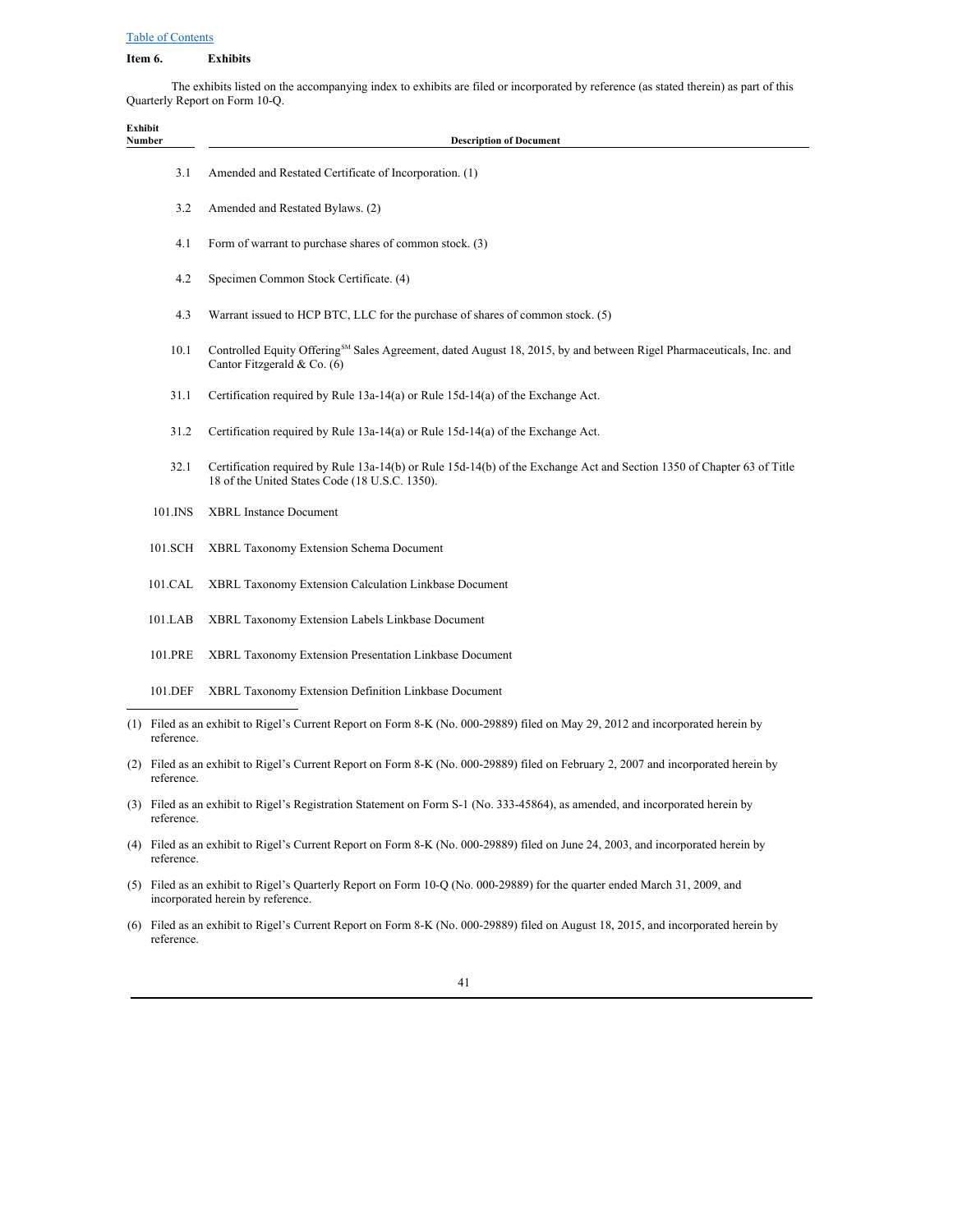# <span id="page-41-0"></span>**SIGNATURES**

Pursuant to the requirements of the Securities Exchange Act of 1934, as amended, the registrant has duly caused this report to be signed on its behalf by the undersigned, thereunto duly authorized.

RIGEL PHARMACEUTICALS, INC.

By: /s/ RAUL R. RODRIGUEZ Raul R. Rodriguez

Chief Executive Officer (Principal Executive Officer)

- Date: November 3, 2015
- By: /s/ RYAN D. MAYNARD Ryan D. Maynard Executive Vice President and Chief Financial Officer (Principal Financial and Accounting Officer)

Date: November 3, 2015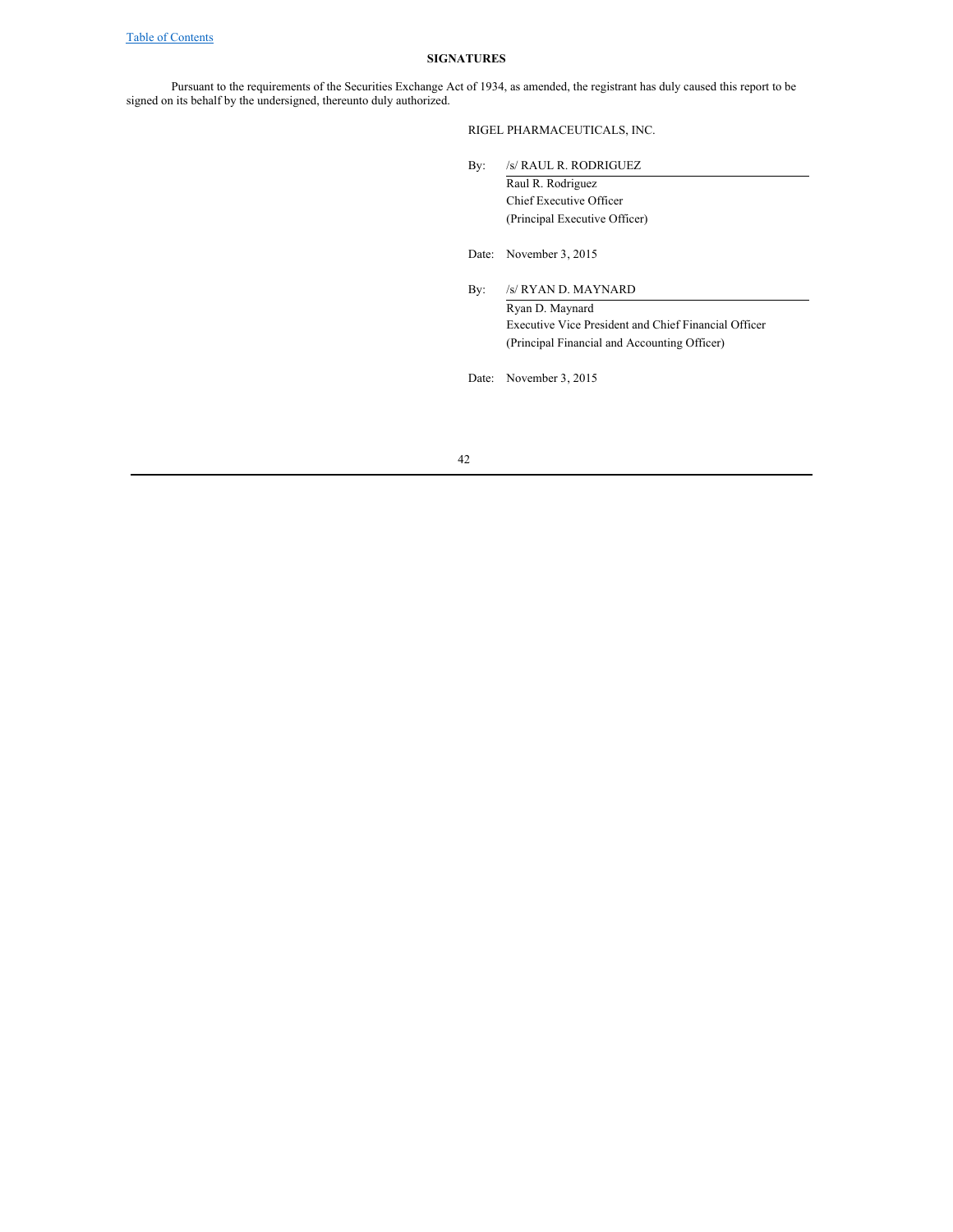## **INDEX TO EXHIBIT S**

| Exhibit<br>Number |                                                                                                                                              | <b>Description of Document</b>                                                                                                                                           |  |  |
|-------------------|----------------------------------------------------------------------------------------------------------------------------------------------|--------------------------------------------------------------------------------------------------------------------------------------------------------------------------|--|--|
|                   | 3.1                                                                                                                                          | Amended and Restated Certificate of Incorporation. (1)                                                                                                                   |  |  |
|                   | 3.2                                                                                                                                          | Amended and Restated Bylaws. (2)                                                                                                                                         |  |  |
|                   | 4.1                                                                                                                                          | Form of warrant to purchase shares of common stock. (3)                                                                                                                  |  |  |
|                   | 4.2                                                                                                                                          | Specimen Common Stock Certificate. (4)                                                                                                                                   |  |  |
|                   | 4.3                                                                                                                                          | Warrant issued to HCP BTC, LLC for the purchase of shares of common stock. (5)                                                                                           |  |  |
|                   | 10.1                                                                                                                                         | Controlled Equity Offering <sup>SM</sup> Sales Agreement, dated August 18, 2015, by and between Rigel Pharmaceuticals, Inc. and<br>Cantor Fitzgerald & Co. (6)           |  |  |
|                   | 31.1                                                                                                                                         | Certification required by Rule 13a-14(a) or Rule 15d-14(a) of the Exchange Act.                                                                                          |  |  |
|                   | 31.2                                                                                                                                         | Certification required by Rule 13a-14(a) or Rule 15d-14(a) of the Exchange Act.                                                                                          |  |  |
|                   | 32.1                                                                                                                                         | Certification required by Rule 13a-14(b) or Rule 15d-14(b) of the Exchange Act and Section 1350 of Chapter 63 of Title<br>18 of the United States Code (18 U.S.C. 1350). |  |  |
|                   | 101.INS                                                                                                                                      | <b>XBRL Instance Document</b>                                                                                                                                            |  |  |
|                   | 101.SCH                                                                                                                                      | XBRL Taxonomy Extension Schema Document                                                                                                                                  |  |  |
|                   | 101.CAL                                                                                                                                      | XBRL Taxonomy Extension Calculation Linkbase Document                                                                                                                    |  |  |
|                   | 101.LAB                                                                                                                                      | XBRL Taxonomy Extension Labels Linkbase Document                                                                                                                         |  |  |
|                   | 101.PRE                                                                                                                                      | XBRL Taxonomy Extension Presentation Linkbase Document                                                                                                                   |  |  |
|                   | 101.DEF                                                                                                                                      | XBRL Taxonomy Extension Definition Linkbase Document                                                                                                                     |  |  |
|                   | (1) Filed as an exhibit to Rigel's Current Report on Form 8-K (No. 000-29889) filed on May 29, 2012 and incorporated herein by<br>reference. |                                                                                                                                                                          |  |  |
| (2)               | Filed as an exhibit to Rigel's Current Report on Form 8-K (No. 000-29889) filed on February 2, 2007 and incorporated herein by<br>reference. |                                                                                                                                                                          |  |  |

- (3) Filed as an exhibit to Rigel's Registration Statement on Form S-1 (No. 333-45864), as amended, and incorporated herein by reference.
- (4) Filed as an exhibit to Rigel's Current Report on Form 8-K (No. 000-29889) filed on June 24, 2003, and incorporated herein by reference.
- (5) Filed as an exhibit to Rigel's Quarterly Report on Form 10-Q (No. 000-29889) for the quarter ended March 31, 2009, and incorporated herein by reference.
- (6) Filed as an exhibit to Rigel's Current Report on Form 8-K (No. 000-29889) filed on August 18, 2015, and incorporated herein by reference.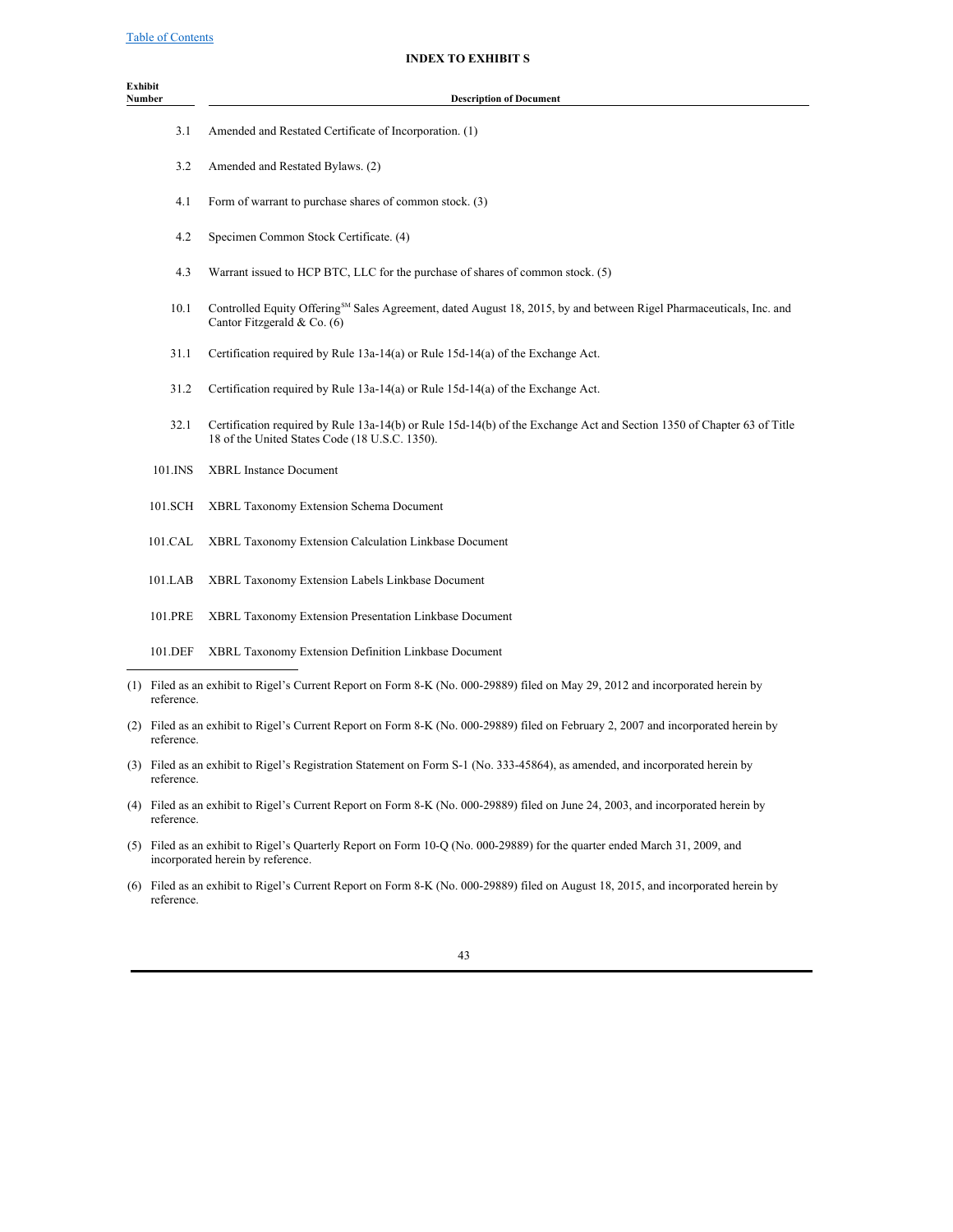I, Raul R. Rodriguez, certify that:

- 1. I have reviewed this quarterly report on Form 10-Q of Rigel Pharmaceuticals, Inc.;
- 2. Based on my knowledge, this report does not contain any untrue statement of a material fact or omit to state a material fact necessary to make the statements made, in light of the circumstances under which such statements were made, not misleading with respect to the period covered by this report;
- 3. Based on my knowledge, the financial statements, and other financial information included in this report, fairly present in all material respects the financial condition, results of operations and cash flows of the regi this report;
- 4. The registrant's other certifying officer(s) and I are responsible for establishing and maintaining disclosure controls and procedures (as defined in Exchange Act Rules 13a-15(e) and 15d-15(e)) and internal control over financial reporting (as defined in Exchange Act Rules 13a-15(f) and 15d-15(f)) for the registrant and have:
	- a) Designed such disclosure controls and procedures, or caused such disclosure controls and procedures to be designed under our supervision, to ensure that material information relating to the registrant, including its consolidated subsidiaries, is made known to us by others within those entities, particularly during the period in which this report is being prepared;
	- b) Designed such internal control over financial reporting, or caused such internal control over financial reporting to be designed under our supervision, to provide reasonable assurance regarding the reliability of financial reporting and the preparation of financial statements for external purposes in accordance with generally accepted accounting principles;
	- c) Evaluated the effectiveness of the registrant's disclosure controls and procedures and presented in this report our conclusions about the effectiveness of the disclosure controls and procedures, as of the end of the period covered by this report based on such evaluation; and
	- d) Disclosed in this report any change in the registrant's internal control over financial reporting that occurred during the registrant's most recent fiscal quarter (the registrant's fourth fiscal quarter in the case of a materially affected, or is reasonably likely to materially affect, the registrant's internal control over financial reporting; and
- 5. The registrant's other certifying officer(s) and I have disclosed, based on our most recent evaluation of internal control over financial reporting, to the registrant's auditors and the audit committee of the registrant's board of directors (or persons performing the equivalent functions):
	- a) All significant deficiencies and material weaknesses in the design or operation of internal control over financial reporting which are reasonably likely to adversely affect the registrant's ability to record, process, summarize and report financial information; and
	- b) Any fraud, whether or not material, that involves management or other employees who have a significant role in the registrant's internal control over financial reporting.

Date: November 3, 2015

/s/ RAUL R. RODRIGUEZ

Raul R. Rodriguez Chief Executive Officer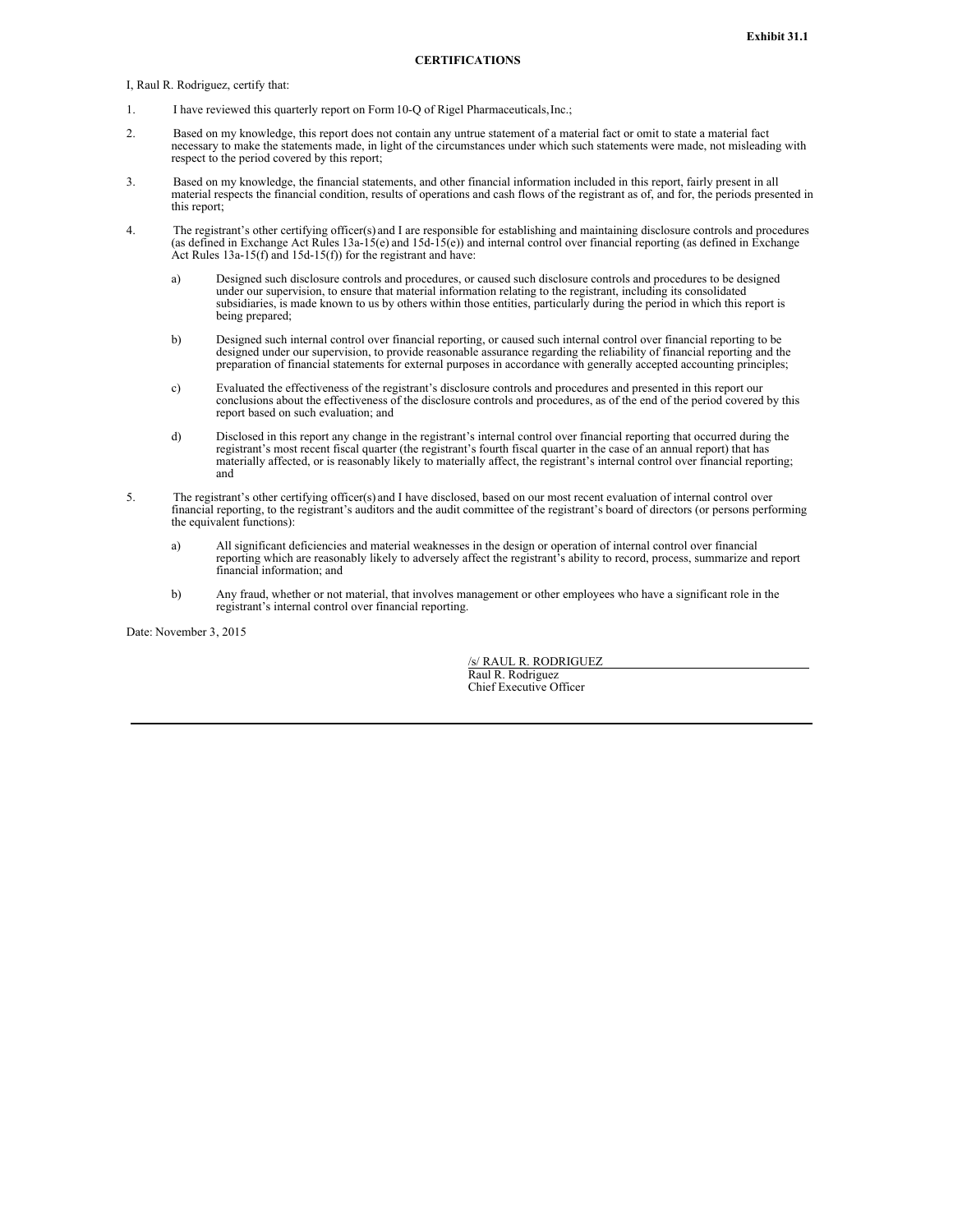## **CERTIFICATIONS**

I, Ryan D. Maynard, certify that:

- 1. I have reviewed this quarterly report on Form 10-Q of Rigel Pharmaceuticals, Inc.;
- 2. Based on my knowledge, this report does not contain any untrue statement of a material fact or omit to state a material fact necessary to make the statements made, in light of the circumstances under which such statements were made, not misleading with respect to the period covered by this report;
- 3. Based on my knowledge, the financial statements, and other financial information included in this report, fairly present in all material respects the financial condition, results of operations and cash flows of the regi this report;
- 4. The registrant's other certifying officer(s) and I are responsible for establishing and maintaining disclosure controls and procedures (as defined in Exchange Act Rules 13a-15(e) and 15d-15(e)) and internal control over financial reporting (as defined in Exchange Act Rules 13a-15(f) and 15d-15(f)) for the registrant and have:
	- a) Designed such disclosure controls and procedures, or caused such disclosure controls and procedures to be designed under our supervision, to ensure that material information relating to the registrant, including its consolidated subsidiaries, is made known to us by others within those entities, particularly during the period in which this report is being prepared;
	- b) Designed such internal control over financial reporting, or caused such internal control over financial reporting to be designed under our supervision, to provide reasonable assurance regarding the reliability of financial reporting and the preparation of financial statements for external purposes in accordance with generally accepted accounting principles;
	- c) Evaluated the effectiveness of the registrant's disclosure controls and procedures and presented in this report our conclusions about the effectiveness of the disclosure controls and procedures, as of the end of the period covered by this report based on such evaluation; and
	- d) Disclosed in this report any change in the registrant's internal control over financial reporting that occurred during the registrant's most recent fiscal quarter (the registrant's fourth fiscal quarter in the case of an annual report) that has materially affected, or is reasonably likely to materially affect, the registrant's internal control
- 5. The registrant's other certifying officer(s) and I have disclosed, based on our most recent evaluation of internal control over financial reporting, to the registrant's auditors and the audit committee of the registrant's board of directors (or persons performing the equivalent functions):
	- a) All significant deficiencies and material weaknesses in the design or operation of internal control over financial reporting which are reasonably likely to adversely affect the registrant's ability to record, process, summarize and report financial information; and
	- b) Any fraud, whether or not material, that involves management or other employees who have a significant role in the registrant's internal control over financial reporting.

Date: November 3, 2015

/s/ RYAN D. MAYNARD Ryan D. Maynard Executive Vice President and Chief Financial Officer